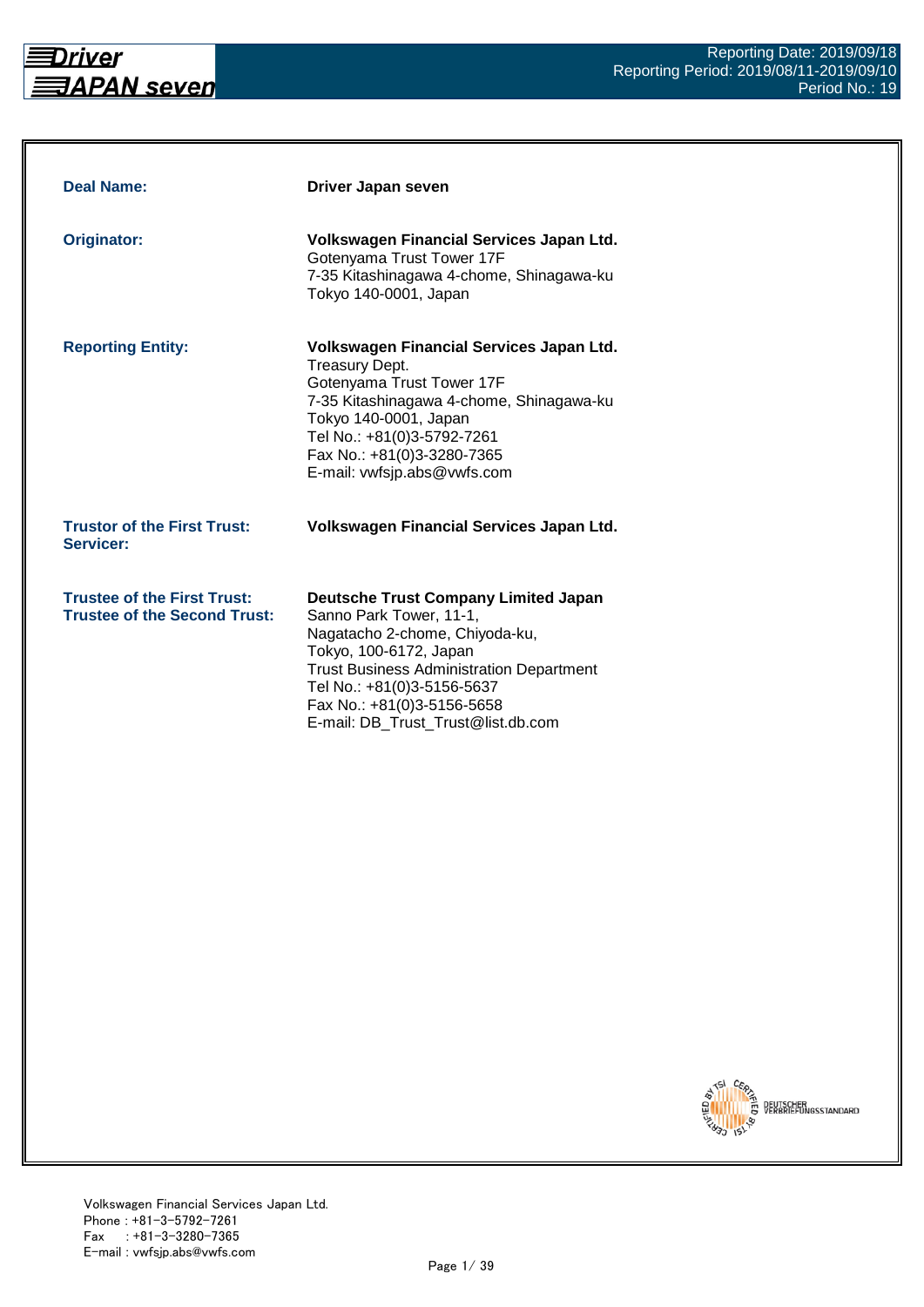#### **Contents**

| <b>Page</b> Tables of Contents                               |
|--------------------------------------------------------------|
| 1 Front Page                                                 |
| 2 Contents                                                   |
| <b>3 Deal Overview</b>                                       |
| 4 Deal Overview: Counterparties I                            |
| <b>5 Deal Overview: Counterparties II</b>                    |
| 6 Information regarding the TBI and ABL to the Second Trust  |
| <b>7</b> Pool Information                                    |
| <b>8 Available Distribution</b>                              |
| 9 Waterfall                                                  |
| <b>10 Credit Enhancement</b>                                 |
| 11 Cumulative Gross Loss Ratio & Performance Trigger         |
| 12 Cumulative Gross Loss Ratio & Performance Trigger (Chart) |
| 13 Default & Delinquencies                                   |
| 14 Run Out Schedule (Previous)                               |
| 15 Run Out Schedule                                          |
| 16 Expected Amortization to the Second Trust                 |
| 17 Sub-Servicer                                              |
| 18 Brand                                                     |
| 19 New and Used                                              |
| 20 Product Type                                              |
| 21 RV                                                        |
| 22 Brand New and Used                                        |
| 23 Customer Type                                             |
| <b>24 Outstanding Discounted Principal Balance</b>           |
| <b>25 Original Principal Amount</b>                          |
| 26 Interest Rate paid by the Obligor                         |
| 27 Original Term                                             |
| <b>28 Remaining Term</b>                                     |
| 29 Seasoning                                                 |
| 30 Type of Car                                               |
| 31 Brand and Model                                           |
| 32 Geographic Dist. by Prefecture                            |
| 33 Obligor Concentration                                     |
| 34 Contract Start Month                                      |
| <b>35 Contract End Month</b>                                 |
| 36 Monthly payment                                           |
| 37 Bonus payment                                             |
| 38 Mortor Type                                               |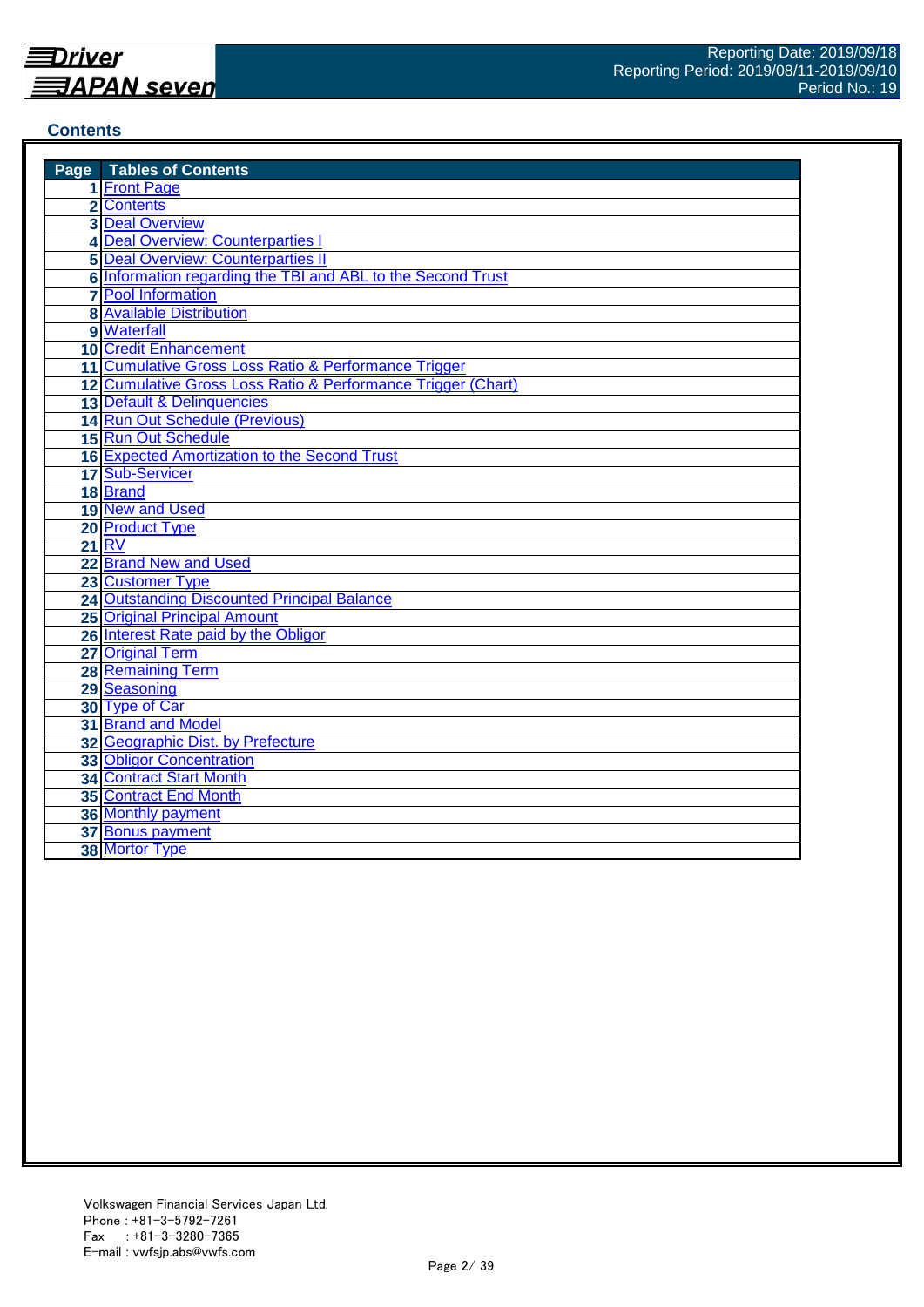#### **Deal Overview**

| <b>Cut Off Date:</b>                | 2018/02/10 |    |                                           |            |
|-------------------------------------|------------|----|-------------------------------------------|------------|
| <b>Trust Commencement Date:</b>     | 2018/02/23 |    | <b>Legal Maturity of the First Trust:</b> | 2026/06/26 |
| <b>Monthly Period:</b>              | 2019/08/11 | to | 2019/09/10                                |            |
| <b>Reporting Date:</b>              | 2019/09/18 |    |                                           |            |
| <b>Reporting Frequency:</b>         | monthly    |    |                                           |            |
| <b>Period No.:</b>                  | 19         |    |                                           |            |
| <b>Remittance Date:</b>             | 2019/09/24 |    |                                           |            |
| <b>Advance Payment Date:</b>        | 2019/09/24 |    |                                           |            |
| <b>Cash Adjustment Date:</b>        | 2019/09/24 |    |                                           |            |
| <b>Additional Entrustment Date:</b> | 2019/09/26 |    |                                           |            |
| <b>Trust Calculation Date:</b>      | 2019/09/26 |    |                                           |            |
| <b>Trust Calculation Period:</b>    | 2019/08/27 | to | 2019/09/26                                |            |
| <b>First Trust Payment Date:</b>    | 2019/09/27 |    |                                           |            |
| <b>Second Trust Payment Date:</b>   | 2019/09/30 |    |                                           |            |
| <b>Interest Calculation Period:</b> | 2019/08/29 | to | 2019/09/30                                |            |
| <b>Next Reporting Date:</b>         | 2019/10/18 |    |                                           |            |

| Pool information at the Initial Cut off Date |                  |                                                              |                                              |  |  |  |  |  |
|----------------------------------------------|------------------|--------------------------------------------------------------|----------------------------------------------|--|--|--|--|--|
|                                              | <b>Contracts</b> | Number of Outstanding Discounted<br><b>Principal Balance</b> | <b>Outstanding Nominal</b><br><b>Balance</b> |  |  |  |  |  |
| <b>Outstanding Pool</b>                      | 25,466           | 58,823,742,157 JPY                                           | 61,652,388,600 JPY                           |  |  |  |  |  |

| <b>Credit Type</b>           | of Loans    | Percentage Outstanding Discounted<br><b>Principal Balance</b> | <b>Percentage of Balance</b> |
|------------------------------|-------------|---------------------------------------------------------------|------------------------------|
| Balloon                      | 79.91 %     | 52,580,850,830 JPY                                            | 89.39 %                      |
| <b>Equal Instalment Loan</b> | 20.09 %     | 6,242,891,327 JPY                                             | 10.61 %                      |
| <b>Total</b>                 | $100.00 \%$ | 58,823,742,157 JPY                                            | 100.00 %                     |

| Type of Car  | of Loans | Percentage Outstanding Discounted<br><b>Principal Balance</b> | <b>Percentage of Balance</b> |
|--------------|----------|---------------------------------------------------------------|------------------------------|
| <b>New</b>   | 65.02 %  | 44,831,636,726 JPY                                            | 76.21 %                      |
| Used         | 34.98 %  | 13,992,105,431 JPY                                            | 23.79 %                      |
| <b>Total</b> | 100.00 % | 58,823,742,157 JPY                                            | 100.00 %                     |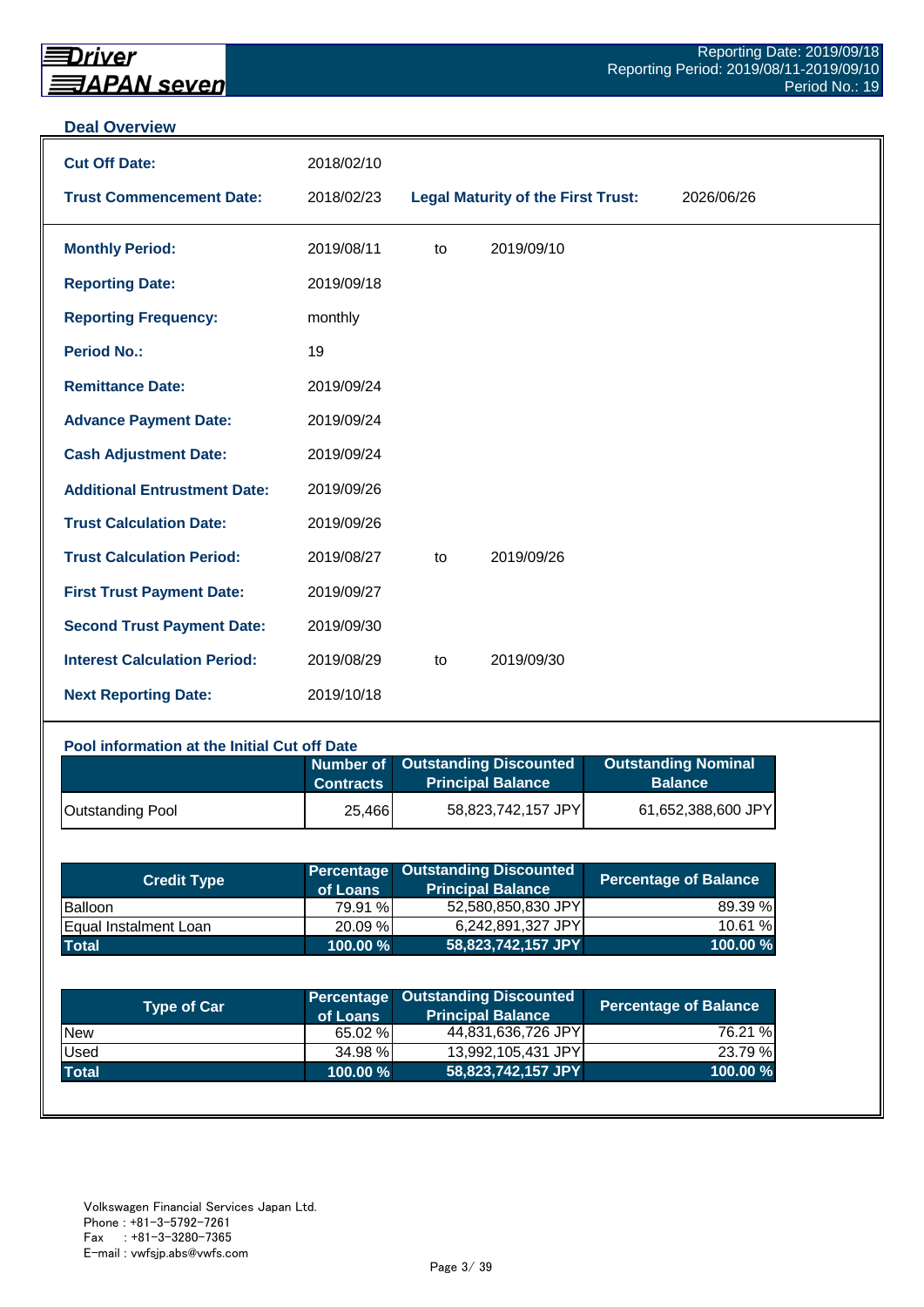## **Deal Overview: Counterparties I**

|                                                                                                                                             | Rating         |                |               |              |                |               |              |               |               |
|---------------------------------------------------------------------------------------------------------------------------------------------|----------------|----------------|---------------|--------------|----------------|---------------|--------------|---------------|---------------|
|                                                                                                                                             |                | <b>Moody's</b> |               | <b>Fitch</b> |                |               | R&I          |               |               |
| <b>Joint Lead Managers:</b>                                                                                                                 | Long<br>Term   | Short<br>Term  | Outlook       | Long<br>Term | Short<br>Term  | Outlook       | Long<br>Term | Short<br>Term | Outlook       |
| Mizuho Securities Co., Ltd.<br>Otemachi Tower, 5-5,<br>Otemachi 1-chome,<br>Chiyoda-ku,<br>Tokyo 100-8176, Japan                            | A <sub>1</sub> | $P-1$          | <b>Stable</b> | n.a.         | n.a.           | n.a.          | AA-          | $a-1+$        | <b>Stable</b> |
| <b>BNP Paribas Securities (Japan) Limited</b><br>GranTokyo North Tower, 9-1,<br>Marunouchi 1-chome,<br>Chiyoda-ku,<br>Tokyo 100-6740, Japan | n.a.           | n.a.           | n.a.          | n.a.         | n.a.           | n.a.          | n.a.         | n.a.          | n.a.          |
| <b>Trust Management Account Bank:</b><br><b>MUFG Bank, Ltd.</b><br>4-2 Toranomon 1-chome,<br>Minato-ku<br>Tokyo 105-0001, Japan             | A <sub>1</sub> | $P-1$          | <b>Stable</b> | A            | F <sub>1</sub> | <b>Stable</b> | AA-          | $a-1+$        | <b>Stable</b> |

#### **Originator: Trustor of the First Trust: Servicer: Volkswagen Financial Services Japan Ltd.** Gotenyama Trust Tower 17F 7-35 Kitashinagawa 4-chome, Shinagawa-ku Tokyo 140-0001, Japan

#### **Trustee of the First Trust:**

**Trustee of the Second Trust: Deutsche Trust Company Limited Japan** Attn.: Driver Japan Seven Trust Business Administration Department

#### **ABL Lender to the First Trust:**

**Trustor of the Second Trust:** Mizuho Securities Co., Ltd.

#### **Seller of the Trust Beneficial**

**Interest of the Second Trust** Mizuho Securities Co., Ltd. BNP Paribas Securities (Japan) Limited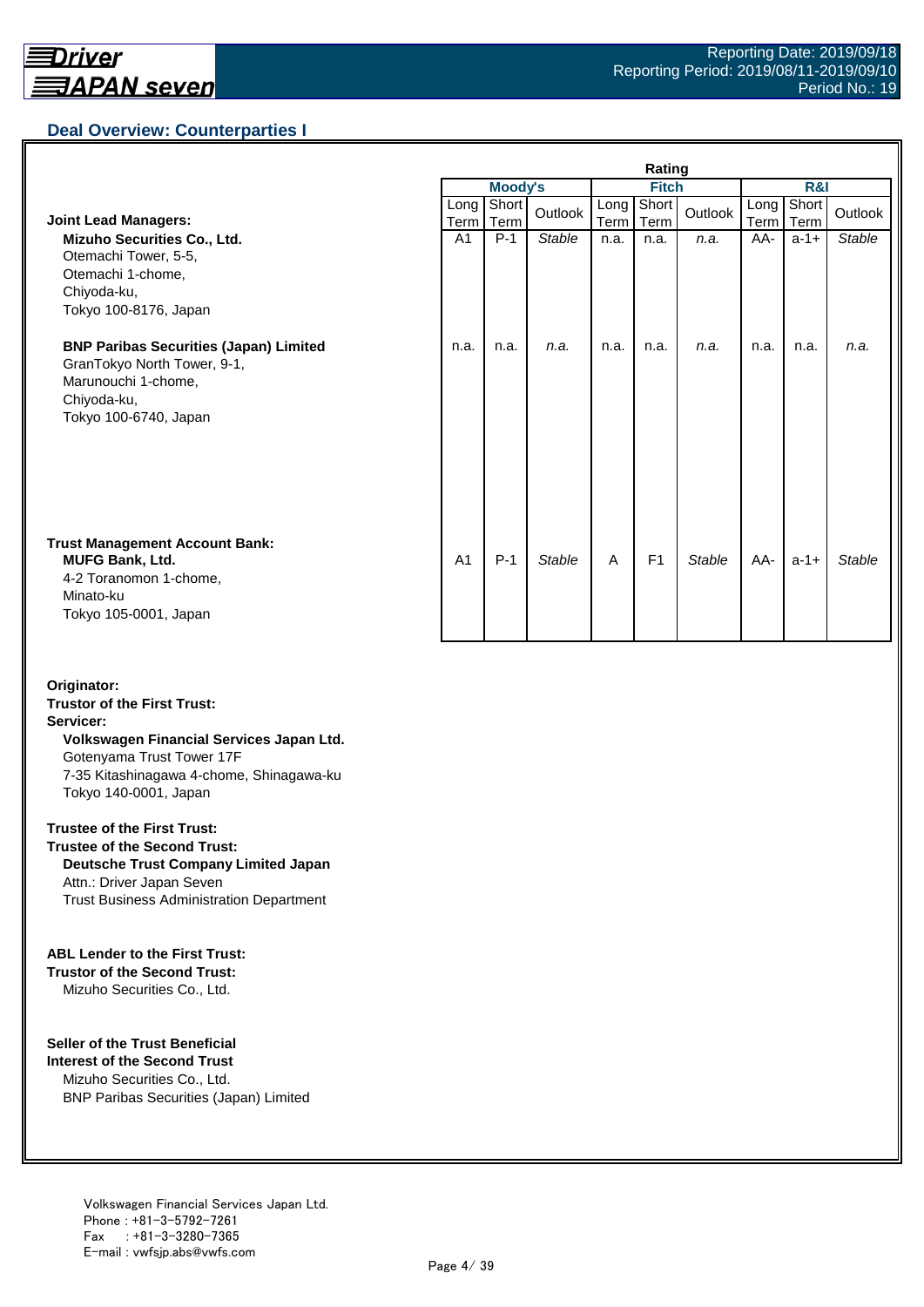#### **Deal Overview: Counterparties II**

#### **Rating Agencies:**

**Moody's SF Japan K.K.** Attn.: Driver Japan seven Structure Finance Group Monitoring Division 5-1 Atago 2-chome, Minato-ku Tokyo 105-6220, Japan E-mail: monitor.msfj@moodys.com

#### **Fitch Ratings Japan Limited**

Attn.: Driver Japan seven Structured Finance Kojimachi Crystal City East Wing 3rd Floor, 4-8 Kōjimachi, Chiyoda-ku, Tokyo 102-0083, Japan E-mail: tokyo.surveillance@fitchratings.com

#### **Rating and Investment Information, Inc.**

Attn.: Monitoring Group Department: Structured Finance Department TERRACE SQUARE, 3-22, Kanda Nishikicho, Chiyoda-ku, Tokyo 101-0054, Japan E-mail: sfmonitor@r-i.co.jp

|                                         | Rating  |        |               |              |      |               |       |      |         |  |
|-----------------------------------------|---------|--------|---------------|--------------|------|---------------|-------|------|---------|--|
| <b>Rating of VW</b>                     | Moody's |        |               | <b>Fitch</b> |      |               | R&I   |      |         |  |
|                                         | Short   | Long I | Outlook       | Short        | Long | Outlook       | Short | Long | Outlook |  |
|                                         | Term    | Term   |               | Term.        | Term |               | ⊺erm⊣ | Term |         |  |
|                                         |         |        |               |              |      |               |       |      |         |  |
| <b>Volkswagen Financial Services AG</b> | $P-2$   | A3     | <b>Stable</b> | n.a.         | n.a. | n.a.          | n.a.  | n.a. | n.a.    |  |
|                                         |         |        |               |              |      |               |       |      |         |  |
| Volkswagen AG                           | $P-2$   | A3     | Stable        | F1           | BBB+ | <b>Stable</b> | n.a.  | n.a. | n.a.    |  |
|                                         |         |        |               |              |      |               |       |      |         |  |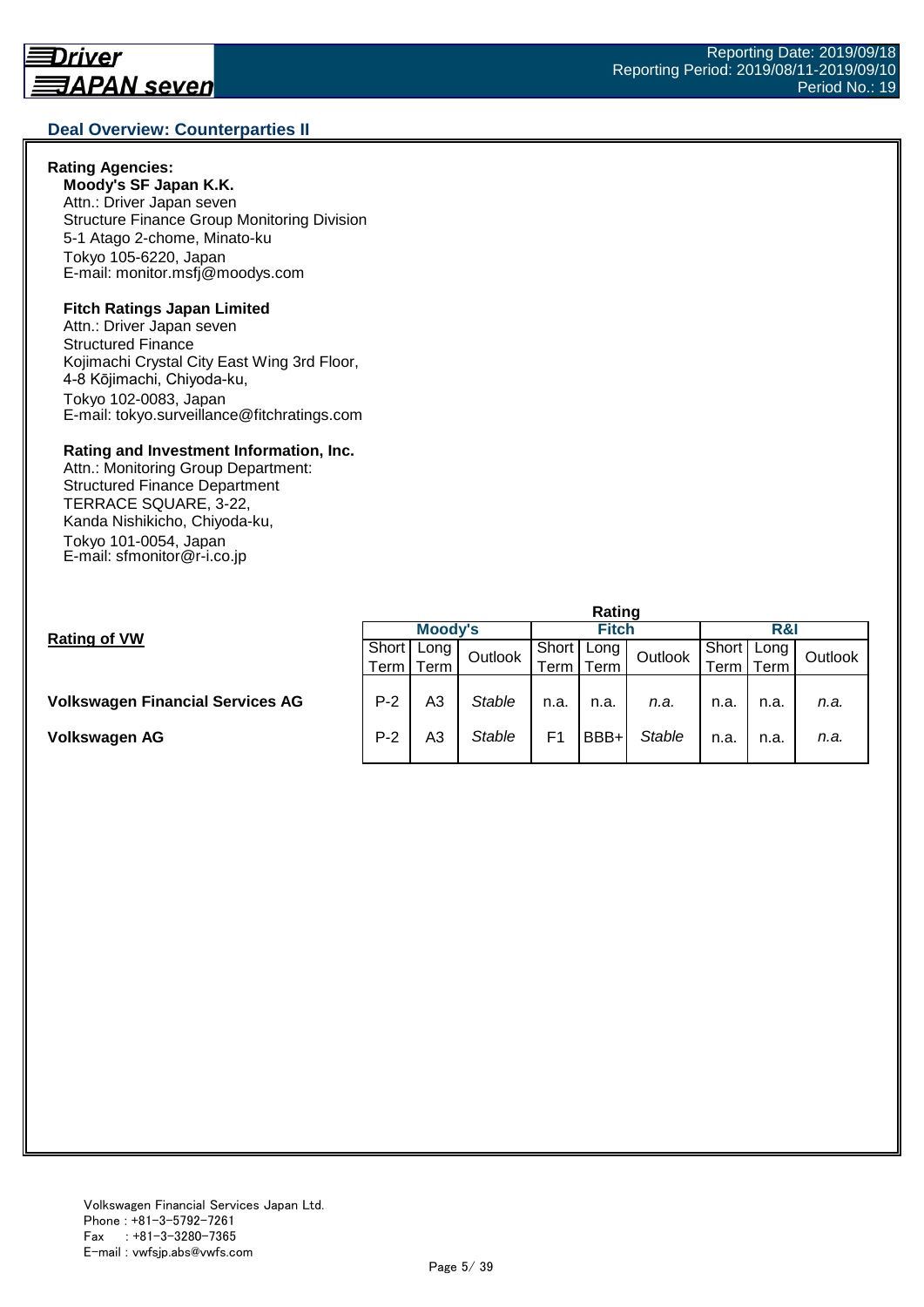## Driver

# **ヨAPAN seven**

## **Information regarding Trust Beneficial Interest of the Second Trust & Asset Backed Loan to the Second Trust**

| <b>Rating Details</b>                                                                                                                                       | <b>TBI</b>                                                                                                            | <b>ABL</b>                                                    |
|-------------------------------------------------------------------------------------------------------------------------------------------------------------|-----------------------------------------------------------------------------------------------------------------------|---------------------------------------------------------------|
| <b>Rating at Issue Date</b><br>Moody's<br>Fitch<br>R&I                                                                                                      | Aaa(sf)<br>AAAsf<br>AAA                                                                                               | Aaa(sf)<br>AAAsf<br>AAA                                       |
| <b>Current Rating</b><br>Moody's<br>Fitch<br>R&I                                                                                                            | Aaa(sf)<br>AAAsf<br>AAA                                                                                               | Aaa(sf)<br>AAAsf<br>AAA                                       |
| <b>Information on TBI &amp; ABL</b>                                                                                                                         | <b>TBI</b>                                                                                                            | <b>ABL</b>                                                    |
| Initial Balance<br><b>Expected Maturity Date</b><br>Legal Maturity of the Second Trust<br><b>Payment Dates</b><br><b>Business Day Convention</b><br>Listing | 41,500,000,000 JPY 13,500,000,000 JPY<br>2022/06/28<br>2026/06/29<br>28th<br><b>Modified Following</b><br><b>None</b> | 2022/06/28<br>2026/06/29<br>28th<br><b>Modified Following</b> |
| <b>Information on Interest</b>                                                                                                                              | <b>TBI</b>                                                                                                            | <b>ABL</b>                                                    |
| Fixed/Floating<br><b>Current Coupon</b><br>Day Count Convention                                                                                             | Fixed<br>0.17%<br>30/360                                                                                              | Fixed<br>0.17%<br>30/360                                      |

## **Selling Restriction**

The holders of the Beneficial Interest and the ABL Lenders\* are prohibited from dividing, assigning, pledging or creating any other security interest over any of the Beneficial Interest and the Asset Backed Loans without the prior written approval of the Trustee of the Second Trust.

(\*)The holders of the Beneficial Interest and the ABL Lenders are limited to specified investors (*tokutei toushika* ) as defined under Paragraph 31 of Article 2 of the Financial Instruments and Exchange Act (Law no.25 of 1948 as amended).

#### **Clean-Up Call**

VWFS Japan as the Trustor of the First Trust has a right at its option to exercise a clean-up call to repurchase of all, but not part, of the outstanding Auto Loan Receivables from the Trustee of the First Trust on any Trust Calculation Date, the Discounted Principal Balance of all outstanding Auto Loan Receivables is expected to be less than ten percent (10%) of the Discounted Principal Balance of the Initial Auto Loan Receivables as of the Initial Cut-off Date after the distribution pursuant to Article 18.1 of the First Trust Agreement on the immediately following First Trust Payment Date.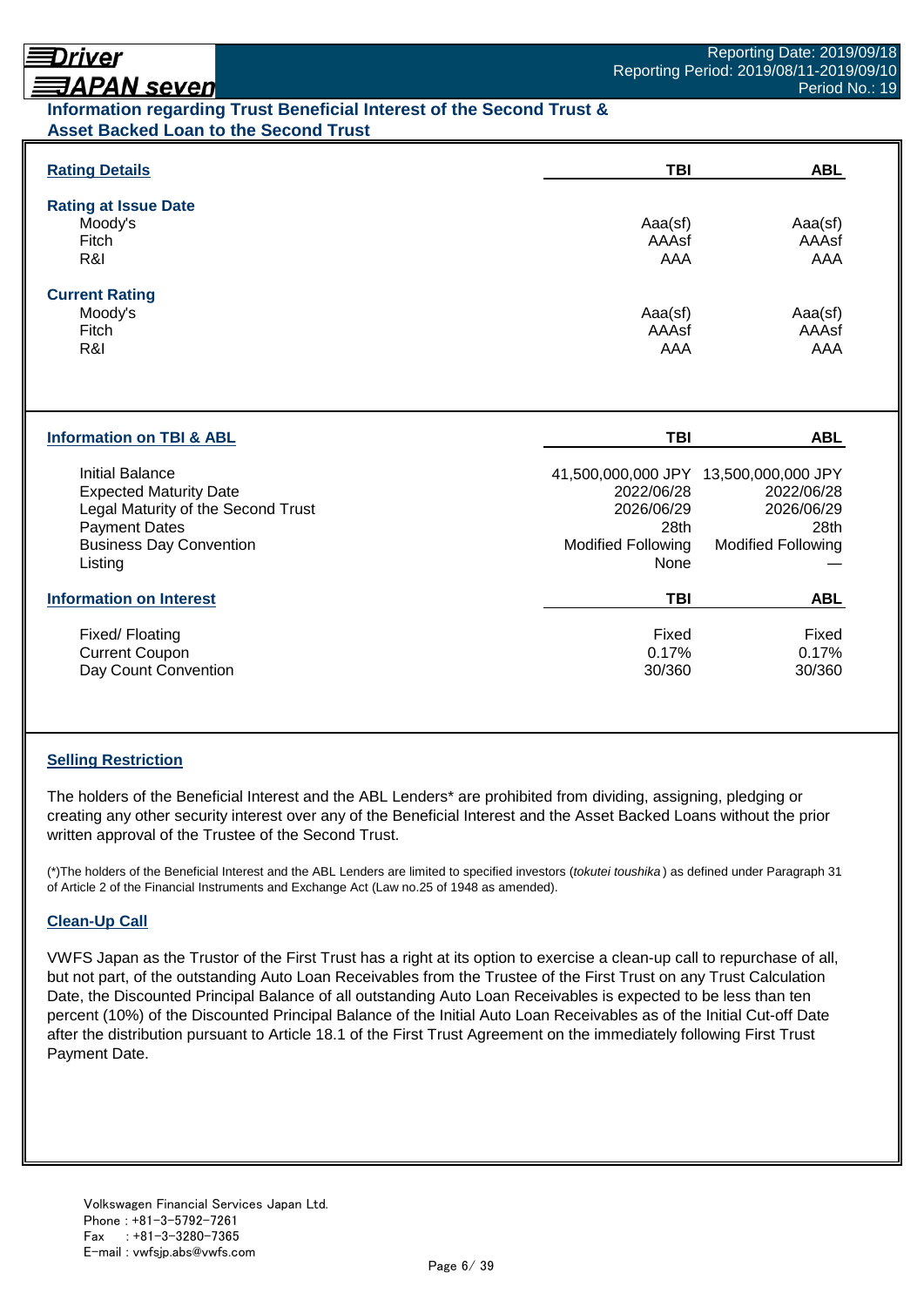## **Pool Information**

#### **Pool Balance on Initial Cut-Off Date**

| <b>Status</b>                | <b>Number of</b><br><b>Contracts</b> | <b>Outstanding</b><br><b>Discounted</b><br><b>Principal Balance</b> |
|------------------------------|--------------------------------------|---------------------------------------------------------------------|
| Normal                       | 25,466                               | 58,823,742,157 JPY                                                  |
| Cancellation                 | O                                    | 0 JPY                                                               |
| Early Termination            | 0                                    | 0 JPY                                                               |
| <b>Defaulted Receivables</b> | 0                                    | 0 JPY                                                               |
| Matured                      | 0                                    | 0 JPY                                                               |
| <b>Refinance Option</b>      | 0                                    | 0 JPY                                                               |
| Repurchase                   | 0                                    | 0 JPY                                                               |
| <b>Total</b>                 | 25.466                               | 58,823,742,157 JPY                                                  |

#### **Pool Balance before entrustment of Additional Auto Loan Receivables**

| <b>Status</b>            | <b>Number of</b><br><b>Contracts</b><br>on previous EoP | <b>Outstanding</b><br><b>Discounted</b><br><b>Principal Balance</b><br>on previous EoP | <b>Number of</b><br><b>Contracts</b><br>"as Collections"<br>during the<br>Period* | <b>Outstanding</b><br><b>Discounted</b><br><b>Principal Balance</b><br>"as Collections"<br>relevant Monthly during the relevant<br><b>Monthly Period*</b> | Number of<br><b>Contracts</b><br><b>EoP</b> before<br>entrustment of<br><b>Additional Auto</b><br>Loan<br><b>Receivables</b> | <b>Outstanding</b><br><b>Discounted</b><br><b>Principal Balance</b><br><b>EoP</b> before<br>entrustment of<br><b>Additional Auto</b><br><b>Loan Receivables</b> |
|--------------------------|---------------------------------------------------------|----------------------------------------------------------------------------------------|-----------------------------------------------------------------------------------|-----------------------------------------------------------------------------------------------------------------------------------------------------------|------------------------------------------------------------------------------------------------------------------------------|-----------------------------------------------------------------------------------------------------------------------------------------------------------------|
| Normal                   | 26.405                                                  | 48.268.129.653 JPY                                                                     | 25.804                                                                            | 984.477.932 JPY                                                                                                                                           | 25.804                                                                                                                       | 46,391,722,397 JPY                                                                                                                                              |
| Cancellation             |                                                         | 0 JPY                                                                                  |                                                                                   | 0 JPY                                                                                                                                                     |                                                                                                                              | 0 JPY                                                                                                                                                           |
| <b>Early Termination</b> |                                                         | 0 JPY                                                                                  | 394                                                                               | 770.305.297 JPY                                                                                                                                           |                                                                                                                              | 0 JPY                                                                                                                                                           |
| Defaulted Receivables    |                                                         | 0 JPY                                                                                  |                                                                                   | 7.690.299 JPY                                                                                                                                             |                                                                                                                              | 0 JPY                                                                                                                                                           |
| Matured                  |                                                         | 0 JPY                                                                                  | 171                                                                               | 68,833,210 JPY                                                                                                                                            |                                                                                                                              | 0 JPY                                                                                                                                                           |
| <b>Refinance Option</b>  |                                                         | 0 JPY                                                                                  | 29                                                                                | 45,100,518 JPY                                                                                                                                            |                                                                                                                              | 0 JPY                                                                                                                                                           |
| Repurchase               |                                                         | 0 JPY                                                                                  |                                                                                   | 0 JPY                                                                                                                                                     |                                                                                                                              | 0 JPY                                                                                                                                                           |
| <b>Total</b>             | 26.405                                                  | 48,268,129,653 JPY                                                                     | 26,405                                                                            | 1,876,407,256 JPY                                                                                                                                         | 25,804                                                                                                                       | 46,391,722,397 JPY                                                                                                                                              |

#### **Pool Balance after entrustment of Additional Auto Loan Receivables**

| <b>Status</b>            | <b>Number of</b><br><b>Contracts</b><br>EoP before<br>entrustment of<br><b>Additional Auto</b><br>Loan<br><b>Receivables</b> | <b>Outstanding</b><br><b>Discounted</b><br><b>Principal Balance</b><br><b>EoP</b> before<br>entrustment of<br><b>Additional Auto</b><br><b>Loan Receivables</b> | Number of<br><b>Contracts</b><br>of Additional<br><b>Auto Loan</b><br><b>Receivables</b> | <b>Outstanding</b><br><b>Discounted</b><br><b>Principal Balance</b><br>of Additional Auto<br><b>Loan Receivables</b> | <b>Number of</b><br><b>Contracts EoP</b><br>after<br>entrustment of<br><b>Additional Auto</b><br>Loan<br><b>Receivables</b> | <b>Outstanding</b><br><b>Discounted</b><br><b>Principal Balance</b><br><b>EoP</b> after<br>entrustment of<br><b>Additional Auto</b><br><b>Loan Receivables</b> |
|--------------------------|------------------------------------------------------------------------------------------------------------------------------|-----------------------------------------------------------------------------------------------------------------------------------------------------------------|------------------------------------------------------------------------------------------|----------------------------------------------------------------------------------------------------------------------|-----------------------------------------------------------------------------------------------------------------------------|----------------------------------------------------------------------------------------------------------------------------------------------------------------|
| Normal                   | 25.804                                                                                                                       | 46,391,722,397 JPY                                                                                                                                              |                                                                                          | 0 JPY                                                                                                                | 25.804                                                                                                                      | 46,391,722,397 JPY                                                                                                                                             |
| Cancellation             |                                                                                                                              | 0 JPY                                                                                                                                                           |                                                                                          | 0 JPY                                                                                                                |                                                                                                                             | 0 JPY                                                                                                                                                          |
| <b>Early Termination</b> |                                                                                                                              | 0 JPY                                                                                                                                                           |                                                                                          | 0 JPY                                                                                                                |                                                                                                                             | 0 JPY                                                                                                                                                          |
| Defaulted Receivables    |                                                                                                                              | 0 JPY                                                                                                                                                           |                                                                                          | 0 JPY                                                                                                                |                                                                                                                             | 0 JPY                                                                                                                                                          |
| Matured                  |                                                                                                                              | 0 JPY                                                                                                                                                           |                                                                                          | 0 JPY                                                                                                                |                                                                                                                             | 0 JPY                                                                                                                                                          |
| <b>Refinance Option</b>  |                                                                                                                              | 0 JPY                                                                                                                                                           |                                                                                          | 0 JPY                                                                                                                |                                                                                                                             | 0 JPY                                                                                                                                                          |
| Repurchase               |                                                                                                                              | 0 JPY                                                                                                                                                           |                                                                                          | 0 JPY                                                                                                                |                                                                                                                             | 0 JPY                                                                                                                                                          |
| <b>Total</b>             | 25.804                                                                                                                       | 46,391,722,397 JPY                                                                                                                                              | 0                                                                                        | 0 JPY                                                                                                                | 25.804                                                                                                                      | 46.391.722.397 JPY                                                                                                                                             |

#### **Limits on Eligibility Criteria**

| <b>Status Limits on Eligibility</b><br>Criteria (v) (including<br><b>Additional Entrustment)</b> | <b>Current</b><br><b>Exposure in %</b> | Limits in % of the<br>aggregate<br><b>Discounted</b><br><b>Principal Balance</b><br>of the Auto Loan<br><b>Receivables</b><br>outstanding | <b>Status</b> |
|--------------------------------------------------------------------------------------------------|----------------------------------------|-------------------------------------------------------------------------------------------------------------------------------------------|---------------|
| on Used Purchased Vehicle                                                                        | 21.43 %                                | 35 %                                                                                                                                      | _*            |
| on Non-VW Vehicles                                                                               | 0.03%                                  | 5 %                                                                                                                                       | $\cdot^*$     |
| on Balloon Payment                                                                               | 49.46 %                                | 50 %                                                                                                                                      | $\star$       |

(\*) not applicable since the Revolving Period ended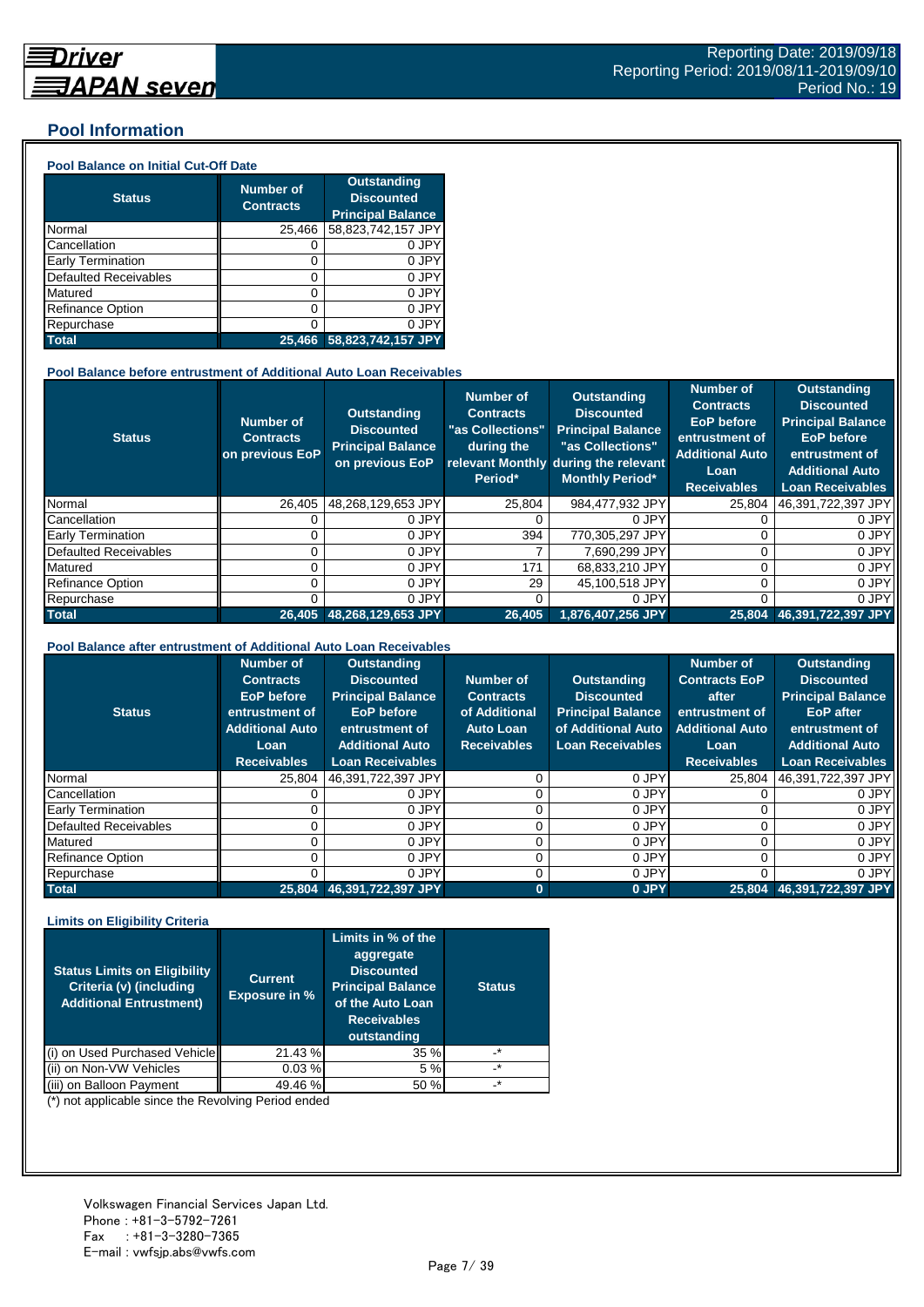

# **Driver** <u> 司APAN seven</u>

#### **Outstanding Balances**

| <b>Monthly Period:</b>         | from       | 2019/08/11 to | 2019/09/10 |
|--------------------------------|------------|---------------|------------|
| <b>Reporting Date:</b>         | 2019/09/18 |               |            |
| <b>Trust Calculation Date:</b> | 2019/09/26 |               |            |

## **Outstanding Balances**

|                                                                              | <b>Number of</b><br><b>Contracts</b> | <b>Aggregate Amount</b><br>of the Discounted<br><b>Principal Balance</b> | <b>Aggregate Amount</b><br>of the Nominal<br><b>Balance</b> |
|------------------------------------------------------------------------------|--------------------------------------|--------------------------------------------------------------------------|-------------------------------------------------------------|
| Balance on the previous EoP                                                  |                                      |                                                                          | 26,405 48,268,129,653 JPY 49,995,078,100 JPY                |
| Balance after counting on the Collections during the relevant Monthly Period |                                      |                                                                          | 25,804 46,391,722,397 JPY 48,007,728,200 JPY                |
| Balance of Additional Auto Loan Receivables                                  |                                      | 0 JPY                                                                    | 0 JPY                                                       |
| Aggregate Amount of Auto Loan Receivables                                    |                                      | 25,804 46,391,722,397 JPY 48,007,728,200 JPY                             |                                                             |

#### **Collections**

|                                                | <b>Number of</b><br><b>Contracts</b> | <b>Aggregate Amount</b><br>of the Discounted<br><b>Principal Balance</b> | <b>Aggregate Amount</b><br>of the Nominal<br><b>Balance</b> |
|------------------------------------------------|--------------------------------------|--------------------------------------------------------------------------|-------------------------------------------------------------|
| Collections: Amortization of current contracts | 25,804                               | 984,477,932 JPY                                                          | 1,071,687,100 JPY                                           |
| Collections: Cancellation                      |                                      | 0 JPY                                                                    | 0.JPY                                                       |
| <b>Collections: Early Termination</b>          | 394                                  | 770,305,297 JPY                                                          | 771,083,655 JPY                                             |
| <b>Collections: Defaulted Receivables</b>      |                                      | 7,690,299 JPY                                                            | 7,708,149 JPY                                               |
| Collections: Matured                           | 171                                  | 68,833,210 JPY                                                           | 68,937,200 JPY                                              |
| <b>Collections: Refinance Option</b>           | <b>291</b>                           | 45,100,518 JPY                                                           | 45,160,000 JPY                                              |
| Collections: Repurchase                        |                                      | 0 JPY                                                                    | 0 JPY                                                       |
| <b>Sum</b>                                     | 26.405                               | 1,876,407,256 JPY                                                        | $1,964,576,104$ JPY                                         |

#### **Available Distribution Amount**

|     |                                                               | <b>Number of</b><br><b>Contracts</b> | <b>Aggregate Amount</b><br>of the Nominal<br><b>Balance</b> |
|-----|---------------------------------------------------------------|--------------------------------------|-------------------------------------------------------------|
| (a) | the Collections for the Monthly Period with respect to such   |                                      |                                                             |
|     | <b>Trust Calculation Date</b>                                 | 26,405                               | 1,964,576,104 JPY                                           |
| (b) | drawings from the Cash Collateral Ledger in accordance with   |                                      |                                                             |
|     | Article 18.3 of the First Trust Agreement                     |                                      | 0 JPY                                                       |
| (c) | net investment earnings from Eligible Investments             |                                      | 11,154 JPY                                                  |
| (d) | net proceeds from the sale or disposal of the Trust Assets of |                                      |                                                             |
|     | the First Trust                                               |                                      | 0 JPY                                                       |
| (e) | any amount which is carried over from the immediately         |                                      |                                                             |
|     | preceding Trust Calculation Date                              |                                      | 0 JPY                                                       |
|     | Sum                                                           | 26.405                               | 1,964,587,258 JPY                                           |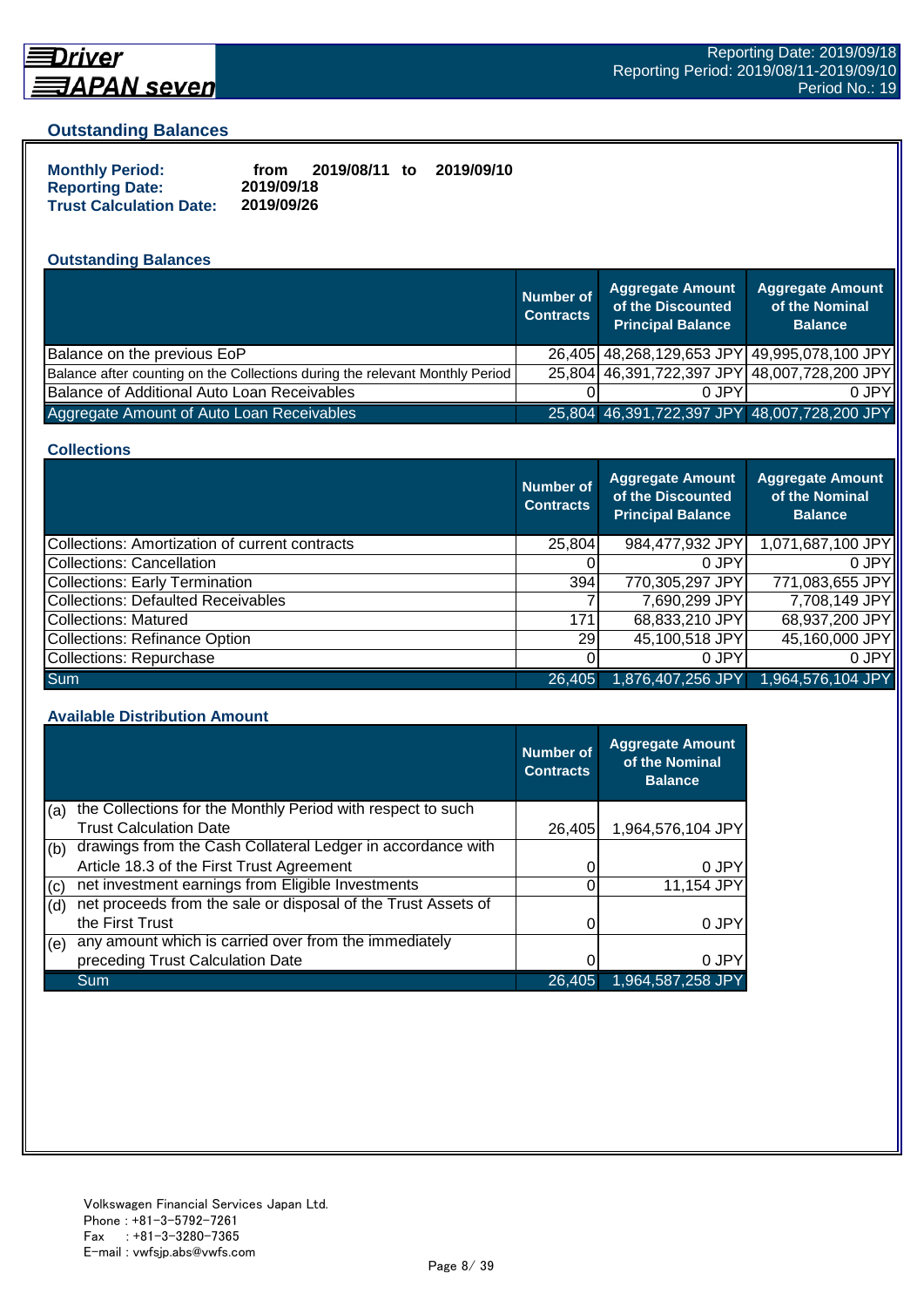## **Waterfall**

|                            | There is no distinction between principal and interest, and all collections go through a single priority of payments                                                                                                                                                                                                                                                                                                                                                                                                                                                    |      |                   |                         |
|----------------------------|-------------------------------------------------------------------------------------------------------------------------------------------------------------------------------------------------------------------------------------------------------------------------------------------------------------------------------------------------------------------------------------------------------------------------------------------------------------------------------------------------------------------------------------------------------------------------|------|-------------------|-------------------------|
|                            |                                                                                                                                                                                                                                                                                                                                                                                                                                                                                                                                                                         |      | <b>Payment</b>    | <b>Remaining Amount</b> |
|                            | <b>Available Distribution Amount</b>                                                                                                                                                                                                                                                                                                                                                                                                                                                                                                                                    | plus | 1,964,587,258 JPY | 1,964,587,258 JPY       |
| (a)                        | an amount necessary for the payment of all taxes and public charges to be paid to the<br>relevant public authority by the immediately following First Trust Payment Date.                                                                                                                                                                                                                                                                                                                                                                                               | less | 0 JPY             | 1,964,587,258 JPY       |
| (b)                        | an amount necessary for the payment of all Fees for the Trustee of the First Trust to be<br>paid to the Trustee of the First Trust by the immediately following First Trust Payment<br>Date.                                                                                                                                                                                                                                                                                                                                                                            | less | 434,412 JPY       | 1,964,152,846 JPY       |
| $\left( \mathrm{c}\right)$ | an amount necessary for the payment of the Servicing Fee to be paid to the Servicer<br>by the immediately following First Trust Payment Date.                                                                                                                                                                                                                                                                                                                                                                                                                           | less | 43,441,316 JPY    | 1,920,711,530 JPY       |
| (d)                        | an amount necessary for the payment of the Trust Expenses of the First Trust as<br>provided in Article 23.1 (including the Rating Fees, Costs of the Second Trust and<br>those fees not otherwise covered by (b) or (c) above) to be paid to the relevant party by<br>the immediately following First Trust Payment Date (including any amounts advanced<br>by the Trustee of the First Trust pursuant to Article23.3)                                                                                                                                                  | less | 449,424 JPY       | 1,920,262,106 JPY       |
| (e)                        | an amount necessary for the payment of overdue and unpaid interest on the Asset<br>Backed Loans to the First Trust (if any) to be paid to the Trustee of the Second Trust<br>by the immediately following First Trust Payment Date.                                                                                                                                                                                                                                                                                                                                     | less | 0 JPY             | 1,920,262,106 JPY       |
| (f)                        | an amount necessary for the payment to the Trustee of the Second Trust of interest on<br>the Asset Backed Loan to the First Trust accruing during the relevant Interest<br><b>Calculation Period</b>                                                                                                                                                                                                                                                                                                                                                                    | less | 6,077,299 JPY     | 1,914,184,807 JPY       |
| (g)                        | an amount necessary to top up the balance thereof until it is equal to the Cash<br>Collateral Ledger Target Balance                                                                                                                                                                                                                                                                                                                                                                                                                                                     | less | 0 JPY             | 1,914,184,807 JPY       |
| (h)                        | (i)<br>prior to the expiration of the Revolving Period: an amount necessary for the<br>redemption of any Additional Senior Beneficial Interest;                                                                                                                                                                                                                                                                                                                                                                                                                         |      |                   |                         |
|                            | (ii)<br>following the expiration of the Revolving Period and prior to the occurrence of an<br>Early Amortization Event, an amount necessary for the payment to the Trustee of<br>the Second Trust of the Asset Backed Loan Principal Payment Amount for the<br>relevant First Trust Payment Date.                                                                                                                                                                                                                                                                       | less | 1,841,908,651 JPY | 72,276,156 JPY          |
|                            | (iii) following the occurrence of the Early Amortization Event, an amount necessary for<br>the payment to the Trustee of the Second Trust of the remaining principal balance<br>of the Asset Backed Loan to the First Trust.                                                                                                                                                                                                                                                                                                                                            |      |                   |                         |
| (i)                        | an amount necessary for the payment to the Trustee of the First Trust of any<br>Indemnified Amounts which are not compensated by the Trustor of the First Trust                                                                                                                                                                                                                                                                                                                                                                                                         | less | 0 JPY             | 72,276,156 JPY          |
| (j)                        | an amount necessary for the payment to the Subordinated Beneficiary of the<br>Subordinated Beneficial Principal Payment Amount for the relevant First Trust Payment<br>Date.                                                                                                                                                                                                                                                                                                                                                                                            | less | 34,498,605 JPY    | 37,777,551 JPY          |
| (k)                        | (i)<br>prior to the expiration of the Revolving Period, then (x) if a transfer is made under<br>(j) above, such remaining amount will be transferred to the Expenses Distribution<br>Ledger for payment to the Subordinated Beneficiary as a payment of earnings on<br>the Subordinated Beneficial Interest, and such payment shall be made on the First<br>Trust Payment Date immediately following such Trust Calculation Date or (y) if no<br>transfer is made under (j) above, such remaining amount will be carried forward to<br>the next Trust Calculation Date. |      |                   |                         |
|                            | (ii)<br>following the expiration of the Revolving Period and prior to the occurrence of an<br>Early Amortization Event, then such remaining amount will be transferred to the<br>Expenses Distribution Ledger for payment to the Subordinated Beneficiary as a<br>payment of earnings on the Subordinated Beneficial Interest, and such payment<br>shall be made on the First Trust Payment Date immediately following such Trust<br>Calculation Date.                                                                                                                  | less | 37,777,551 JPY    | 0 JPY                   |
|                            | (iii)<br>following the occurrence of an Early Amortization Event, the remaining amount in<br>the Trust Collection Ledger will be carried forward to the next Trust Calculation<br>Date.                                                                                                                                                                                                                                                                                                                                                                                 |      |                   |                         |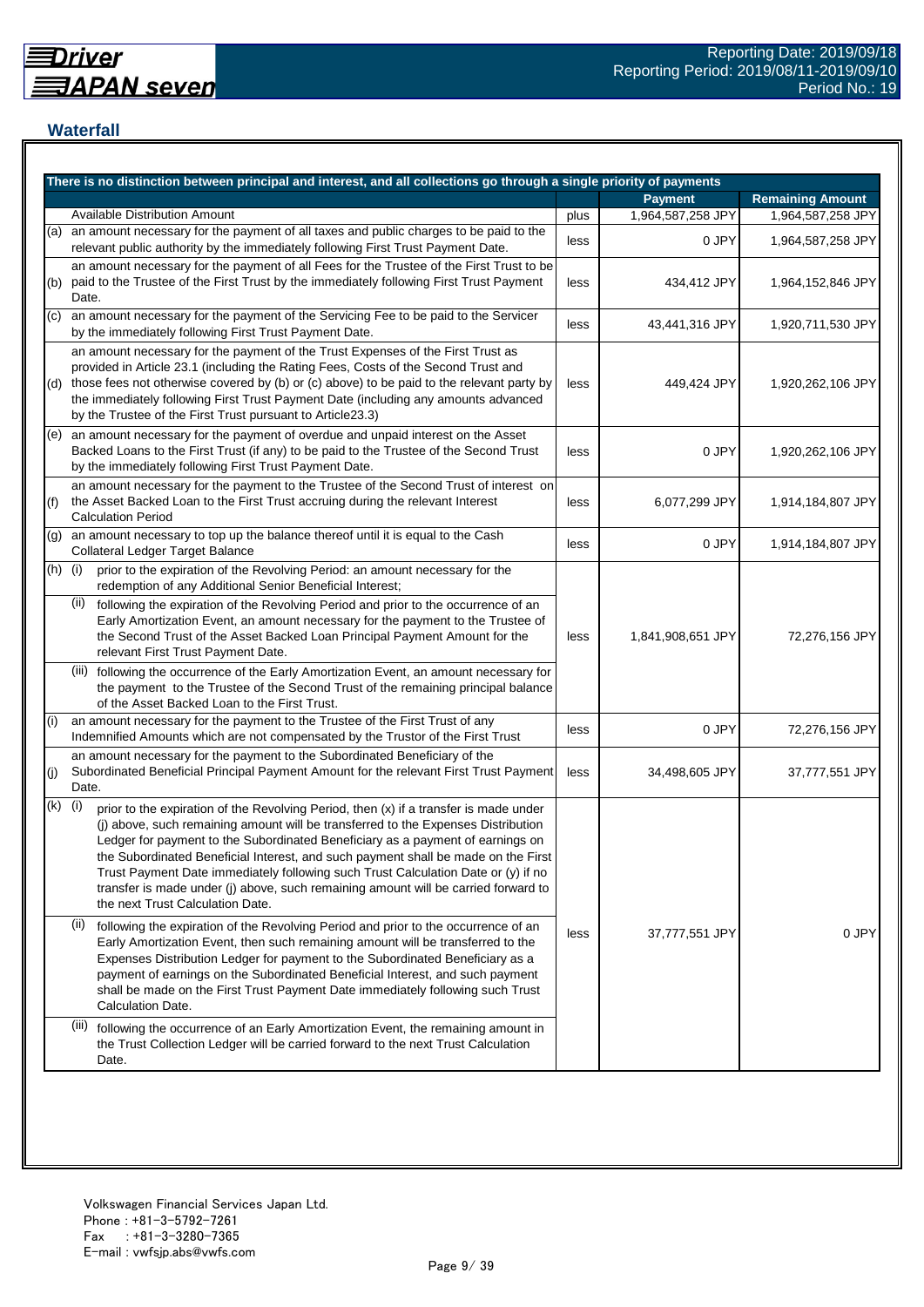## **Credit Enhancement**

| Subordinated Principal Balance as of the relevant First Trust Payment Date                                                                              |                                                                                    |                                                      |       |                                  |                                                      |
|---------------------------------------------------------------------------------------------------------------------------------------------------------|------------------------------------------------------------------------------------|------------------------------------------------------|-------|----------------------------------|------------------------------------------------------|
|                                                                                                                                                         | Percentage of<br><b>Aggregate</b><br><b>Discounted</b><br><b>Principal Balance</b> | <b>Value</b>                                         |       |                                  |                                                      |
| the aggregate amount of the<br>(i)<br><b>Discounted Principal Balance</b><br>of all Auto Loan Receivables<br>outstanding                                |                                                                                    | 46,391,722,397 JPY                                   |       |                                  |                                                      |
| (ii) Asset Backed Loan Principal<br>Balance on the relevant First<br><b>Trust Payment Date</b>                                                          |                                                                                    | 41,056,674,321 JPY                                   |       |                                  |                                                      |
| Overcollateralization $( = (i) - (ii))$                                                                                                                 | 11.50 %                                                                            | 5,335,048,076 JPY                                    |       |                                  |                                                      |
| Trust Collection Ledger which is<br>carried over from the immediately<br>preceding Trust Calculation Date                                               | 0.00%                                                                              | 0 JPY                                                |       |                                  |                                                      |
| The amount in the Cash Collateral<br>Ledger                                                                                                             | 0.66%                                                                              | 307,000,000 JPY                                      |       |                                  |                                                      |
| <b>Subordinated Principal Balance</b>                                                                                                                   | 12.16 %                                                                            | 5,642,048,076 JPY                                    |       |                                  |                                                      |
| <b>Trust Management Account (TMA)</b>                                                                                                                   |                                                                                    | in JPY                                               | $+/-$ |                                  | in JPY (previous)                                    |
| <b>Initial Balance on Cash Entrustment Date</b>                                                                                                         |                                                                                    | 307,000,000 JPY                                      |       |                                  |                                                      |
| <b>Outstanding Balance on First Trust Payment Date</b><br>(a) Expenses Distribution Ledger<br>(b) Trust Collection Ledger<br>(c) Cash Collateral Ledger |                                                                                    | 307,000,000 JPY<br>0 JPY<br>0 JPY<br>307,000,000 JPY |       | 0 JPY<br>0 JPY<br>0 JPY<br>0 JPY | 307,000,000 JPY<br>0 JPY<br>0 JPY<br>307,000,000 JPY |
| <b>Cash Collateral Ledger Target Balance</b>                                                                                                            |                                                                                    | 307,000,000 JPY                                      |       |                                  |                                                      |

#### **Calculation of Credit Enhancement**

Driver Japan seven's Credit Enhancement consists of the items listed above in the Subordinated Principal Balance as of the relevant date of determination (immediately following the First Trust Payment Date). The result provides an absolute value, which will be applied to the (amortized) Aggregate Discounted Principal Balance as of the end of the relevant date.

The transaction has a Revolving Period of 12 months until February 2019.

Asset Backed Loan Overcollateralization Percentage is (i) prior to the expiration of the Revolving Period, 8.5%, and (ii) following the expiration of the Revolving Period, 11.5%; provided, in each case no Credit Enhancement Increase Condition shall be in effect. After a Level 1 Credit Enhancement Increase Condition in effect, 17% and after a Level 2 Credit Enhancement Increase Condition is in effect, 100%.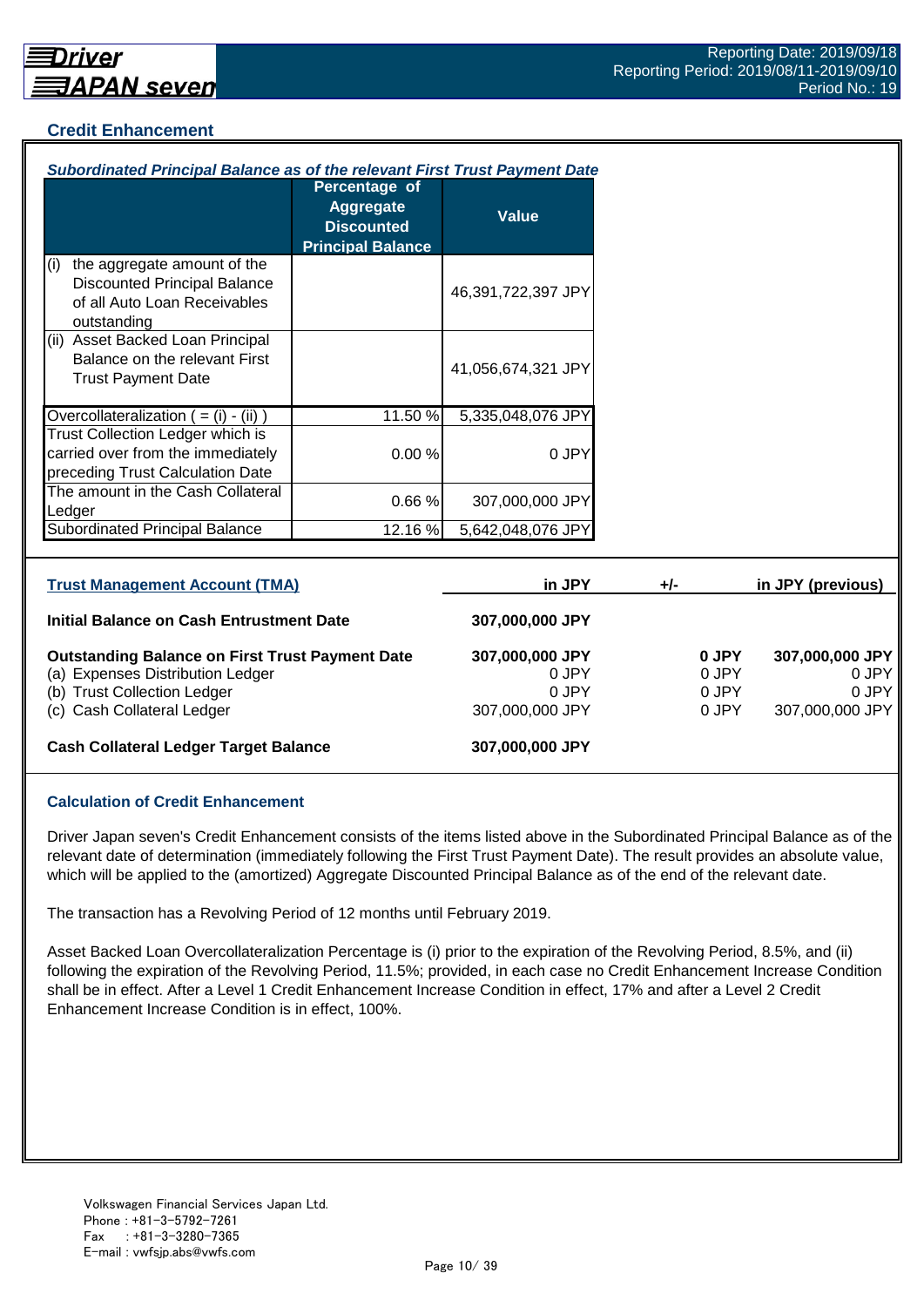## **Cumulative Gross Loss & Cumulative Repurchased Receivables**

| <b>Cumulative Defaulted Receivables</b>                                                                                                                                               | <b>Number of</b>                                             | <b>Write Offs</b> |
|---------------------------------------------------------------------------------------------------------------------------------------------------------------------------------------|--------------------------------------------------------------|-------------------|
|                                                                                                                                                                                       | <b>Contracts</b>                                             |                   |
| Beginning of Period                                                                                                                                                                   | 62                                                           | 158,942,796 JPY   |
| Defaulted Receivables                                                                                                                                                                 |                                                              | 7,690,299 JPY     |
| <b>End of Period</b>                                                                                                                                                                  | 69                                                           | 166,633,095 JPY   |
|                                                                                                                                                                                       | The sum of the Discounted Principal Balance of all Auto Loan |                   |
| Receivables that have become Defaulted Receivables from the Initial<br>Cut-off Date through to the end of Monthly Period immediately<br>preceding the relevant Trust Calculation Date |                                                              | 166,633,095 JPY   |

#### **Performance Triggers**

Asset Backed Loan Overcollateralization Percentage was implemented to assure on a monthly basis that no cash is paid to lower steps in the waterfall unless there is sufficient Overcollateralization to support the transaction. The performance trigger in form of a Credit Enhancement Increase Condition will be activated when the Cumulative Gross

Loss Ratio exceeds the defined limits. In this case the Overcollateralization will be increased accordingly.

| Levels        | <b>Credit Enhancement increase condition</b>                  | <b>Credit Enhancement</b><br>increase condition in<br>place? |  |
|---------------|---------------------------------------------------------------|--------------------------------------------------------------|--|
|               | Cumulative Gross Loss Ratio exceeds 0.5% for any First Trust  |                                                              |  |
| Level 1 (i)   | Payment Date on or prior to August 2018                       | no                                                           |  |
| Level 1 (ii)  | Cumulative Gross Loss Ratio exceeds 0.8% for any First Trust  |                                                              |  |
|               | Payment Date from September 2018 to May 2019                  | no                                                           |  |
|               | Cumulative Gross Loss Ratio exceeds 1.15% for any First Trust |                                                              |  |
| Level 1 (iii) | Payment Date from June 2019 to February 2020                  | no                                                           |  |
| Level 2       | Cumulative Gross Loss Ratio exceeds 1.6% for any First Trust  |                                                              |  |
|               | <b>Payment Date</b>                                           | no                                                           |  |

|                                                                    | <b>Asset Backed Loan</b><br><b>Overcollateralization</b><br>Percentage |
|--------------------------------------------------------------------|------------------------------------------------------------------------|
| Prior to the expiration of the Revolving Period                    | 8.50 %                                                                 |
| (No Credit Enhancement Increase Condition is in effect)            |                                                                        |
| Following the expiration of Revolving Period                       |                                                                        |
| (No Credit Enhancement Increase Condition is in effect)            | 11.50 %                                                                |
| After a Level 1 Credit Enhancement Increase Condition is in effect | 17.00 %                                                                |
| After a Level 2 Credit Enhancement Increase Condition is in effect | 100.00%                                                                |
| <b>Current Asset Backed Loan Overcollateralization Percentage</b>  | 11.50%                                                                 |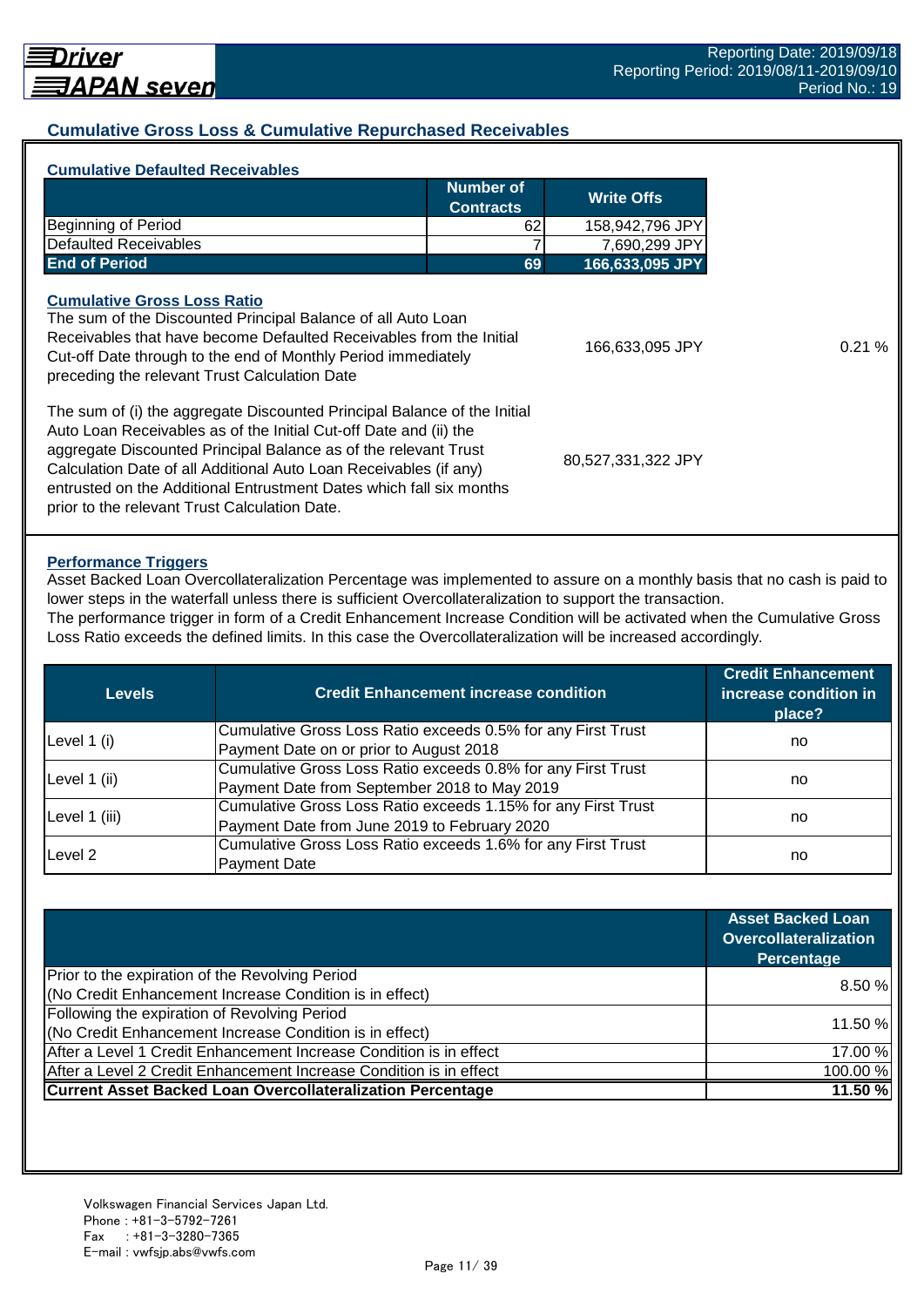

#### **Cumulative Gross Loss & Cumulative Repurchased Receivables**

## **Performance Pool vis-a-vis Triggers**



#### **Cumulative Repurchased Receivables**

|                         | Number of<br><b>Contracts</b> | <b>Repurchase Price</b> |
|-------------------------|-------------------------------|-------------------------|
| Beginning of Period     |                               | 0 JPY                   |
| Repurchased Receivables |                               | 0.JPY                   |
| <b>End of Period</b>    |                               | 0 JPY                   |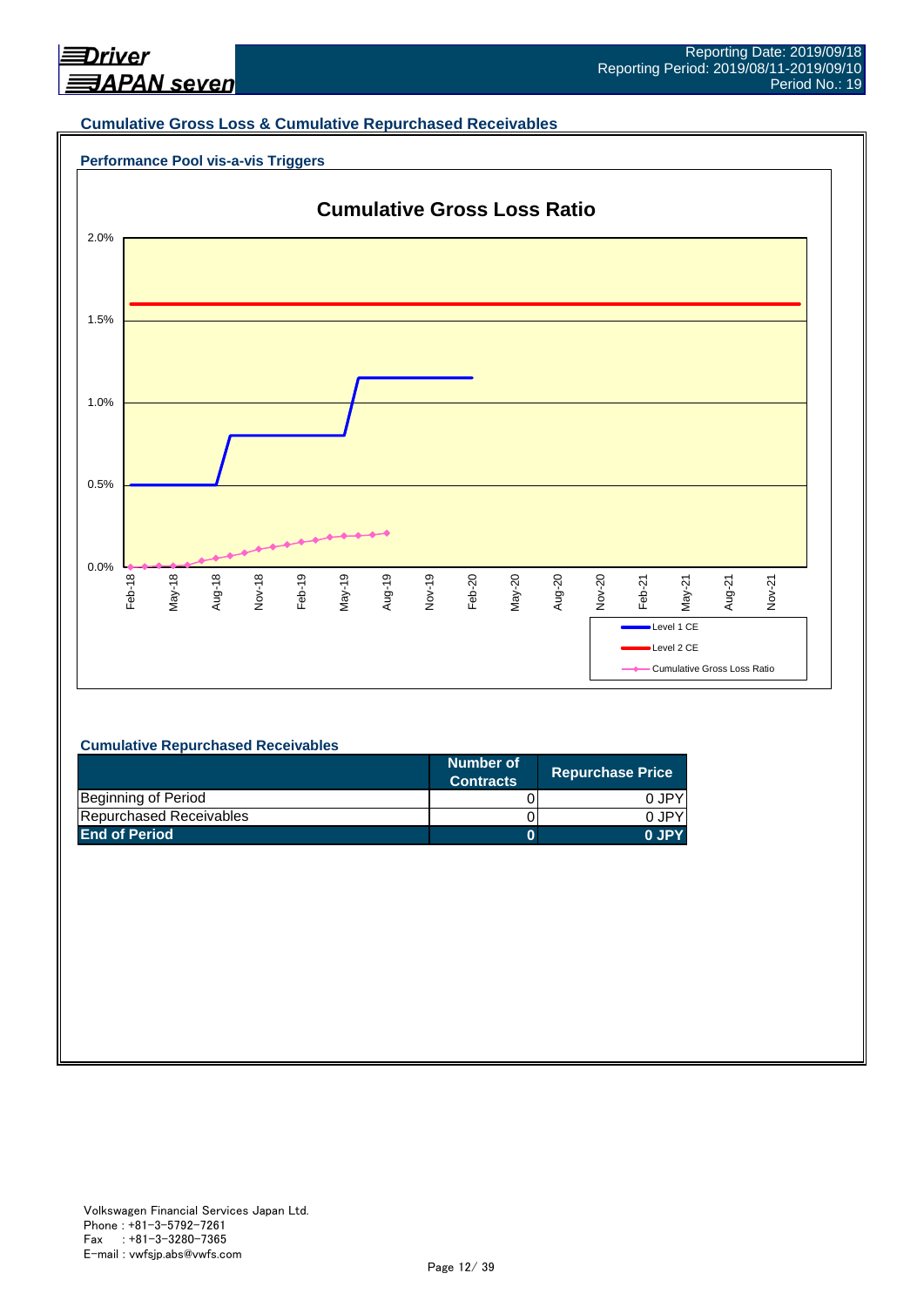## **Defaulted and Delinquent Contracts**

| <b>Information of Delinguencies and Defaults</b> |  |                                          |                                                   |                                           |                                                                                                                                                                                                                               |  |  |
|--------------------------------------------------|--|------------------------------------------|---------------------------------------------------|-------------------------------------------|-------------------------------------------------------------------------------------------------------------------------------------------------------------------------------------------------------------------------------|--|--|
|                                                  |  | Outstanding                              |                                                   |                                           | Percentage                                                                                                                                                                                                                    |  |  |
|                                                  |  | <b>Discounted Principal</b>              |                                                   |                                           | of Nominal                                                                                                                                                                                                                    |  |  |
|                                                  |  | <b>Balance</b>                           |                                                   |                                           | <b>Balance (*)</b>                                                                                                                                                                                                            |  |  |
|                                                  |  |                                          |                                                   |                                           | 1.02%                                                                                                                                                                                                                         |  |  |
|                                                  |  |                                          |                                                   |                                           | 0.02%                                                                                                                                                                                                                         |  |  |
|                                                  |  | Contracts (*)<br><b>Contracts</b><br>249 | Number of Percentage of<br>$0.94 \%$<br>$0.03 \%$ | 487,825,283 JPY<br>0.02%<br>7,690,299 JPY | <b>Percentage</b><br><b>Outstanding Nominal</b><br>of Principal<br><b>Balance</b><br><b>Balance (*)</b><br>507,704,600 JPY<br>1.01%<br>7,708,149 JPY<br>$\left( \star \right)$ Description the magnetic $\Gamma \circ \Gamma$ |  |  |

(\*) Based on the previous EoP

|                           | <b>Delinquency Profile (Information Purpose Only)</b> |                                             |                                                                     |                                              |                                              |                                            |  |  |
|---------------------------|-------------------------------------------------------|---------------------------------------------|---------------------------------------------------------------------|----------------------------------------------|----------------------------------------------|--------------------------------------------|--|--|
| Days in<br><b>Arrears</b> | <b>Contracts</b>                                      | Number of Percentage of<br><b>Contracts</b> | <b>Outstanding</b><br><b>Discounted Principal</b><br><b>Balance</b> | Percentage<br>of Principal<br><b>Balance</b> | <b>Outstanding Nominal</b><br><b>Balance</b> | Percentage<br>of Nominal<br><b>Balance</b> |  |  |
|                           | 223                                                   | $0.86 \%$                                   | 427,731,315 JPY                                                     | 0.92%                                        | 445,851,700 JPY                              | 0.93%                                      |  |  |
|                           | 20                                                    | $0.08 \%$                                   | 38,748,909 JPY                                                      | 0.08%                                        | 40,045,900 JPY                               | $0.08 \%$                                  |  |  |
|                           |                                                       | $0.02 \%$                                   | 21,345,059 JPY                                                      | 0.05%                                        | 21,807,000 JPY                               | 0.05%                                      |  |  |
| <b>Total</b>              | 249                                                   | 0.96%                                       | 487,825,283 JPY                                                     | 1.05%                                        | 507,704,600 JPY                              | 1.06 %                                     |  |  |

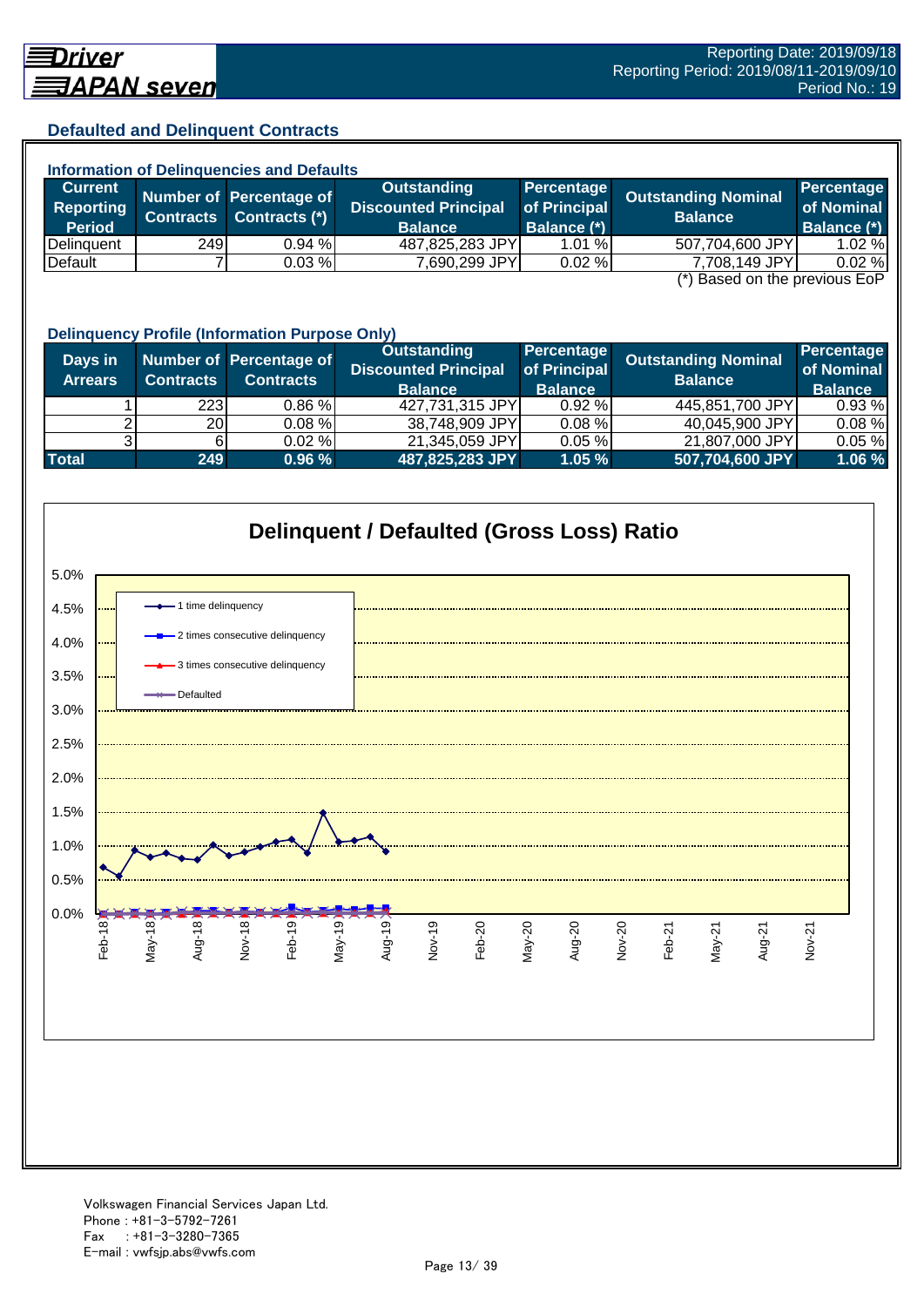## **Run Out Schedule**

| <b>Next Payment</b> | <b>Number of</b> | <b>ABS Outstanding</b>                   | <b>ABS Outstanding Interest</b>        | <b>Outstanding Installment</b>           | <b>ABS Remaining Principal</b>         | <b>ABS Remaining Interest</b>    | <b>ABS Remaining</b>                   |
|---------------------|------------------|------------------------------------------|----------------------------------------|------------------------------------------|----------------------------------------|----------------------------------|----------------------------------------|
| <b>Month</b>        | <b>Contracts</b> | Principal                                |                                        | 49,995,078,100 JPY                       | 0 JPY                                  | 0 JPY                            | <b>Installment</b>                     |
| 07.2019<br>08.2019  | 26,405<br>26,405 | 48,268,129,653 JPY<br>47,151,649,763 JPY | 1,726,948,447 JPY<br>1,638,175,437 JPY | 48,789,825,200 JPY                       | 1,116,479,890 JPY                      | 88,773,010 JPY                   | 0 JPY<br>1,205,252,900 JPY             |
| 09.2019             | 26,204           | 46,027,509,631 JPY                       | 1,551,458,669 JPY                      | 47,578,968,300 JPY                       | 1,124,140,132 JPY                      | 86,716,768 JPY                   | 1,210,856,900 JPY                      |
| 10.2019             | 25,868           | 44,996,249,986 JPY                       | 1,466,729,214 JPY                      | 46,462,979,200 JPY                       | 1,031,259,645 JPY                      | 84,729,455 JPY                   | 1,115,989,100 JPY                      |
| 11.2019             | 25,625           | 43,894,925,647 JPY                       | 1,383,864,453 JPY                      | 45,278,790,100 JPY                       | 1,101,324,339 JPY                      | 82,864,761 JPY                   | 1,184,189,100 JPY                      |
| 12.2019<br>01.2020  | 25,318<br>24,846 | 41,709,237,541 JPY<br>40,124,988,139 JPY | 1,302,965,759 JPY<br>1,225,895,161 JPY | 43,012,203,300 JPY<br>41,350,883,300 JPY | 2,185,688,106 JPY<br>1,584,249,402 JPY | 80,898,694 JPY<br>77,070,598 JPY | 2,266,586,800 JPY<br>1,661,320,000 JPY |
| 02.2020             | 24,361           | 38,520,330,606 JPY                       | 1,151,557,394 JPY                      | 39,671,888,000 JPY                       | 1,604,657,533 JPY                      | 74,337,767 JPY                   | 1,678,995,300 JPY                      |
| 03.2020             | 23,697           | 36,422,943,240 JPY                       | 1,079,879,560 JPY                      | 37,502,822,800 JP\                       | 2,097,387,366 JPY                      | 71,677,834 JPY                   | 2,169,065,200 JPY                      |
| 04.2020             | 22,580           | 35,220,561,802 JPY                       | 1,011,450,198 JPY                      | 36,232,012,000 JPY                       | 1,202,381,438 JPY                      | 68,429,362 JPY                   | 1,270,810,800 JPY                      |
| 05.2020             | 22,191           | 33,754,812,656 JP\                       | 945,098,744 JPY                        | 34,699,911,400 JPY                       | 1,465,749,146 JPY                      | 66,351,454 JPY                   | 1,532,100,600 JPY                      |
| 06.2020<br>07.2020  | 21,567<br>20,768 | 31,739,271,623 JPY<br>29,898,947,636 JPY | 881,131,077 JPY<br>820,599,764 JPY     | 32,620,402,700 JPY<br>30,719,547,400 JPY | 2,015,541,033 JPY<br>1,840,323,987 JPY | 63,967,667 JPY<br>60,531,313 JPY | 2,079,508,700 JPY<br>1,900,855,300 JPY |
| 08.2020             | 20,165           | 28,240,330,978 JPY                       | 763,351,722 JPY                        | 29,003,682,700 JPY                       | 1,658,616,658 JPY                      | 57,248,042 JPY                   | 1,715,864,700 JPY                      |
| 09.2020             | 19,436           | 26,212,029,724 JPY                       | 708,928,776 JPY                        | 26,920,958,500 JPY                       | 2,028,301,254 JPY                      | 54,422,946 JPY                   | 2,082,724,200 JPY                      |
| 10.2020             | 18,365           | 24,689,713,010 JPY                       | 657,789,390 JPY                        | 25,347,502,400 JPY                       | 1,522,316,714 JPY                      | 51,139,386 JPY                   | 1,573,456,100 JPY                      |
| 11.2020             | 17,667           | 22,805,003,864 JPY                       | 609,401,536 JPY                        | 23,414,405,400 JPY                       | 1,884,709,146 JPY                      | 48,387,854 JPY                   | 1,933,097,000 JPY                      |
| 12.2020<br>01.2021  | 16,686<br>16,233 | 21,234,217,596 JPY<br>20,158,301,997 JPY | 564,233,004 JPY<br>522,020,903 JPY     | 21,798,450,600 JPY<br>20,680,322,900 JPY | 1,570,786,268 JPY<br>1,075,915,599 JPY | 45,168,532 JPY<br>42,212,101 JPY | 1,615,954,800 JPY<br>1,118,127,700 JPY |
| 02.2021             | 15,859           | 19,189,467,022 JPY                       | 481,876,978 JPY                        | 19,671,344,000 JPY                       | 968,834,975 JPY                        | 40,143,925 JPY                   | 1,008,978,900 JPY                      |
| 03.2021             | 15,360           | 17,907,815,484 JPY                       | 443,582,716 JPY                        | 18,351,398,200 JPY                       | 1,281,651,538 JPY                      | 38,294,262 JPY                   | 1,319,945,800 JPY                      |
| 04.2021             | 14,594           | 17,204,695,466 JPY                       | 407,605,734 JPY                        | 17,612,301,200 JPY                       | 703,120,018 JPY                        | 35,976,982 JPY                   | 739,097,000 JPY                        |
| 05.2021             | 14,311           | 16,417,238,265 JPY                       | 373,001,035 JPY                        | 16,790,239,300 JPY                       | 787,457,201 JPY                        | 34,604,699 JPY                   | 822,061,900 JPY                        |
| 06.2021<br>07.2021  | 13,907<br>13,485 | 15,416,702,483 JPY<br>14,450,558,991 JPY | 339,910,617 JPY<br>308,732,209 JPY     | 15,756,613,100 JPY<br>14,759,291,200 JPY | 1,000,535,782 JPY<br>966,143,492 JPY   | 33,090,418 JPY<br>31,178,408 JPY | 1,033,626,200 JPY<br>997,321,900 JPY   |
| 08.2021             | 13,155           | 13,684,086,559 JPY                       | 279,446,541 JPY                        | 13,963,533,100 JPY                       | 766,472,432 JPY                        | 29,285,668 JPY                   | 795,758,100 JPY                        |
| 09.2021             | 12,760           | 12,888,485,394 JPY                       | 251,634,306 JPY                        | 13,140,119,700 JPY                       | 795,601,165 JPY                        | 27,812,235 JPY                   | 823,413,400 JPY                        |
| 10.2021             | 12,225           | 12,309,357,637 JPY                       | 225,331,563 JPY                        | 12,534,689,200 JP\                       | 579,127,757 JPY                        | 26,302,743 JPY                   | 605,430,500 JPY                        |
| 11.2021             | 11,910           | 11,686,771,688 JPY                       | 200,158,612 JPY                        | 11,886,930,300 JPY                       | 622,585,949 JPY                        | 25,172,951 JPY                   | 647,758,900 JPY                        |
| 12.2021             | 11,520           | 10,609,513,222 JPY                       | 176,203,678 JPY                        | 10,785,716,900 JPY                       | 1,077,258,466 JPY                      | 23,954,934 JPY                   | 1,101,213,400 JPY                      |
| 01.2022<br>02.202   | 10,979<br>10,515 | 9,842,025,376 JPY<br>9,051,156,787 JPY   | 154,406,224 JPY<br>134,138,813 JPY     | 9,996,431,600 JPY<br>9,185,295,600 JPY   | 767,487,846 JPY<br>790,868,589 JPY     | 21,797,454 JPY<br>20,267,411 JPY | 789,285,300 JPY<br>811,136,000 JPY     |
| 03.2022             | 9,819            | 7,923,632,709 JPY                        | 115,410,191 JPY                        | 8,039,042,900 JPY                        | 1,127,524,078 JPY                      | 18,728,622 JPY                   | 1,146,252,700 JPY                      |
| 04.2022             | 8,593            | 7,322,983,904 JPY                        | 98,791,396 JPY                         | 7,421,775,300 JPY                        | 600,648,805 JPY                        | 16,618,795 JPY                   | 617,267,600 JPY                        |
| 05.202              | 8,050            | 6,637,622,631 JPY                        | 83,369,969 JPY                         | 6,720,992,600 JPY                        | 685,361,273 JPY                        | 15,421,427 JPY                   | 700,782,700 JPY                        |
| 06.202              | 7,349            | 5,717,303,831 JPY                        | 69,278,869 JPY                         | 5,786,582,700 JPY                        | 920,318,800 JPY                        | 14,091,100 JPY                   | 934,409,900 JPY                        |
| 07.2022<br>08.2022  | 6,434<br>5,840   | 4,997,559,709 JPY<br>4,293,029,870 JPY   | 56,969,791 JPY<br>46,168,830 JPY       | 5,054,529,500 JPY<br>4,339,198,700 JPY   | 719,744,122 JPY<br>704,529,839 JPY     | 12,309,078 JPY<br>10,800,961 JPY | 732,053,200 JPY<br>715,330,800 JPY     |
| 09.202              | 5,139            | 3,349,633,764 JPY                        | 36,850,036 JPY                         | 3,386,483,800 JPY                        | 943,396,106 JPY                        | 9,318,794 JPY                    | 952,714,900 JPY                        |
| 10.202              | 4,017            | 2,763,585,408 JPY                        | 29,454,392 JPY                         | 2,793,039,800 JPY                        | 586,048,356 JPY                        | 7,395,644 JPY                    | 593,444,000 JPY                        |
| 11.202              | 3,334            | 2,069,183,702 JPY                        | 23,338,198 JPY                         | 2,092,521,900 JPY                        | 694,401,706 JPY                        | 6,116,194 JPY                    | 700,517,900 JPY                        |
| 12.2022<br>01.2023  | 2,490            | 1,710,719,144 JPY                        | 18,724,656 JPY                         | 1,729,443,800 JPY                        | 358,464,558 JPY                        | 4,613,542 JPY                    | 363,078,100 JPY                        |
| 02.2023             | 2,183<br>1,959   | 1,486,097,674 JPY<br>1,251,412,877 JPY   | 14,883,826 JPY<br>11,558,923 JPY       | 1,500,981,500 JPY<br>1,262,971,800 JPY   | 224,621,470 JPY<br>234,684,797 JPY     | 3,840,830 JPY<br>3,324,903 JPY   | 228,462,300 JPY<br>238,009,700 JPY     |
| 03.2023             | 1,693            | 951,558,635 JPY                          | 8,775,465 JPY                          | 960,334,100 JPY                          | 299,854,242 JPY                        | 2,783,458 JPY                    | 302,637,700 JPY                        |
| 04.2023             | 1,318            | 791,927,288 JPY                          | 6,673,412 JPY                          | 798,600,700 JPY                          | 159,631,347 JPY                        | 2,102,053 JPY                    | 161,733,400 JPY                        |
| 05.2023             | 1,121            | 625,060,832 JPY                          | 4,927,568 JPY                          | 629,988,400 JPY                          | 166,866,456 JPY                        | 1,745,844 JPY                    | 168,612,300 JPY                        |
| 06.2023             | 905              | 437,988,840 JPY                          | 3,553,560 JPY                          | 441,542,400 JPY                          | 187,071,992 JPY                        | 1,374,008 JPY                    | 188,446,000 JPY                        |
| 07.2023<br>08.2023  | 682<br>551       | 315,218,681 JPY<br>233,276,946 JPY       | 2,584,419 JPY<br>1,886,754 JPY         | 317,803,100 JPY<br>235, 163, 700 JPY     | 122,770,159 JPY<br>81,941,735 JPY      | 969,141 JPY<br>697,665 JPY       | 123,739,300 JPY<br>82,639,400 JPY      |
| 09.2023             | 427              | 137,033,434 JPY                          | 1,368,566 JPY                          | 138,402,000 JPY                          | 96,243,512 JPY                         | 518,188 JPY                      | 96,761,700 JPY                         |
| 10.2023             | 288              | 73,794,961 JPY                           | 1,040,839 JPY                          | 74,835,800 JPY                           | 63,238,473 JPY                         | 327,727 JPY                      | 63,566,200 JPY                         |
| 11.2023             | 191              | 49,781,085 JPY                           | 839,915 JPY                            | 50,621,000 JPY                           | 24,013,876 JPY                         | 200,924 JPY                      | 24,214,800 JPY                         |
| 12.2023             | 137              | 40,372,019 JPY                           | 689,881 JPY                            | 41,061,900 JPY                           | 9,409,066 JPY                          | 150,034 JPY                      | 9,559,100 JPY                          |
| 01.2024<br>02.2024  | 129<br>112       | 33,228,737 JPY<br>28,969,271 JPY         | 567,363 JPY<br>465,829 JPY             | 33,796,100 JPY<br>29,435,100 JPY         | 7,143,282 JPY<br>4,259,466 JPY         | 122,518 JPY<br>101,534 JPY       | 7,265,800 JPY<br>4,361,000 JPY         |
| 03.2024             | 104              | 25,016,424 JPY                           | 376,976 JPY                            | 25,393,400 JPY                           | 3,952,847 JPY                          | 88,853 JPY                       | 4,041,700 JPY                          |
| 04.2024             | 88               | 21,528,667 JPY                           | 299,933 JPY                            | 21,828,600 JPY                           | 3,487,757 JPY                          | 77,043 JPY                       | 3,564,800 JPY                          |
| 05.2024             | 82               | 18,294,360 JPY                           | 233,340 JPY                            | 18,527,700 JPY                           | 3,234,307 JPY                          | 66,593 JPY                       | 3,300,900 JPY                          |
| 06.2024<br>07.2024  | 75<br>59         | 14,644,014 JPY<br>9,767,000 JPY          | 176,486 JPY<br>130,700 JPY             | 14,820,500 JPY<br>9,897,700 JPY          | 3,650,346 JPY                          | 56,854 JPY<br>45,786 JPY         | 3,707,200 JPY<br>4,922,800 JPY         |
| 08.2024             | 50               | 7,465,161 JPY                            | 99,939 JPY                             | 7,565,100 JPY                            | 4,877,014 JPY<br>2,301,839 JPY         | 30,761 JPY                       | 2,332,600 JPY                          |
| 09.2024             | 42               | 5,672,206 JPY                            | 76,294 JPY                             | 5,748,500 JPY                            | 1,792,955 JPY                          | 23,645 JPY                       | 1,816,600 JPY                          |
| 10.2024             | 28               | 4,516,073 JPY                            | 58,227 JPY                             | 4,574,300 JPY                            | 1,156,133 JPY                          | 18,067 JPY                       | 1,174,200 JPY                          |
| 11.2024             | 22               | 3,632,260 JPY                            | 43,840 JPY                             | 3,676,100 JPY                            | 883,813 JPY                            | 14,387 JPY                       | 898,200 JPY                            |
| 12.2024             | 14               | 2,497,128 JPY                            | 32,272 JPY                             | 2,529,400 JPY                            | 1,135,132 JPY                          | 11,568 JPY                       | 1,146,700 JPY<br>515,400 JPY           |
| 01.2025<br>02.2025  | 12<br>10         | 1,989,683 JPY<br>1,641,220 JPY           | 24,317 JPY<br>17,980 JPY               | 2,014,000 JPY<br>1,659,200 JPY           | 507,445 JPY<br>348,463 JPY             | 7,955 JPY<br>6,337 JPY           | 354,800 JPY                            |
| 03.2025             | 8                | 1,350,748 JPY                            | 12,752 JPY                             | 1,363,500 JPY                            | 290,472 JPY                            | 5,228 JPY                        | 295,700 JPY                            |
| 04.2025             | 8                | 1,059,349 JPY                            | 8,451 JPY                              | 1,067,800 JPY                            | 291,399 JPY                            | 4,301 JPY                        | 295,700 JPY                            |
| 05.2025             | 8                | 767,022 JPY                              | 5,078 JPY                              | 772,100 JPY                              | 292,327 JPY                            | 3,373 JPY                        | 295,700 JPY                            |
| 06.2025             | 6                | 543,365 JPY                              | 2,635 JPY                              | 546,000 JPY                              | 223,657 JPY                            | 2,443 JPY                        | 226,100 JPY                            |
| 07.2025<br>08.2025  | 2                | 154,596 JPY<br>86,188 JPY                | 904 JPY<br>412 JPY                     | 155,500 JPY<br>86,600 JPY                | 388,769 JPY<br>68,408 JPY              | 1,731 JPY<br>492 JPY             | 390,500 JPY<br>68,900 JPY              |
| 09.2025             |                  | 43,163 JPY                               | 137 JPY                                | 43,300 JPY                               | 43,025 JPY                             | 275 JPY                          | 43,300 JPY                             |
| 10.2025             |                  | 0 JPY                                    | 0 JPY                                  | 0 JPY                                    | 43,163 JPY                             | 137 JPY                          | 43,300 JPY                             |
|                     |                  |                                          |                                        |                                          |                                        |                                  |                                        |

###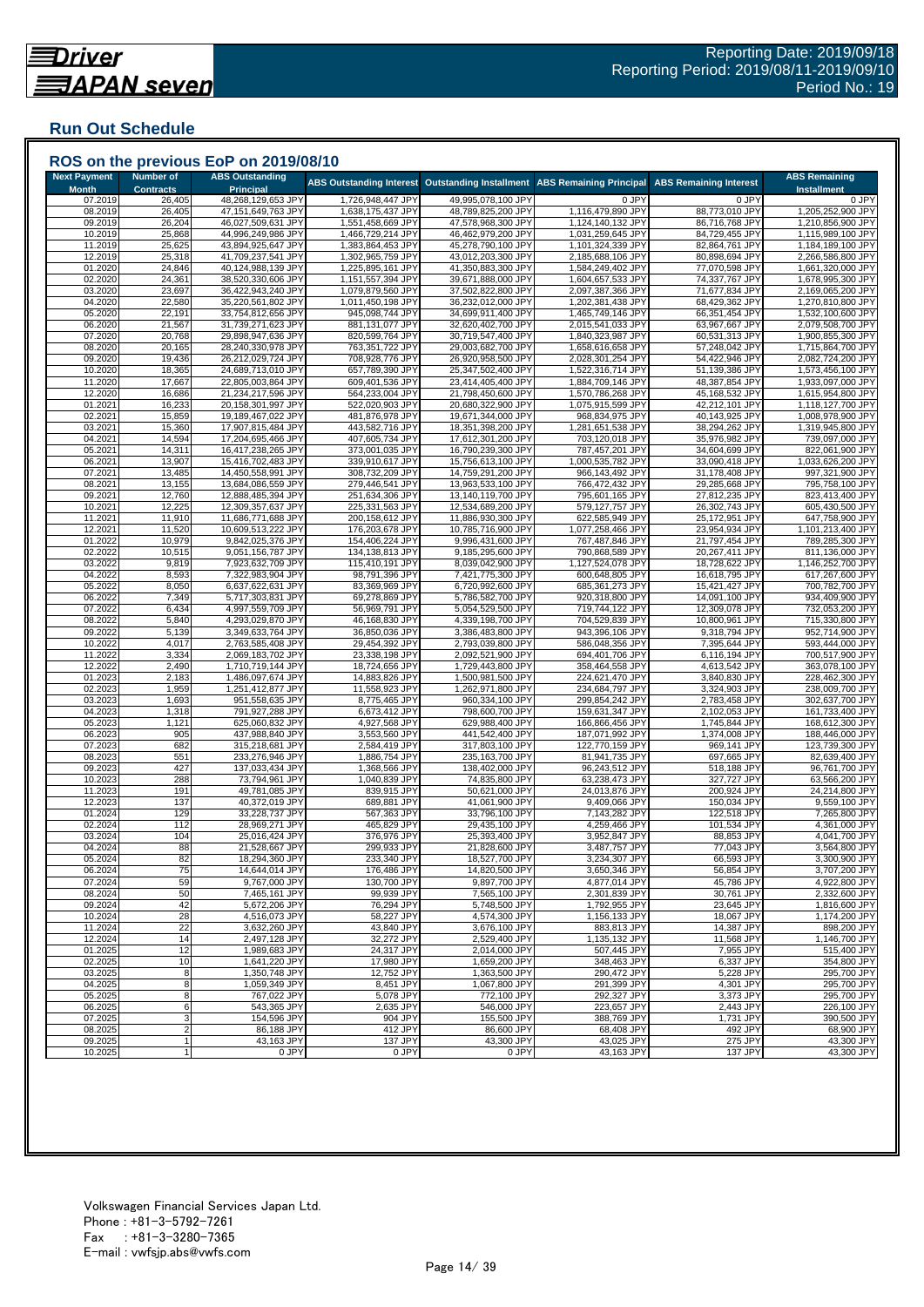## **Run Out Schedule**

|                         |                            | ROS on the relevant EoP on 2019/09/10    |                                        |                                          |                                        |                                  |                                        |
|-------------------------|----------------------------|------------------------------------------|----------------------------------------|------------------------------------------|----------------------------------------|----------------------------------|----------------------------------------|
| <b>Next Payment</b>     | <b>Number of</b>           | <b>ABS Outstanding</b>                   | <b>ABS Outstanding Interest</b>        | <b>Outstanding Installment</b>           | <b>ABS Remaining Principal</b>         | <b>ABS Remaining Interest</b>    | <b>ABS Remaining</b>                   |
| <b>Month</b><br>08.2019 | <b>Contracts</b><br>25,804 | <b>Principal</b><br>46,391,722,397 JPY   | 1,616,005,803 JPY                      | 48,007,728,200 JPY                       | 0 JPY                                  | 0 JPY                            | <b>Installment</b><br>0 JPY            |
| 09.2019                 | 25,804                     | 45,306,666,322 JPY                       | 1,530,655,678 JPY                      | 46,837,322,000 JPY                       | 1,085,056,075 JPY                      | 85,350,125 JPY                   | 1,170,406,200 JPY                      |
| 10.2019                 | 25,486                     | 44,293,312,657 JPY                       | 1,447,233,343 JPY                      | 45,740,546,000 JPY                       | 1,013,353,665 JPY                      | 83,422,335 JPY                   | 1,096,776,000 JPY                      |
| 11.2019                 | 25,249                     | 43,213,519,267 JPY                       | 1,365,640,733 JPY                      | 44,579,160,000 JPY                       | 1,079,793,390 JPY                      | 81,592,610 JPY                   | 1,161,386,000 JPY                      |
| 12.2019                 | 24,946                     | 41,085,164,288 JPY                       | 1,285,975,612 JPY                      | 42,371,139,900 JPY                       | 2,128,354,979 JPY                      | 79,665,121 JPY                   | 2,208,020,100 JPY                      |
| 01.2020                 | 24,495                     | 39,534,560,186 JPY                       | 1,210,048,614 JPY                      | 40,744,608,800 JPY                       | 1,550,604,102 JPY                      | 75,926,998 JPY                   | 1,626,531,100 JPY                      |
| 02.2020<br>03.2020      | 24,020<br>23,371           | 37,963,635,716 JPY<br>35,906,057,648 JPY | 1,136,788,984 JPY<br>1,066,138,152 JPY | 39,100,424,700 JPY<br>36,972,195,800 JPY | 1,570,924,470 JPY<br>2,057,578,068 JPY | 73,259,630 JPY<br>70,650,832 JPY | 1,644,184,100 JPY<br>2,128,228,900 JPY |
| 04.2020                 | 22,273                     | 34,724,439,060 JPY                       | 998,674,940 JPY                        | 35,723,114,000 JPY                       | 1,181,618,588 JPY                      | 67,463,212 JPY                   | 1,249,081,800 JPY                      |
| 05.2020                 | 21,888                     | 33,289,104,158 JPY                       | 933,255,042 JPY                        | 34,222,359,200 JPY                       | 1,435,334,902 JPY                      | 65,419,898 JPY                   | 1,500,754,800 JPY                      |
| 06.2020                 | 21,280                     | 31,297,073,658 JPY                       | 870,171,642 JPY                        | 32,167,245,300 JPY                       | 1,992,030,500 JPY                      | 63,083,400 JPY                   | 2,055,113,900 JPY                      |
| 07.2020                 | 20,492                     | 29,492,104,195 JPY                       | 810,480,105 JPY                        | 30,302,584,300 JPY                       | 1,804,969,463 JPY                      | 59,691,537 JPY                   | 1,864,661,000 JPY                      |
| 08.2020                 | 19,903                     | 27,869,140,360 JPY                       | 754,011,640 JPY                        | 28,623,152,000 JPY                       | 1,622,963,835 JPY                      | 56,468,465 JPY                   | 1,679,432,300 JPY                      |
| 09.2020<br>10.2020      | 19,194<br>18,132           | 25,861,340,891 JPY<br>24,369,736,366 JPY | 700,313,009 JPY<br>649,863,234 JPY     | 26,561,653,900 JPY<br>25,019,599,600 JPY | 2,007,799,469 JPY<br>1,491,604,525 JPY | 53,698,631 JPY<br>50,449,775 JPY | 2,061,498,100 JPY<br>1,542,054,300 JPY |
| 11.2020                 | 17,447                     | 22,514,493,071 JPY                       | 602,105,529 JPY                        | 23,116,598,600 JPY                       | 1,855,243,295 JPY                      | 47,757,705 JPY                   | 1,903,001,000 JPY                      |
| 12.2020                 | 16,480                     | 20,963,719,672 JPY                       | 557,521,028 JPY                        | 21,521,240,700 JPY                       | 1,550,773,399 JPY                      | 44,584,501 JPY                   | 1,595,357,900 JPY                      |
| 01.2021                 | 16,031                     | 19,898,686,238 JPY                       | 515,851,162 JPY                        | 20,414,537,400 JPY                       | 1,065,033,434 JPY                      | 41,669,866 JPY                   | 1,106,703,300 JPY                      |
| 02.2021                 | 15,660                     | 18,938,695,748 JPY                       | 476,228,252 JPY                        | 19,414,924,000 JPY                       | 959,990,490 JPY                        | 39,622,910 JPY                   | 999,613,400 JPY                        |
| 03.2021                 | 15,170                     | 17,673,604,723 JPY                       | 438,437,577 JPY                        | 18,112,042,300 JPY                       | 1,265,091,025 JPY                      | 37,790,675 JPY                   | 1,302,881,700 JPY                      |
| 04.2021                 | 14,409                     | 16,980,216,151 JPY                       | 402,932,049 JPY                        | 17,383,148,200 JPY                       | 693,388,572 JPY                        | 35,505,528 JPY                   | 728,894,100 JPY                        |
| 05.2021<br>06.2021      | 14,130<br>13,727           | 16,201,327,571 JPY<br>15,214,532,285 JPY | 368,780,529 JPY<br>336,125,815 JPY     | 16,570,108,100 JPY<br>15,550,658,100 JPY | 778,888,580 JPY<br>986,795,286 JPY     | 34,151,520 JPY<br>32,654,714 JPY | 813,040,100 JPY<br>1,019,450,000 JPY   |
| 07.2021                 | 13,312                     | 14,263,369,442 JPY                       | 305,357,358 JPY                        | 14,568,726,800 JPY                       | 951,162,843 JPY                        | 30,768,457 JPY                   | 981,931,300 JPY                        |
| 08.2021                 | 12,989                     | 13,511,382,403 JPY                       | 276,452,397 JPY                        | 13,787,834,800 JPY                       | 751,987,039 JPY                        | 28,904,961 JPY                   | 780,892,000 JPY                        |
| 09.2021                 | 12,607                     | 12,731,404,551 JPY                       | 248,996,349 JPY                        | 12,980,400,900 JPY                       | 779,977,852 JPY                        | 27,456,048 JPY                   | 807,433,900 JPY                        |
| 10.2021                 | 12,081                     | 12,160,179,213 JPY                       | 223,017,487 JPY                        | 12,383,196,700 JPY                       | 571,225,338 JPY                        | 25,978,862 JPY                   | 597,204,200 JPY                        |
| 11.2021                 | 11,768                     | 11,547,886,253 JPY                       | 198,154,047 JPY                        | 11,746,040,300 JPY                       | 612,292,960 JPY                        | 24,863,440 JPY                   | 637,156,400 JPY                        |
| 12.2021<br>01.2022      | 11,383<br>10,855           | 10,488,838,575 JPY<br>9,735,052,931 JPY  | 174,485,525 JPY<br>152,938,369 JPY     | 10,663,324,100 JPY<br>9,887,991,300 JPY  | 1,059,047,678 JPY<br>753,785,644 JPY   | 23,668,522 JPY<br>21,547,156 JPY | 1,082,716,200 JPY<br>775,332,800 JPY   |
| 02.2022                 | 10,401                     | 8,958,300,448 JPY                        | 132,891,952 JPY                        | 9,091,192,400 JPY                        | 776,752,483 JPY                        | 20,046,417 JPY                   | 796,798,900 JPY                        |
| 03.2022                 | 9,717                      | 7,847,968,552 JPY                        | 114,356,948 JPY                        | 7,962,325,500 JPY                        | 1,110,331,896 JPY                      | 18,535,004 JPY                   | 1,128,866,900 JPY                      |
| 04.2022                 | 8,507                      | 7,253,558,440 JPY                        | 97,898,360 JPY                         | 7,351,456,800 JPY                        | 594,410,112 JPY                        | 16,458,588 JPY                   | 610,868,700 JPY                        |
| 05.2022                 | 7,972                      | 6,577,606,891 JPY                        | 82,624,909 JPY                         | 6,660,231,800 JPY                        | 675,951,549 JPY                        | 15,273,451 JPY                   | 691,225,000 JPY                        |
| 06.2022                 | 7,281                      | 5,666,177,295 JPY                        | 68,664,305 JPY                         | 5,734,841,600 JPY                        | 911,429,596 JPY                        | 13,960,604 JPY                   | 925,390,200 JPY                        |
| 07.2022                 | 6,378                      | 4,954,641,712 JPY                        | 56,468,988 JPY                         | 5.011.110.700 JPY                        | 711,535,583 JPY                        | 12,195,317 JPY                   | 723,730,900 JPY                        |
| 08.2022<br>09.2022      | 5,791<br>5,100             | 4,260,038,466 JPY<br>3,323,894,189 JPY   | 45,764,434 JPY<br>36,522,311 JPY       | 4,305,802,900 JPY<br>3,360,416,500 JPY   | 694,603,246 JPY<br>936,144,277 JPY     | 10,704,554 JPY<br>9,242,123 JPY  | 705,307,800 JPY<br>945,386,400 JPY     |
| 10.2022                 | 3,986                      | 2,744,643,739 JPY                        | 29,187,161 JPY                         | 2,773,830,900 JPY                        | 579,250,450 JPY                        | 7,335,150 JPY                    | 586,585,600 JPY                        |
| 11.2022                 | 3,308                      | 2,052,045,596 JPY                        | 23,115,004 JPY                         | 2,075,160,600 JPY                        | 692,598,143 JPY                        | 6,072,157 JPY                    | 698,670,300 JPY                        |
| 12.2022                 | 2,468                      | 1,696,331,976 JPY                        | 18,541,324 JPY                         | 1,714,873,300 JPY                        | 355,713,620 JPY                        | 4,573,680 JPY                    | 360,287,300 JPY                        |
| 01.2023                 | 2,164                      | 1,472,779,729 JPY                        | 14,733,771 JPY                         | 1,487,513,500 JPY                        | 223,552,247 JPY                        | 3,807,553 JPY                    | 227,359,800 JPY                        |
| 02.2023                 | 1,940                      | 1,239,606,744 JPY                        | 11,439,556 JPY                         | 1,251,046,300 JPY<br>951,999,100 JPY     | 233,172,985 JPY<br>296,290,774 JPY     | 3,294,215 JPY                    | 236,467,200 JPY                        |
| 03.2023<br>04.2023      | 1,676<br>1,307             | 943,315,970 JPY<br>784,945,966 JPY       | 8,683,130 JPY<br>6,599,434 JPY         | 791,545,400 JPY                          | 158,370,004 JPY                        | 2,756,426 JPY<br>2,083,696 JPY   | 299,047,200 JPY<br>160,453,700 JPY     |
| 05.2023                 | 1,113                      | 620,406,489 JPY                          | 4,868,911 JPY                          | 625,275,400 JPY                          | 164,539,477 JPY                        | 1,730,523 JPY                    | 166,270,000 JPY                        |
| 06.2023                 | 900                        | 433,566,222 JPY                          | 3,505,378 JPY                          | 437,071,600 JPY                          | 186,840,267 JPY                        | 1,363,533 JPY                    | 188,203,800 JPY                        |
| 07.2023                 | 677                        | 312,964,031 JPY                          | 2,546,169 JPY                          | 315,510,200 JPY                          | 120,602,191 JPY                        | 959,209 JPY                      | 121,561,400 JPY                        |
| 08.2023                 | 547                        | 231,201,224 JPY                          | 1,854,476 JPY                          | 233,055,700 JPY                          | 81,762,807 JPY                         | 691,693 JPY                      | 82,454,500 JPY                         |
| 09.2023                 | 423<br>284                 | 135,137,099 JPY                          | 1,341,801 JPY                          | 136,478,900 JPY                          | 96,064,125 JPY<br>63,058,628 JPY       | 512,675 JPY                      | 96,576,800 JPY                         |
| 10.2023<br>11.2023      | 187                        | 72,078,471 JPY<br>48,244,901 JPY         | 1,019,129 JPY<br>822,799 JPY           | 73,097,600 JPY<br>49,067,700 JPY         | 23,833,570 JPY                         | 322,672 JPY<br>196,330 JPY       | 63,381,300 JPY<br>24,029,900 JPY       |
| 12.2023                 | 133                        | 39,149,603 JPY                           | 676,897 JPY                            | 39,826,500 JPY                           | 9,095,298 JPY                          | 145,902 JPY                      | 9,241,200 JPY                          |
| 01.2024                 | 125                        | 32,287,952 JPY                           | 557,648 JPY                            | 32,845,600 JPY                           | 6,861,651 JPY                          | 119,249 JPY                      | 6,980,900 JPY                          |
| 02.2024                 | 108                        | 28,210,828 JPY                           | 458,672 JPY                            | 28,669,500 JPY                           | 4,077,124 JPY                          | 98,976 JPY                       | 4,176,100 JPY                          |
| 03.2024                 | 100                        | 24,440,790 JPY                           | 371,910 JPY                            | 24,812,700 JPY                           | 3,770,038 JPY                          | 86,762 JPY                       | 3,856,800 JPY                          |
| 04.2024                 | 84                         | 21,136,311 JPY                           | 296,489 JPY                            | 21,432,800 JPY                           | 3,304,479 JPY                          | 75,421 JPY                       | 3,379,900 JPY                          |
| 05.2024                 | 79                         | 18,002,251 JPY                           | 231,049 JPY                            | 18,233,300 JPY                           | 3,134,060 JPY                          | 65,440 JPY                       | 3,199,500 JPY                          |
| 06.2024<br>07.2024      | 73<br>57                   | 14,391,718 JPY<br>9,687,634 JPY          | 175,082 JPY<br>130,066 JPY             | 14,566,800 JPY<br>9,817,700 JPY          | 3,610,533 JPY<br>4,704,084 JPY         | 55,967 JPY<br>45,016 JPY         | 3,666,500 JPY<br>4,749,100 JPY         |
| 08.2024                 | 49                         | 7.405.542 JPY                            | 99,558 JPY                             | 7,505,100 JPY                            | 2,282,092 JPY                          | 30,508 JPY                       | 2,312,600 JPY                          |
| 09.2024                 | 41                         | 5,632,397 JPY                            | 76,103 JPY                             | 5,708,500 JPY                            | 1,773,145 JPY                          | 23,455 JPY                       | 1,796,600 JPY                          |
| 10.2024                 | 27                         | 4,496,137 JPY                            | 58,163 JPY                             | 4,554,300 JPY                            | 1,136,260 JPY                          | 17,940 JPY                       | 1,154,200 JPY                          |
| 11.2024                 | 21                         | 3,632,260 JPY                            | 43,840 JPY                             | 3,676,100 JPY                            | 863,877 JPY                            | 14,323 JPY                       | 878,200 JPY                            |
| 12.2024                 | 14                         | 2,497,128 JPY                            | 32,272 JPY                             | 2,529,400 JPY                            | 1,135,132 JPY                          | 11,568 JPY                       | 1,146,700 JPY                          |
| 01.2025<br>02.2025      | 12                         | 1,989,683 JPY                            | 24,317 JPY<br>17,980 JPY               | 2,014,000 JPY<br>1,659,200 JPY           | 507,445 JPY<br>348,463 JPY             | 7,955 JPY<br>6,337 JPY           | 515,400 JPY<br>354,800 JPY             |
| 03.2025                 | 10<br>8                    | 1,641,220 JPY<br>1,350,748 JPY           | 12,752 JPY                             | 1,363,500 JPY                            | 290,472 JPY                            | 5,228 JPY                        | 295,700 JPY                            |
| 04.2025                 | 8                          | 1,059,349 JPY                            | 8,451 JPY                              | 1,067,800 JPY                            | 291,399 JPY                            | 4,301 JPY                        | 295,700 JPY                            |
| 05.2025                 | 8                          | 767,022 JPY                              | 5,078 JPY                              | 772,100 JPY                              | 292,327 JPY                            | 3,373 JPY                        | 295,700 JPY                            |
| 06.2025                 | 6                          | 543,365 JPY                              | 2,635 JPY                              | 546,000 JPY                              | 223,657 JPY                            | 2,443 JPY                        | 226,100 JPY                            |
| 07.2025                 |                            | 154,596 JPY                              | 904 JPY                                | 155,500 JPY                              | 388,769 JPY                            | 1,731 JPY                        | 390,500 JPY                            |
| 08.2025                 |                            | 86,188 JPY                               | 412 JPY                                | 86,600 JPY                               | 68,408 JPY                             | 492 JPY                          | 68,900 JPY                             |
| 09.2025                 |                            | 43,163 JPY                               | 137 JPY                                | 43,300 JPY<br>0 JPY                      | 43,025 JPY                             | 275 JPY                          | 43,300 JPY                             |
| 10.2025                 |                            | 0 JPY                                    | 0 JPY                                  |                                          | 43,163 JPY                             | 137 JPY                          | 43,300 JPY                             |

###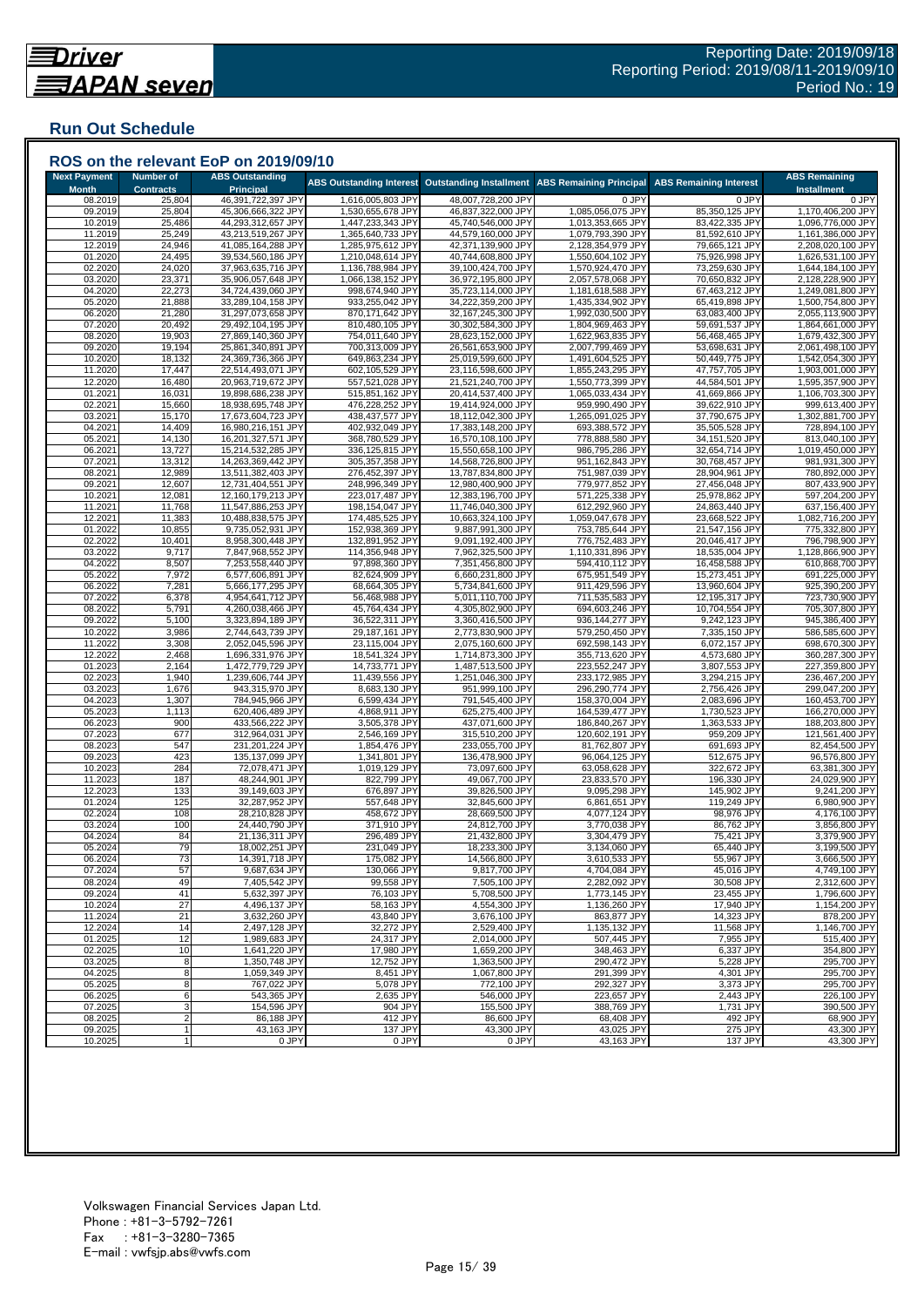

## **Expected Amortisation**

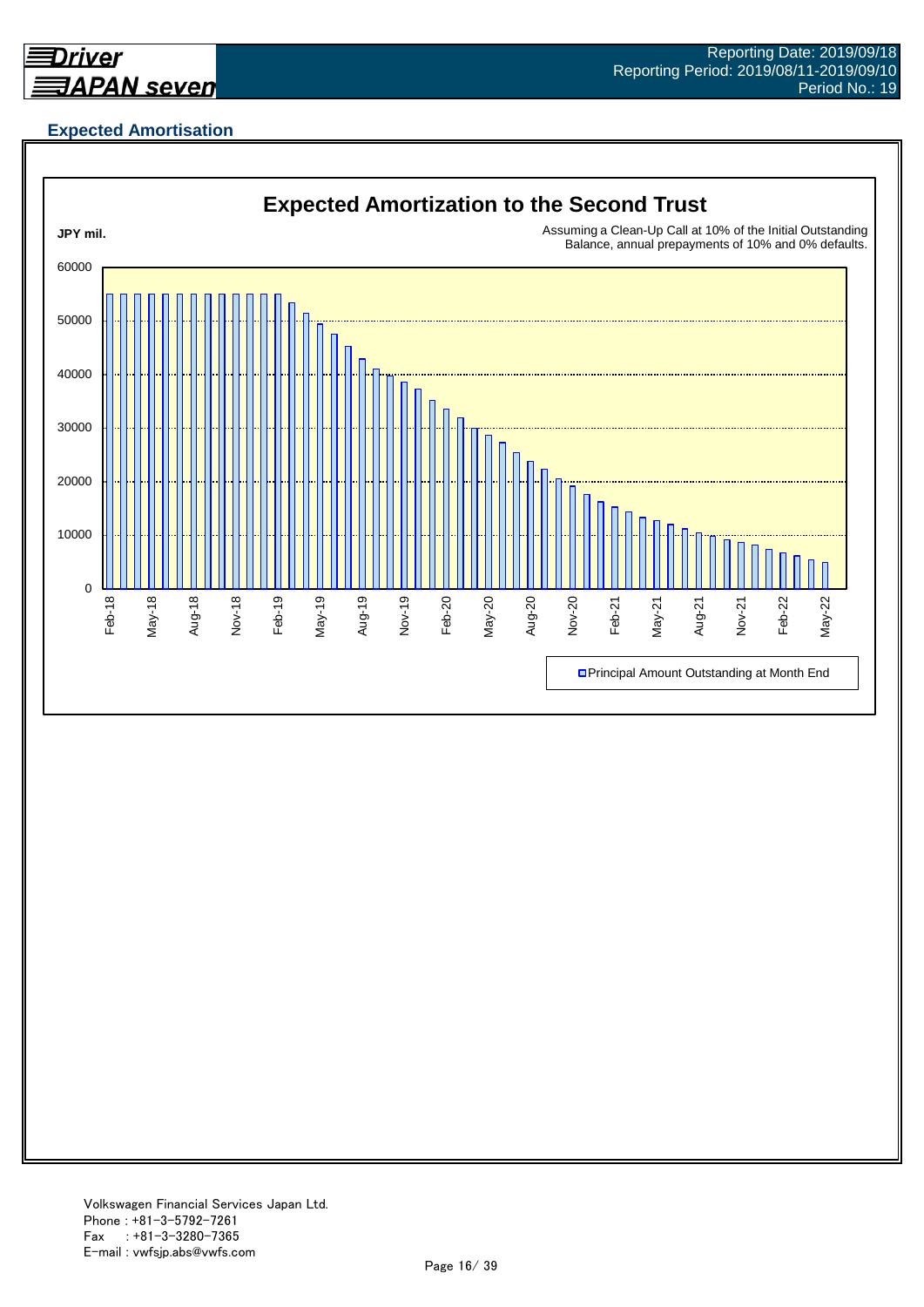## **Distribution by Sub-Servicer**

| <b>Sub-Servicer</b> | <b>Loans</b> | Number of Percentage<br>of Loans | <b>Outstanding Principal</b><br><b>Balance</b> | Percentage<br>of Balance |
|---------------------|--------------|----------------------------------|------------------------------------------------|--------------------------|
| Cedyna              | 14.566       | 56.45 %                          | 26,758,963,447 JPY                             | 57.68 %                  |
| Jaccs               | 11.238       | 43.55 %                          | 19,632,758,950 JPY                             | 42.32 %                  |
| <b>Total</b>        | 25,804       | $100.00 \%$                      | 46,391,722,397 JPY                             | 100.00 %                 |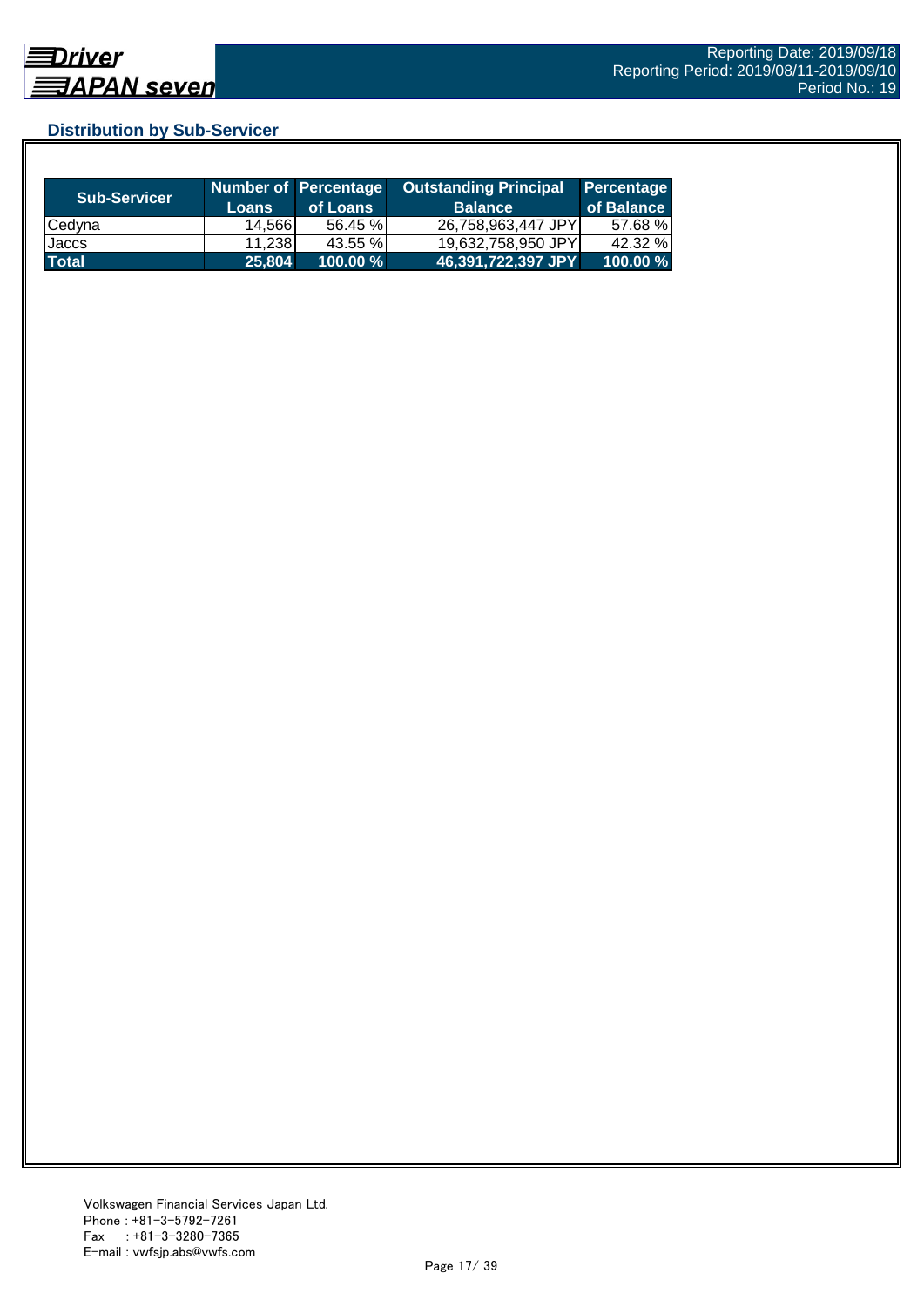## **Distribution by Brand**

|              |        |           | Number of Percentage Outstanding Discounted Percentage |            |
|--------------|--------|-----------|--------------------------------------------------------|------------|
| <b>Make</b>  | Loans  | of Loans  | <b>Principal Balance</b>                               | of Balance |
| <b>VW</b>    | 16,411 | 63.60 %   | 25,599,091,655 JPY                                     | 55.18 %    |
| Audi         | 9,364  | 36.29 %   | 20,685,060,033 JPY                                     | 44.59 %    |
| Bentley      | 12     | 0.05%     | 63,389,279 JPY                                         | 0.14%      |
| Lamborghini  |        | $0.02 \%$ | 31,309,266 JPY                                         | 0.07%      |
| Other        | 11     | 0.04%     | 12,872,164 JPY                                         | 0.03%      |
| <b>Total</b> | 25,804 | 100.00 %  | 46,391,722,397 JPY                                     | 100.00 %   |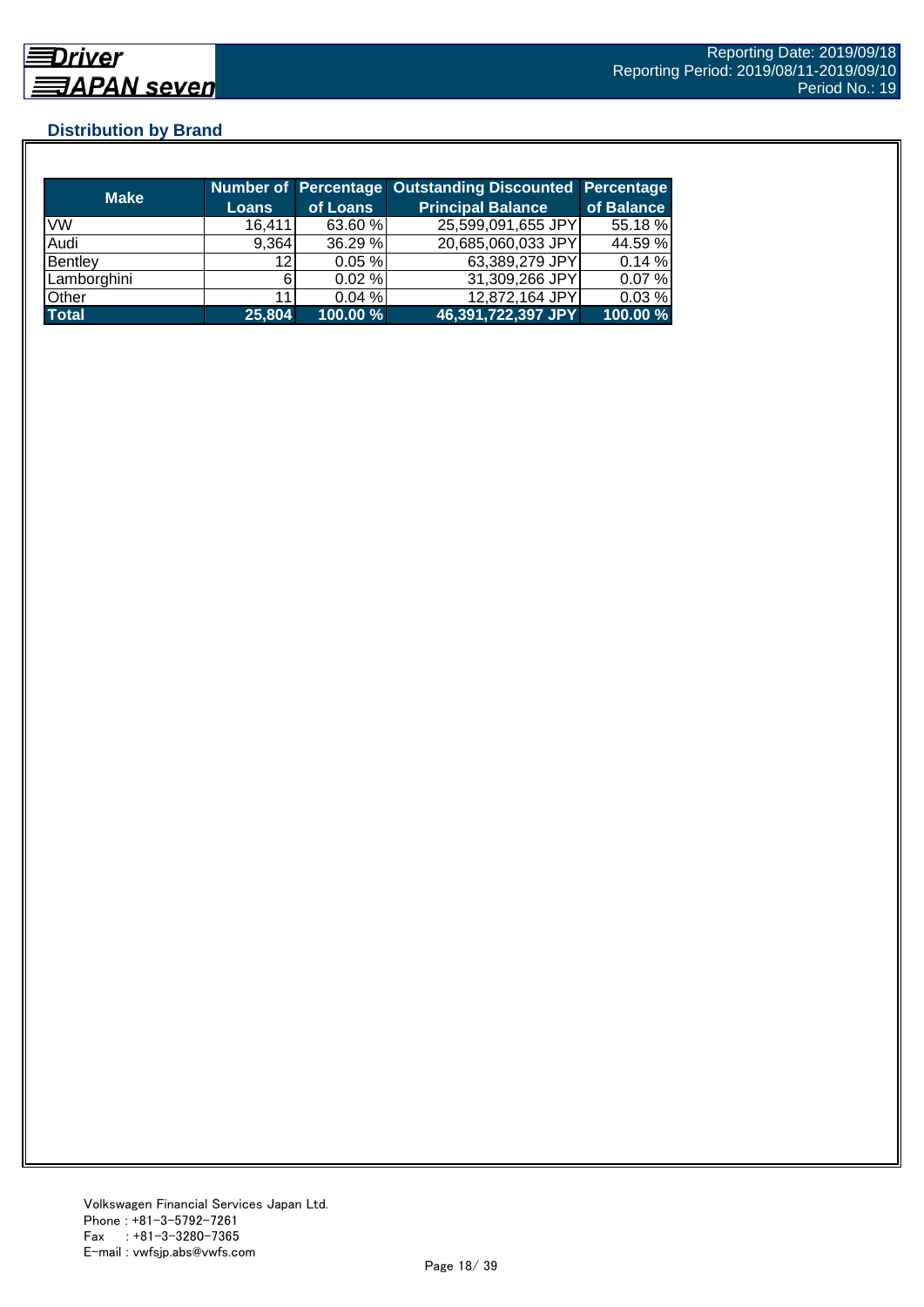## **Distribution by New and Used**

| <b>Distribution by New and Used</b> |              |          |                                                               |            |  |  |
|-------------------------------------|--------------|----------|---------------------------------------------------------------|------------|--|--|
|                                     |              |          | <b>Number of Percentage Outstanding Discounted Percentage</b> |            |  |  |
| <b>New or Used</b>                  | <b>Loans</b> | of Loans | <b>Principal Balance</b>                                      | of Balance |  |  |
| <b>New</b>                          | 17,130       | 66.39 %  | 36,449,434,099 JPY                                            | 78.57 %    |  |  |
| Used                                | 7.148        | 27.70 %  | 9,137,342,727 JPY                                             | 19.70 %    |  |  |
| Used (Prolonged)                    | 1.526        | 5.91%    | 804,945,571 JPY                                               | 1.74%      |  |  |
| <b>Total</b>                        | 25,804       | 100.00 % | 46,391,722,397 JPY                                            | 100.00 %   |  |  |

#### **Distribution by Brand New and Used**

| <b>New or Used</b>         |              |          | Number of Percentage Outstanding Discounted | Percentage |
|----------------------------|--------------|----------|---------------------------------------------|------------|
|                            | <b>Loans</b> | of Loans | <b>Principal Balance</b>                    | of Balance |
| <b>VW New</b>              | 11,588       | 44.91 %  | 21,262,718,902 JPY                          | 45.83 %    |
| <b>VW Used</b>             | 3,874        | 15.01 %  | 4,005,040,745 JPY                           | 8.63 %     |
| <b>VW Used (Prolonged)</b> | 949          | 3.68 %   | 331,332,008 JPY                             | 0.71%      |
| <b>Audi New</b>            | 5,533        | 21.44 %  | 15,143,413,357 JPY                          | 32.64 %    |
| Audi Used                  | 3,255        | 12.61 %  | 5,070,588,019 JPY                           | 10.93 %    |
| Audi Used (Prolonged)      | 576          | 2.23%    | 471,058,657 JPY                             | 1.02 %     |
| <b>Other</b>               | <b>29</b>    | 0.11%    | 107,570,709 JPY                             | 0.23 %     |
| <b>Total</b>               | 25,804       | 100.00 % | 46,391,722,397 JPY                          | 100.00 %   |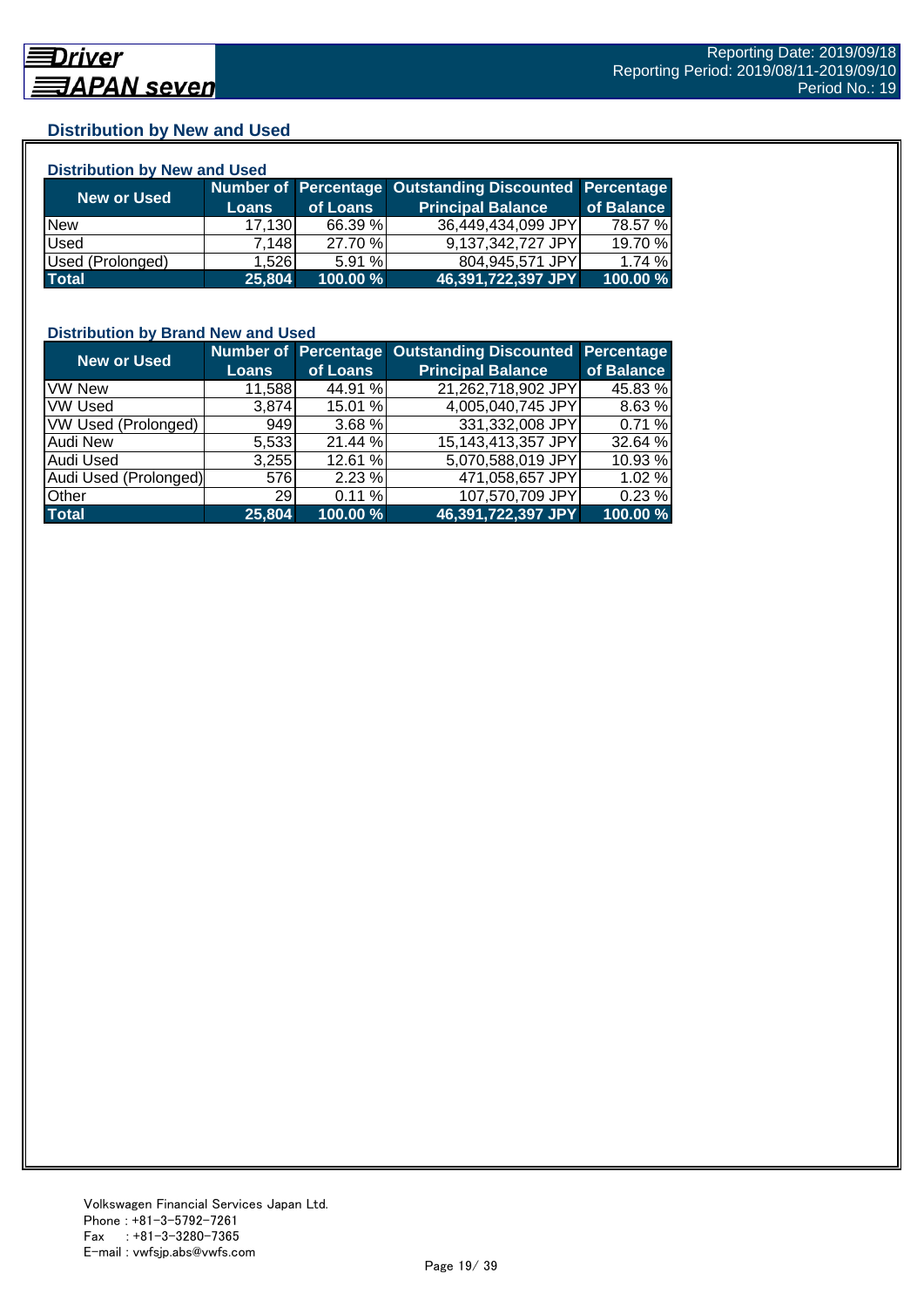#### **Distribution by Product Type**

| <b>Loan Type List</b> |                                                           |
|-----------------------|-----------------------------------------------------------|
| <b>Loan Type</b>      | <b>Description</b>                                        |
| 100                   | Volkswagen Owner's Plan                                   |
| 100                   | Audi Owner's Plan                                         |
| 100                   | Lamborghini Auto Loan                                     |
| 100                   | Bentley Auto Loan                                         |
| 101                   | Twin Loan                                                 |
| 105                   | <b>Refinanced Volkswagen Solutions</b>                    |
| 106                   | Refinanced Volkswagen Das Welt Auto with refinance option |
| 106                   | Refinanced Audi S-Loan/ S-Loan Plus                       |
| 106                   | Refinanced Lamborghini Hyper Premium Plan                 |
| 106                   | Refinanced Bentley My Flying B                            |
| 140                   | <b>Volkswagen Solutions</b>                               |
| 140                   | Audi Future Drive*                                        |
| 150                   | Volkswagen Das Welt Auto with refinance option            |
| 150                   | Audi S-Loan                                               |
| 150                   | Lamborghini Hyper Premium Plan                            |
| 150                   | Bentley My Flying B                                       |
| 151                   | Audi S-Loan Plus                                          |

(\*)Audi Future Drive is scheduled to be introduced from March 2018.

#### **Product Type**

| <b>Loan Type</b> |              |          | <b>Number of Percentage Outstanding Discounted</b> | <b>Percentage</b> |
|------------------|--------------|----------|----------------------------------------------------|-------------------|
|                  | <b>Loans</b> | of Loans | <b>Principal Balance</b>                           | of Balance        |
| 100              | 2,804        | 10.87 %  | 2,980,077,576 JPY                                  | 6.42 %            |
| 101              |              | 0.00%    | 0 JPY                                              | 0.00%             |
| 105              | 915          | 3.55%    | 327,839,903 JPY                                    | 0.71%             |
| 106              | 611          | 2.37%    | 477,105,668 JPY                                    | 1.03 %            |
| 140-VFJ          | 1,483        | 5.75 %   | 2,746,688,542 JPY                                  | 5.92 %            |
| 140-Dealer       | 9,556        | 37.03 %  | 18,095,393,695 JPY                                 | 39.01 %           |
| 150              | 10,063       | 39.00 %  | 20,807,975,241 JPY                                 | 44.85 %           |
| 151              | 372          | 1.44%    | 956,641,772 JPY                                    | 2.06 %            |
| <b>Total</b>     | 25,804       | 100.00 % | 46,391,722,397 JPY                                 | 100.00 %          |

#### **Credit Type**

| <b>Credit Type</b>         |        |             | Number of Percentage Outstanding Discounted Percentage |            |
|----------------------------|--------|-------------|--------------------------------------------------------|------------|
|                            | Loans  | of Loans    | <b>Principal Balance</b>                               | of Balance |
| <b>Balloon Type Loan</b>   | 21,474 | 83.22 %     | 42.606.699.250 JPYI                                    | 91.84 %    |
| Equal Instalment Type Loan | 4.330  | 16.78 %     | 3.785.023.147 JPYL                                     | 8.16 %     |
| <b>Total</b>               | 25.804 | $100.00 \%$ | 46,391,722,397 JPY                                     | 100.00 %   |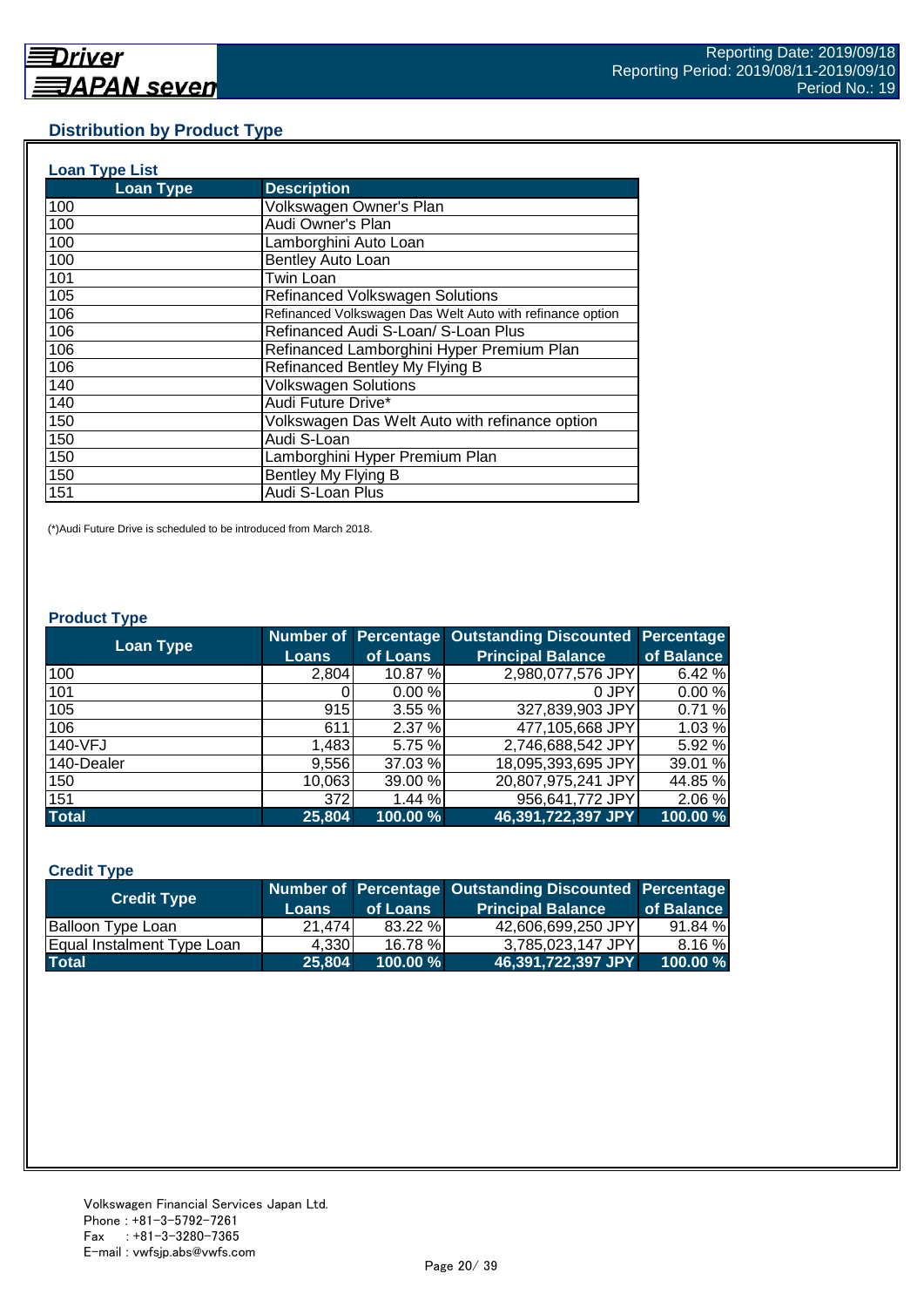## **Distribution by RV**

| <b>Loan Type</b>              | <b>Number of</b><br><b>Loans</b> | <b>Percentage</b><br>of Balance | <b>Outstanding Discounted</b><br><b>Principal Balance</b> |
|-------------------------------|----------------------------------|---------------------------------|-----------------------------------------------------------|
| 100/101/105/106               | 4,330                            | 8.16%                           | 3,785,023,147 JPY                                         |
| 140-VFJ<br>(excl. balloon)    |                                  | 2.88%                           | 1,337,209,812 JPY                                         |
| 140-VFJ<br>(balloon)          |                                  | 3.04%                           | 1,409,478,730 JPY                                         |
| 140-VFJ                       | 1,483                            | 5.92 %                          | 2,746,688,542 JPY                                         |
| 140-Dealer<br>(excl. balloon) |                                  | 19.29 %                         | 8,951,002,762 JPY                                         |
| 140-Dealer<br>(balloon)       |                                  | 19.71 %                         | 9,144,390,933 JPY                                         |
| 140-Dealer                    | 9,556                            | 39.01 %                         | 18,095,393,695 JPY                                        |
| 150<br>(excl. balloon)        |                                  | 19.72 %                         | 9,150,293,647 JPY                                         |
| 150<br>(balloon)              |                                  | 25.13 %                         | 11,657,681,594 JPY                                        |
| 150                           | 10,063                           | 44.85 %                         | 20,807,975,241 JPY                                        |
| 151<br>(excl. balloon)        |                                  | 0.48%                           | 222,476,401 JPY                                           |
| 151<br>(balloon)              |                                  | 1.58%                           | 734,165,371 JPY                                           |
| 151                           | 372                              | 2.06 %                          | 956,641,772 JPY                                           |
| <b>Total</b>                  | 25,804                           | 100.00%                         | 46,391,722,397 JPY                                        |

| <b>Type of Payment Portion</b> | of Balance | <b>Percentage Outstanding Discounted</b><br><b>Principal Balance</b> |
|--------------------------------|------------|----------------------------------------------------------------------|
| Monthly Installment Portion    | 50.54%     | 23,446,005,769 JPY                                                   |
| <b>Balloon Portion</b>         | 49.46 %    | 22.945.716.628 JPY                                                   |
| <b>Total</b>                   | 100.00 %   | 46,391,722,397 JPY                                                   |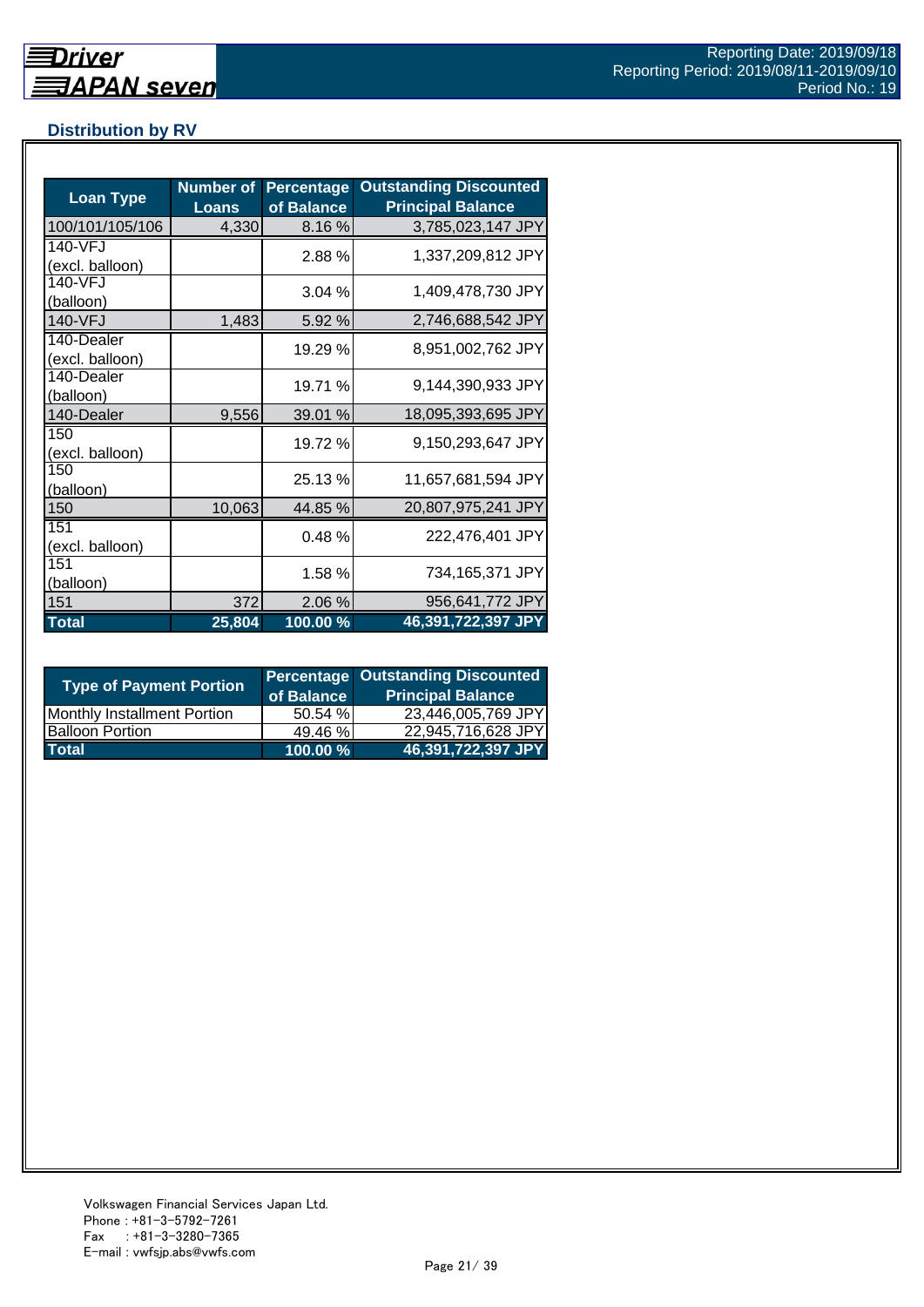## **Distribution by Brand New and Used**

| <b>Audi</b>  |              |          |                                                        |            |
|--------------|--------------|----------|--------------------------------------------------------|------------|
|              |              |          | Number of Percentage Outstanding Discounted Percentage |            |
| New or Used  | <b>Loans</b> | of Loans | <b>Principal Balance</b>                               | of Balance |
| <b>New</b>   | 5.533        | 59.09 %  | 15,143,413,357 JPY                                     | 73.21 %    |
| Used         | 3.831        | 40.91 %  | 5,541,646,676 JPY                                      | 26.79 %    |
| <b>Total</b> | 9,364        | 100.00%  | 20,685,060,033 JPY                                     | 100.00 %   |

#### **Bentley**

| <b>New or Used</b> |                 |           | Number of Percentage Outstanding Discounted Percentage |            |
|--------------------|-----------------|-----------|--------------------------------------------------------|------------|
|                    | <b>Loans</b>    | of Loans  | <b>Principal Balance</b>                               | of Balance |
| <b>New</b>         |                 | $50.00\%$ | 25,531,528 JPY                                         | 40.28 %    |
| Used               | 61              | $50.00\%$ | 37,857,751 JPY                                         | 59.72 %    |
| <b>Total</b>       | 12 <sup>1</sup> | 100.00 %  | 63,389,279 JPY                                         | 100.00 %   |

#### **Lamborghini**

| <b>New or Used</b> |              |            | Number of Percentage Outstanding Discounted Percentage |            |
|--------------------|--------------|------------|--------------------------------------------------------|------------|
|                    | <b>Loans</b> | of Loans   | <b>Principal Balance</b>                               | of Balance |
| <b>New</b>         |              | $50.00 \%$ | 17,770,312 JPY                                         | 56.76 %    |
| <b>Used</b>        |              | 50.00 %    | 13,538,954 JPY                                         | 43.24 %    |
| <b>Total</b>       | 6.           | 100.00 %   | 31,309,266 JPY                                         | 100.00 %   |

#### **VW**

| <b>New or Used</b> |              |          | Number of Percentage Outstanding Discounted Percentage |            |
|--------------------|--------------|----------|--------------------------------------------------------|------------|
|                    | <b>Loans</b> | of Loans | <b>Principal Balance</b>                               | of Balance |
| <b>New</b>         | 11,588       | 70.61 %  | 21.262.718.902 JPYI                                    | 83.06 %    |
| <b>Used</b>        | 4.823        | 29.39 %  | 4,336,372,753 JPY                                      | 16.94 %    |
| <b>Total</b>       | 16.411       | 100.00 % | 25,599,091,655 JPY                                     | 100.00 %   |

#### **OTHER**

| <b>New or Used</b> | <b>Loans</b>    | of Loans | Number of Percentage Outstanding Discounted Percentage<br><b>Principal Balance</b> | of Balance |
|--------------------|-----------------|----------|------------------------------------------------------------------------------------|------------|
| <b>New</b>         |                 | 0.00%    | 0 JPY                                                                              | $0.00 \%$  |
| Used               | 11              | 100.00 % | 12,872,164 JPY                                                                     | 100.00 %   |
| <b>Total</b>       | 11 <sup>1</sup> | 100.00 % | 12,872,164 JPY                                                                     | 100.00 %   |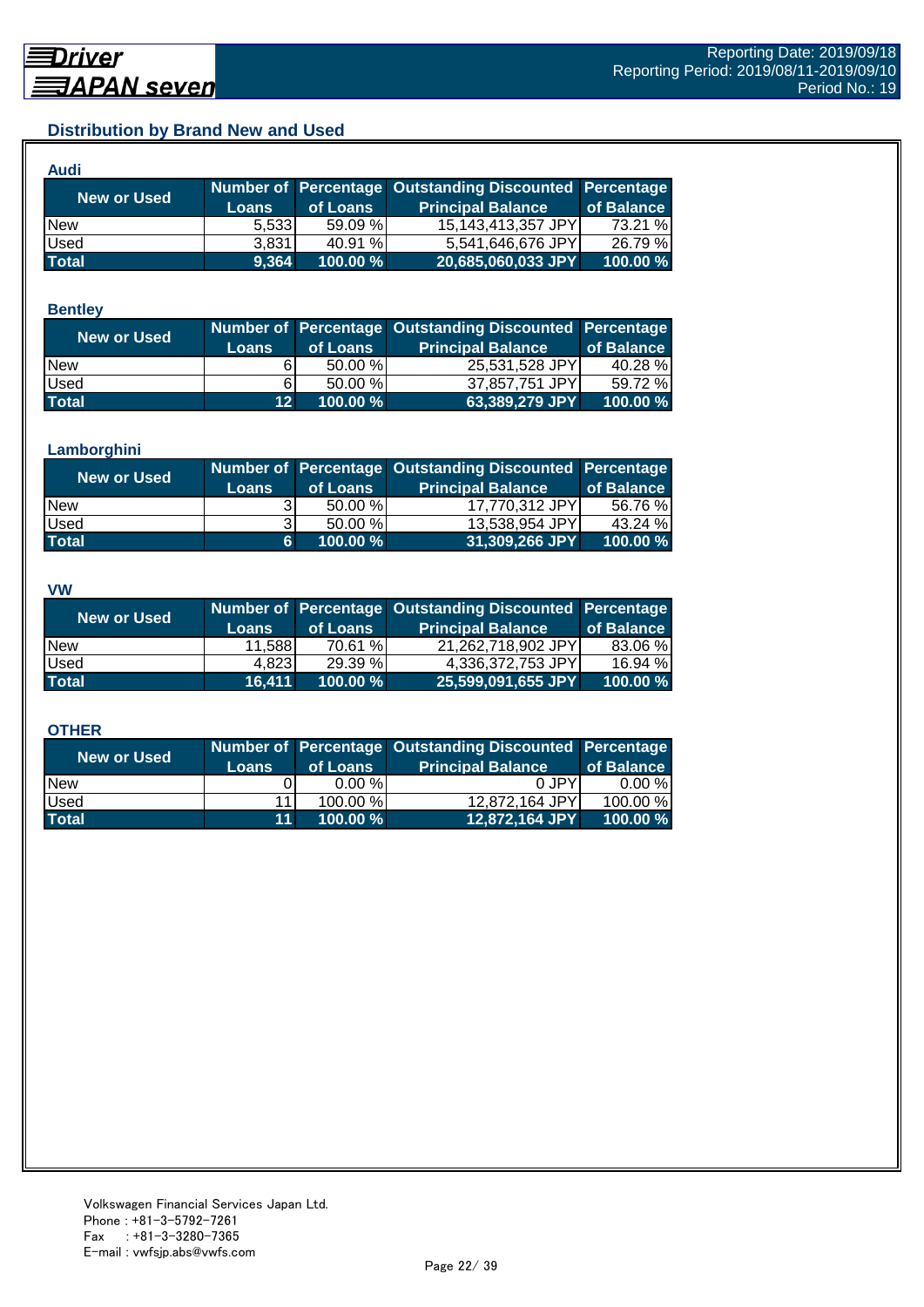## **Distribution by Customer Type**

| <b>Customer Type</b> |              |          |                                                        |            |
|----------------------|--------------|----------|--------------------------------------------------------|------------|
|                      |              |          | Number of Percentage Outstanding Discounted Percentage |            |
| Customer Type        | <b>Loans</b> | of Loans | <b>Principal Balance</b>                               | of Balance |
| <b>IRetail</b>       | 23,204       | 89.92 %  | 39,841,930,431 JPY                                     | 85.88 %    |
| Corporate            | 2.600        | 10.08 %  | 6,549,791,966 JPY                                      | 14.12 %    |
| <b>Total</b>         | 25,804       | 100.00 % | 46,391,722,397 JPY                                     | 100.00 %   |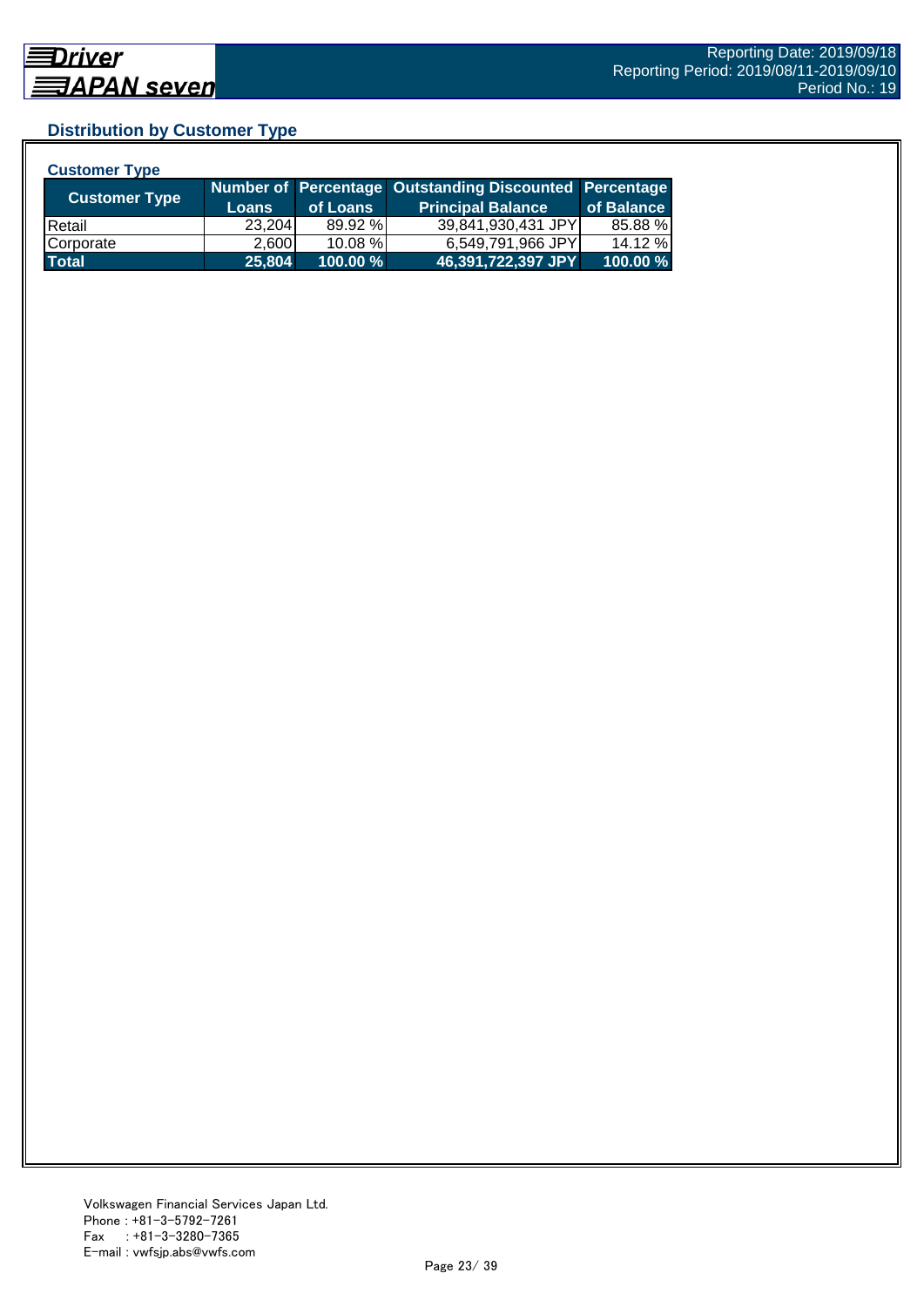## **Distribution by Outstanding Discounted Principal Balance**

| <b>Outstanding Discounted</b>     | <b>Number of</b> | <b>Percentage</b> | <b>Outstanding Discounted</b> | Percentage of  |
|-----------------------------------|------------------|-------------------|-------------------------------|----------------|
| <b>Principal Balance</b>          | <b>Loans</b>     | of Loans          | <b>Principal Balance</b>      | <b>Balance</b> |
| 500,000 JPY<br>$\leq$             | 2,306            | 8.94 %            | 631,684,430 JPY               | 1.36 %         |
| 500,001 JPY<br>1,000,000 JPY      | 3,793            | 14.70 %           | 2,925,766,456 JPY             | 6.31 %         |
| 1.500.000 JPY<br>1.000.001 JPY -  | 5,339            | 20.69%            | 6,706,464,885 JPY             | 14.46 %        |
| 2,000,000 JPY<br>1.500.001 JPY -  | 5,202            | 20.16%            | 9.061,301,623 JPY             | 19.53 %        |
| 2,500,000 JPY<br>2.000.001 JPY -  | 3,831            | 14.85 %           | 8,553,260,406 JPY             | 18.44 %        |
| 2.500.001 JPY -<br>3,000,000 JPY  | 2,256            | 8.74 %            | 6,132,089,902 JPY             | 13.22 %        |
| 3,000,001 JPY -<br>3,500,000 JPY  | 1,231            | 4.77 %            | 3,969,529,484 JPY             | 8.56 %         |
| 4,000,000 JPY<br>3,500,001 JPY -  | 667              | 2.58 %            | 2,494,285,138 JPY             | 5.38 %         |
| 4,500,000 JPY<br>4,000,001 JPY -  | 439              | 1.70 %            | 1,858,125,045 JPY             | 4.01 %         |
| 5,000,000 JPY<br>4,500,001 JPY -  | 279              | 1.08%             | 1,317,532,406 JPY             | 2.84 %         |
| 6,000,000 JPY<br>5,000,001 JPY -  | 287              | 1.11%             | 1,560,662,865 JPY             | 3.36 %         |
| 6,000,001 JPY -<br>7,000,000 JPY  | 119              | 0.46%             | 761,384,719 JPY               | 1.64 %         |
| 8,000,000 JPY<br>7.000.001 JPY -  | 45               | 0.17%             | 334,121,989 JPY               | 0.72%          |
| 9,000,000 JPY<br>8,000,001 JPY    | 9                | 0.03%             | 76,051,861 JPY                | 0.16%          |
| - 10,000,000 JPY<br>9.000.001 JPY |                  | 0.00%             | 9,461,188 JPY                 | 0.02%          |
| $>= 10,000,001$ JPY               |                  | 0.00%             | 0 JPY                         | 0.00%          |
| <b>Total</b>                      | 25,804           | 100.00 %          | 46,391,722,397 JPY            | 100.00%        |

| <b>Statistics</b>                                       |               |
|---------------------------------------------------------|---------------|
| <b>Minimum</b> Outstanding Discounted Principal Balance | 9,785 JPY     |
| <b>Maximum</b> Outstanding Discounted Principal Balance | 9,461,188 JPY |
| <b>Average Outstanding Discounted Principal Balance</b> | 1,797,850 JPY |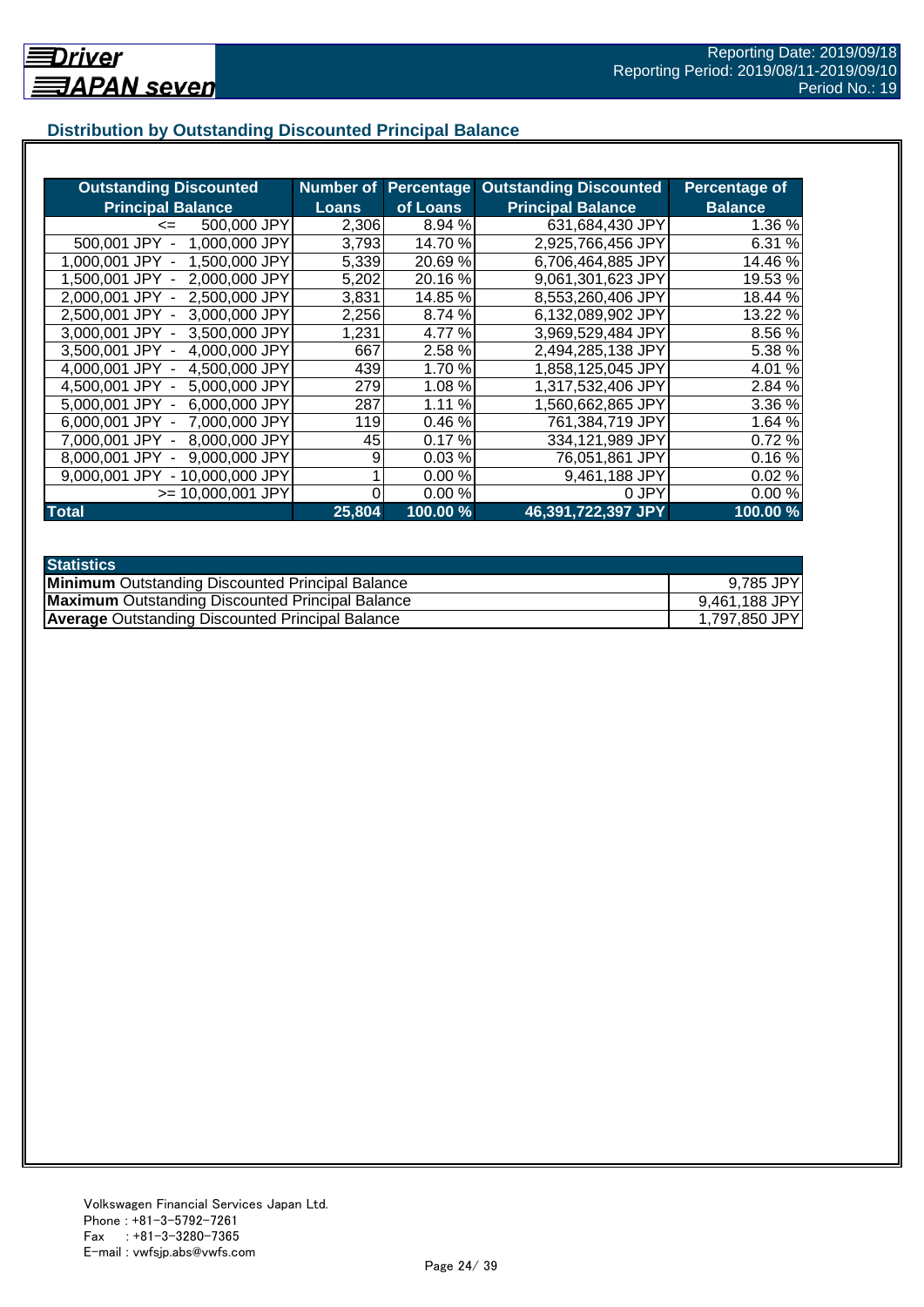## **Distribution by Original Principal Amount**

|                                           | Number of |          | <b>Percentage Outstanding Discounted</b> | <b>Percentage of</b> |
|-------------------------------------------|-----------|----------|------------------------------------------|----------------------|
| <b>Original Principal Balance</b>         | Loans     | of Loans | <b>Principal Balance</b>                 | <b>Balance</b>       |
| 500,000 JPY<br><=                         | 230       | 0.89%    | 35,571,169 JPY                           | 0.08%                |
| 1,000,000 JPY<br>500,001 JPY              | 1,491     | 5.78%    | 608,051,272 JPY                          | 1.31 %               |
| 1,500,000 JPY<br>1.000.001 JPY            | 2,911     | 11.28 %  | 2,112,167,596 JPY                        | 4.55 %               |
| 2.000.000 JPY<br>1.500.001 JPY            | 3,973     | 15.40 %  | 4,419,199,864 JPY                        | 9.53 %               |
| 2,500,000 JPY<br>2.000.001 JPY -          | 4,013     | 15.55 %  | 5,811,149,864 JPY                        | 12.53 %              |
| 2,500,001 JPY -<br>3,000,000 JPY          | 3,945     | 15.29 %  | 7,015,985,483 JPY                        | 15.12 %              |
| 3.000.001 JPY -<br>3.500,000 JPY          | 2,992     | 11.60 %  | 6,346,241,560 JPY                        | 13.68 %              |
| 3,500,001 JPY -<br>4,000,000 JPY          | 2,146     | 8.32 %   | 5,272,127,606 JPY                        | 11.36 %              |
| 4,500,000 JPY<br>4.000.001 JPY -          | 1,244     | 4.82 %   | 3,501,250,623 JPY                        | 7.55 %               |
| 4,500,001 JPY -<br>5,000,000 JPY          | 898       | 3.48 %   | 2,821,831,556 JPY                        | 6.08%                |
| 6,000,000 JPY<br>5.000.001 JPY -          | 887       | 3.44 %   | 3,222,439,372 JPY                        | 6.95 %               |
| 7,000,000 JPY<br>6.000.001 JPY -          | 490       | 1.90 %   | 2,077,184,514 JPY                        | 4.48%                |
| 8,000,000 JPY<br>7.000.001 JPY -          | 278       | 1.08%    | 1,360,126,806 JPY                        | 2.93 %               |
| 9,000,000 JPY<br>8.000.001 JPY            | 127       | 0.49%    | 691,830,959 JPY                          | 1.49%                |
| 9.000.001 JPY<br>10.000.000 JPY<br>$\sim$ | 102       | 0.40%    | 622,655,164 JPY                          | 1.34 %               |
| >= 10.000.001 JPY                         | 77        | 0.30%    | 473,908,989 JPY                          | 1.02%                |
| <b>Total</b>                              | 25,804    | 100.00 % | 46,391,722,397 JPY                       | 100.00%              |

| <b>Statistics</b>                         |                |
|-------------------------------------------|----------------|
| <b>Minimum</b> Original Principal Balance | 100,000 JPY    |
| <b>Maximum</b> Original Principal Balance | 20,000,000 JPY |
| <b>Average Original Principal Balance</b> | 2,819,999 JPY  |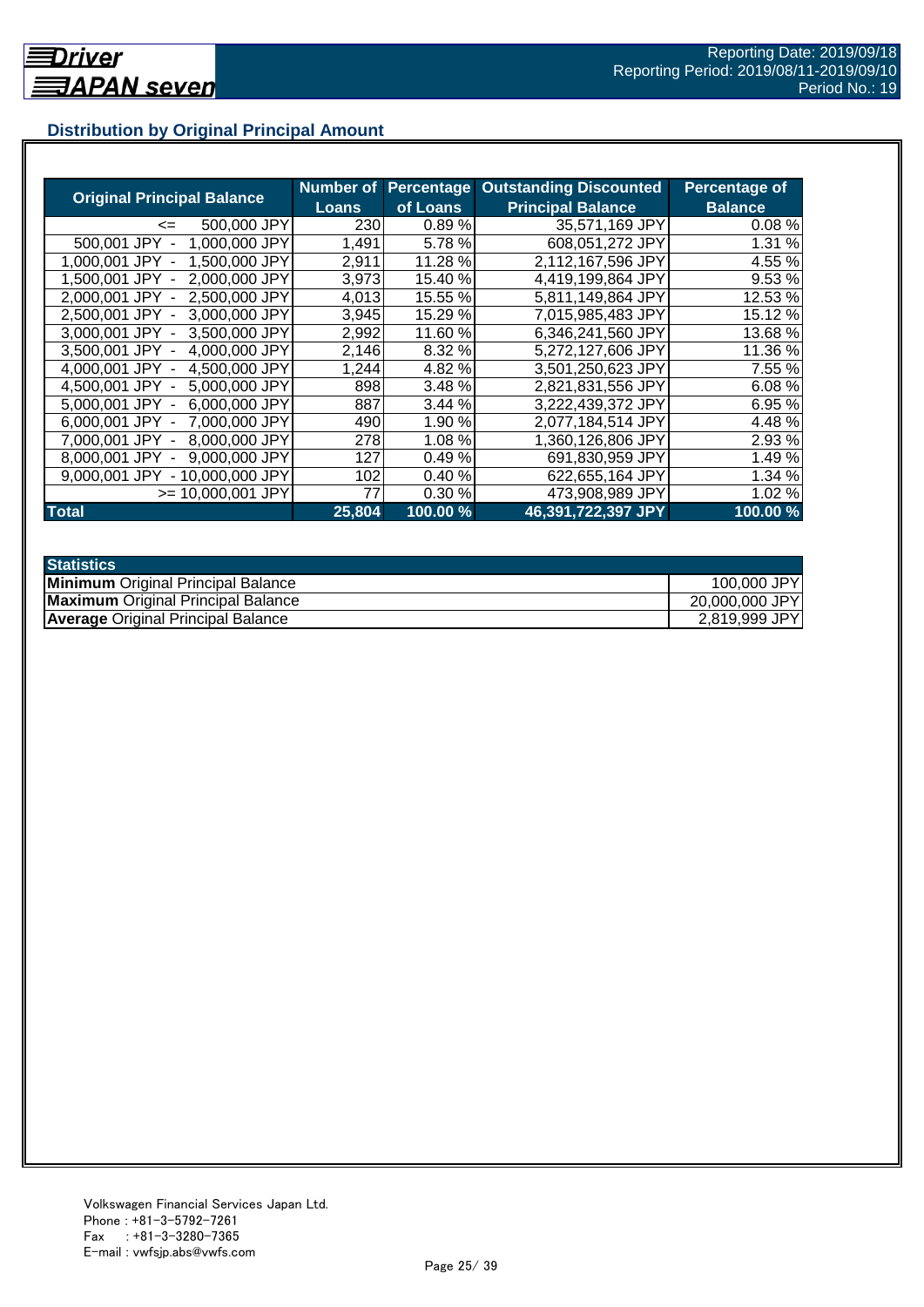## **Distribution by Interest Rate paid by the Obligor**

| Interest Rate paid by the Number of Percentage |              |          | <b>Outstanding Discounted</b> | <b>Percentage</b> |
|------------------------------------------------|--------------|----------|-------------------------------|-------------------|
| <b>Obligor</b>                                 | <b>Loans</b> | of Loans | <b>Principal Balance</b>      | of Balance        |
| < 0.900 %                                      | 303          | 1.17%    | 678,863,314 JPY               | 1.46 %            |
| $0.900\% < 1.500\%$                            | 4,476        | 17.35 %  | 9,072,513,103 JPY             | 19.56 %           |
| $1.500\% < 2.000\%$                            | 8.471        | 32.83 %  | 16,945,216,142 JPY            | 36.53 %           |
| $2.000\% < 2.500\%$                            | 165          | 0.64%    | 582,962,045 JPY               | 1.26 %            |
| $2.500\% < 3.000\%$                            | 8,505        | 32.96 %  | 15,296,035,812 JPY            | 32.97 %           |
| $3.000\% < 3.500\%$                            | 1,013        | 3.93%    | 744,041,318 JPY               | 1.60%             |
| $3.500\% < 4.000\%$                            | 2,863        | 11.10 %  | 3,064,999,063 JPY             | 6.61 %            |
| 4.000 % < 4.500 %                              |              | 0.03%    | 7,091,600 JPY                 | 0.02%             |
| 4.500 % < 5.000 %                              |              | 0.00%    | 0 JPY                         | 0.00%             |
| 5.000 % or more                                |              | 0.00%    | 0 JPY                         | 0.00%             |
| <b>Total</b>                                   | 25,804       | 100.00 % | 46,391,722,397 JPY            | 100.00 %          |

| <b>Statistics</b>                     |           |
|---------------------------------------|-----------|
| <b>Minimum</b> Interest Rate          | $0.10 \%$ |
| <b>Maximum</b> Interest Rate          | 4.09%     |
| <b>Weighted Average Interest Rate</b> | $2.18 \%$ |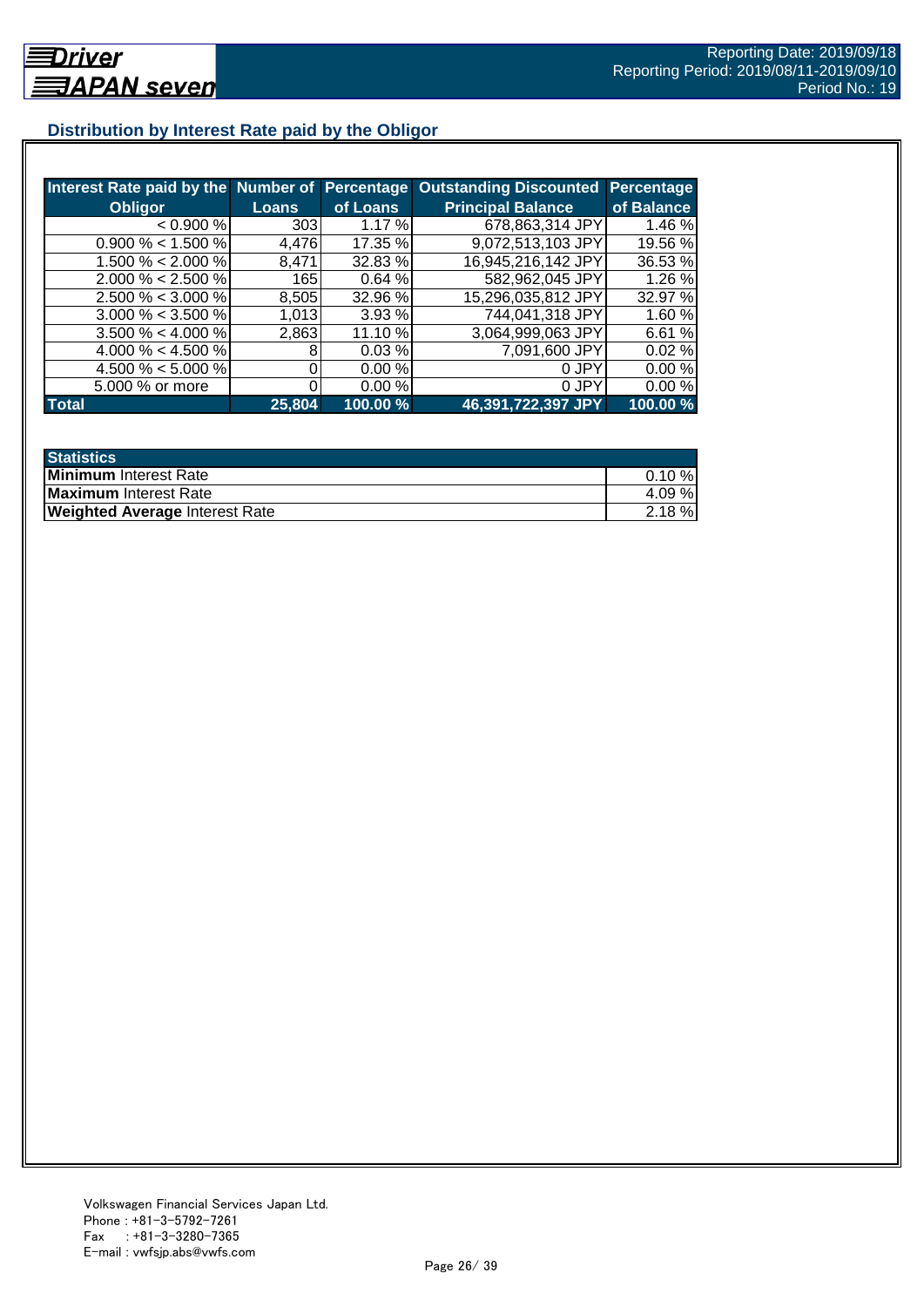## **Distribution by Original Term**

| Length of Original Term Number of Percentage |                 |          | <b>Outstanding Discounted</b> | <b>Percentage</b> |
|----------------------------------------------|-----------------|----------|-------------------------------|-------------------|
| (months)                                     | <b>Loans</b>    | of Loans | <b>Principal Balance</b>      | of Balance        |
| $6 - 12$                                     | 6               | 0.02%    | 1,009,769 JPY                 | 0.00%             |
| $13 - 18$                                    | 17              | 0.07%    | 1,791,761 JPY                 | 0.00%             |
| 19 - 24                                      | 742             | 2.88 %   | 240,050,244 JPY               | 0.52%             |
| $25 - 30$                                    | 93              | 0.36 %   | 36,227,307 JPY                | 0.08%             |
| $31 - 36$                                    | 9,920           | 38.44 %  | 18,428,022,257 JPY            | 39.72 %           |
| $37 - 42$                                    | 67              | 0.26%    | 52,101,610 JPY                | 0.11%             |
| $43 - 48$                                    | 1,501           | 5.82 %   | 1,769,320,697 JPY             | 3.81 %            |
| $49 - 54$                                    | 15 <sup>1</sup> | 0.06%    | 16,766,173 JPY                | 0.04%             |
| $55 - 60$                                    | 12,905          | 50.01 %  | 24,888,408,967 JPY            | 53.65 %           |
| $61 - 66$                                    | 15              | 0.06%    | 26,211,034 JPY                | 0.06%             |
| $67 - 72$                                    | 407             | 1.58 %   | 643,502,326 JPY               | 1.39 %            |
| 73 - 84                                      | 116             | 0.45%    | 288,310,252 JPY               | 0.62%             |
| <b>Total</b>                                 | 25,804          | 100.00 % | 46,391,722,397 JPY            | 100.00 %          |

| <b>Statistics</b>                               |       |
|-------------------------------------------------|-------|
| <b>Minimum</b> Original Term in months          |       |
| <b>Maximum</b> Original Term in months          | 84    |
| <b>Weighted Average Original Term in months</b> | 50.09 |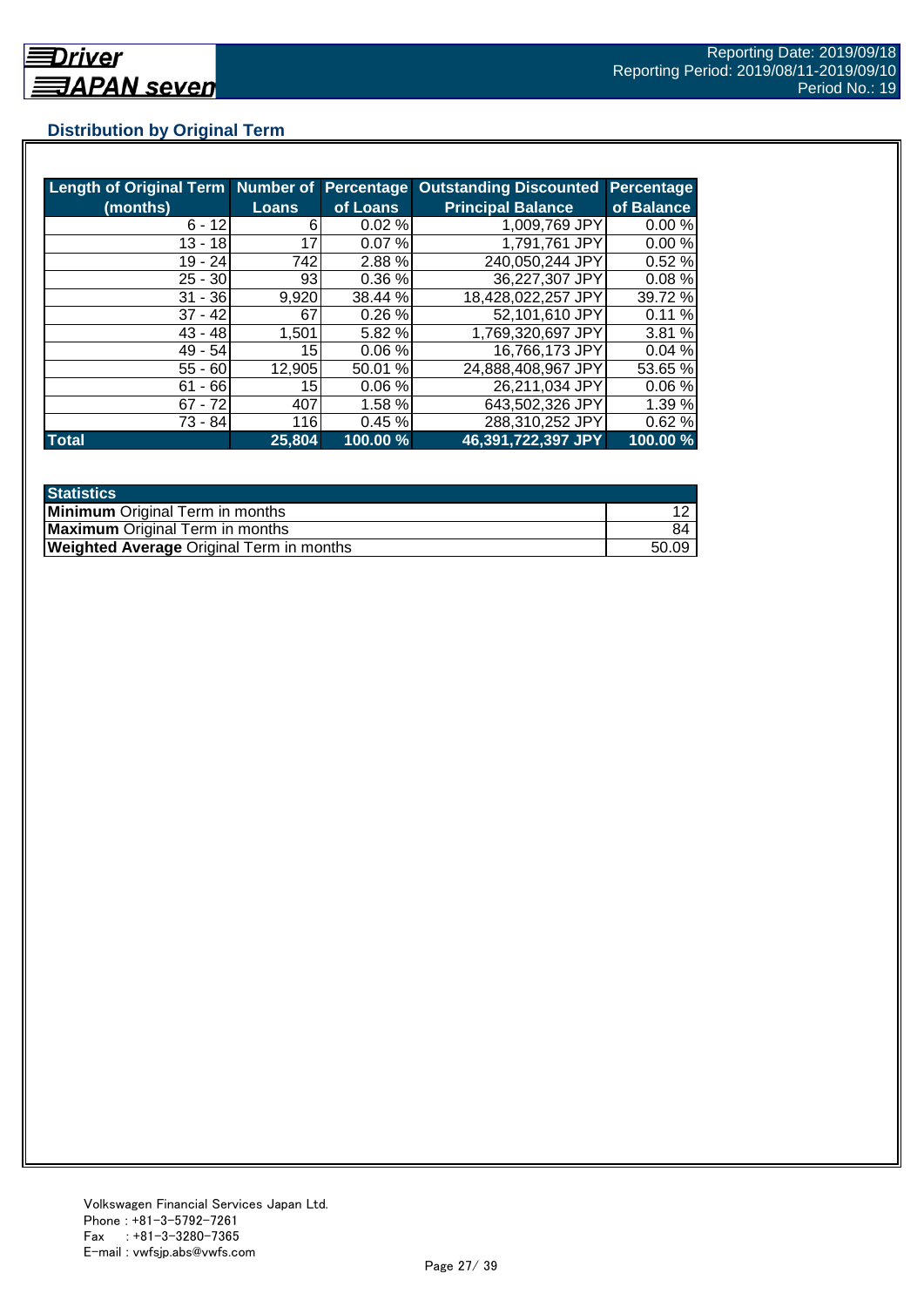## **Distribution by Remaining Term**

| <b>Length of Remaining</b> |              |          | <b>Number of Percentage Outstanding Discounted</b> | <b>Percentage</b> |
|----------------------------|--------------|----------|----------------------------------------------------|-------------------|
| <b>Term (months)</b>       | <b>Loans</b> | of Loans | <b>Principal Balance</b>                           | of Balance        |
| $= 12$                     | 6,610        | 25.62 %  | 9.359,212,668 JPY                                  | 20.17 %           |
| $13 - 18$                  | 4,024        | 15.59 %  | 7,540,073,149 JPY                                  | 16.25 %           |
| $19 - 24$                  | 2,563        | 9.93 %   | 4,321,748,323 JPY                                  | 9.32 %            |
| $25 - 30$                  | 2,890        | 11.20 %  | 4,840,283,788 JPY                                  | 10.43%            |
| $31 - 36$                  | 4,617        | 17.89 %  | 8,784,646,180 JPY                                  | 18.94 %           |
| $37 - 42$                  | 3,424        | 13.27 %  | 7,510,555,722 JPY                                  | 16.19 %           |
| $43 - 48$                  | 1,253        | 4.86 %   | 2,965,549,369 JPY                                  | 6.39 %            |
| 49 - 54                    | 323          | 1.25%    | 814,429,056 JPY                                    | 1.76 %            |
| $55 - 60$                  | 59           | 0.23%    | 133,358,916 JPY                                    | 0.29%             |
| $61 - 66$                  | 33           | 0.13%    | 99,009,620 JPY                                     | 0.21%             |
| $67 - 72$                  |              | 0.03%    | 19,791,572 JPY                                     | 0.04%             |
| 73 - 84                    |              | 0.00%    | 3,064,034 JPY                                      | 0.01%             |
| <b>Total</b>               | 25,804       | 100.00 % | 46,391,722,397 JPY                                 | 100.00 %          |

| <b>Statistics</b>                                |       |
|--------------------------------------------------|-------|
| <b>Minimum</b> Remaining Term in months          |       |
| <b>Maximum</b> Remaining Term in months          |       |
| <b>Weighted Average Remaining Term in months</b> | 25.56 |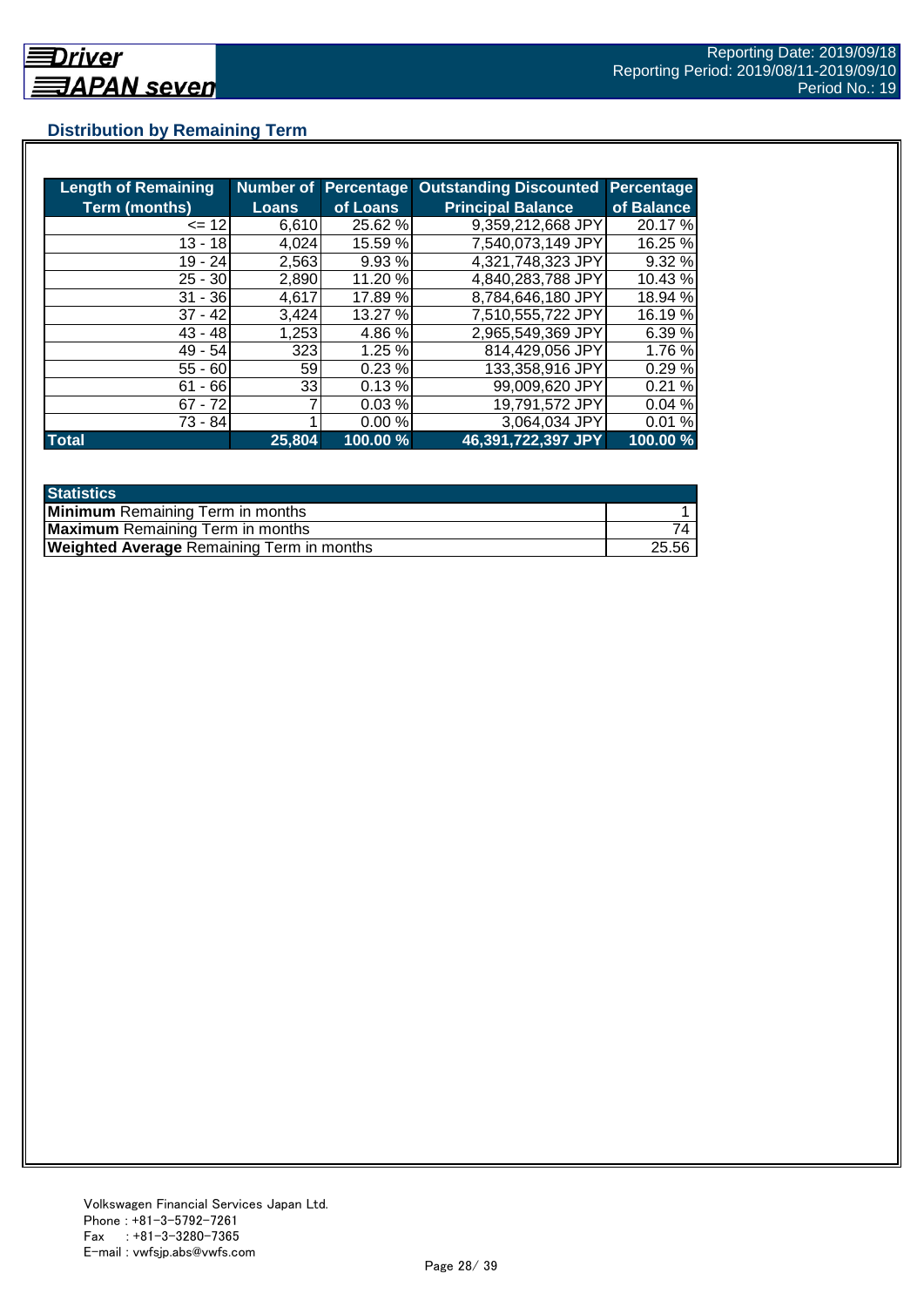## **Distribution by Seasoning**

|                           |                 |          | <b>Number of Percentage Outstanding Discounted</b> | <b>Percentage</b> |
|---------------------------|-----------------|----------|----------------------------------------------------|-------------------|
| <b>Seasoning (months)</b> | Loans           | of Loans | <b>Principal Balance</b>                           | of Balance        |
| $= 12$                    | 685             | 2.65 %   | 1,582,715,126 JPY                                  | 3.41 %            |
| $13 - 18$                 | 3,094           | 11.99 %  | 6.363,948,609 JPY                                  | 13.72 %           |
| 19 - 24                   | 8,594           | 33.30 %  | 16,743,616,956 JPY                                 | 36.09 %           |
| $25 - 30$                 | 8,584           | 33.27 %  | 14,936,029,959 JPY                                 | 32.20 %           |
| $31 - 36$                 | 3,135           | 12.15 %  | 4,851,004,440 JPY                                  | 10.46 %           |
| $37 - 42$                 | 1,029           | 3.99 %   | 1,291,826,455 JPY                                  | 2.78%             |
| $43 - 48$                 | 363             | 1.41%    | 392,952,318 JPY                                    | 0.85%             |
| $49 - 54$                 | 174             | 0.67%    | 142,116,620 JPY                                    | 0.31%             |
| $55 - 60$                 | 127             | 0.49%    | 77,276,206 JPY                                     | 0.17%             |
| $61 - 66$                 |                 | 0.03%    | 5,011,874 JPY                                      | 0.01%             |
| $67 - 72$                 | 10 <sub>l</sub> | 0.04%    | 4,717,258 JPY                                      | 0.01%             |
| 73 - 84                   | っ               | 0.01%    | 506,576 JPY                                        | 0.00%             |
| <b>Total</b>              | 25,804          | 100.00 % | 46,391,722,397 JPY                                 | 100.00 %          |

| <b>Statistics</b>                           |       |
|---------------------------------------------|-------|
| <b>Minimum</b> Seasoning in months          |       |
| <b>Maximum</b> Seasoning in months          |       |
| <b>Weighted Average</b> Seasoning in months | 24.53 |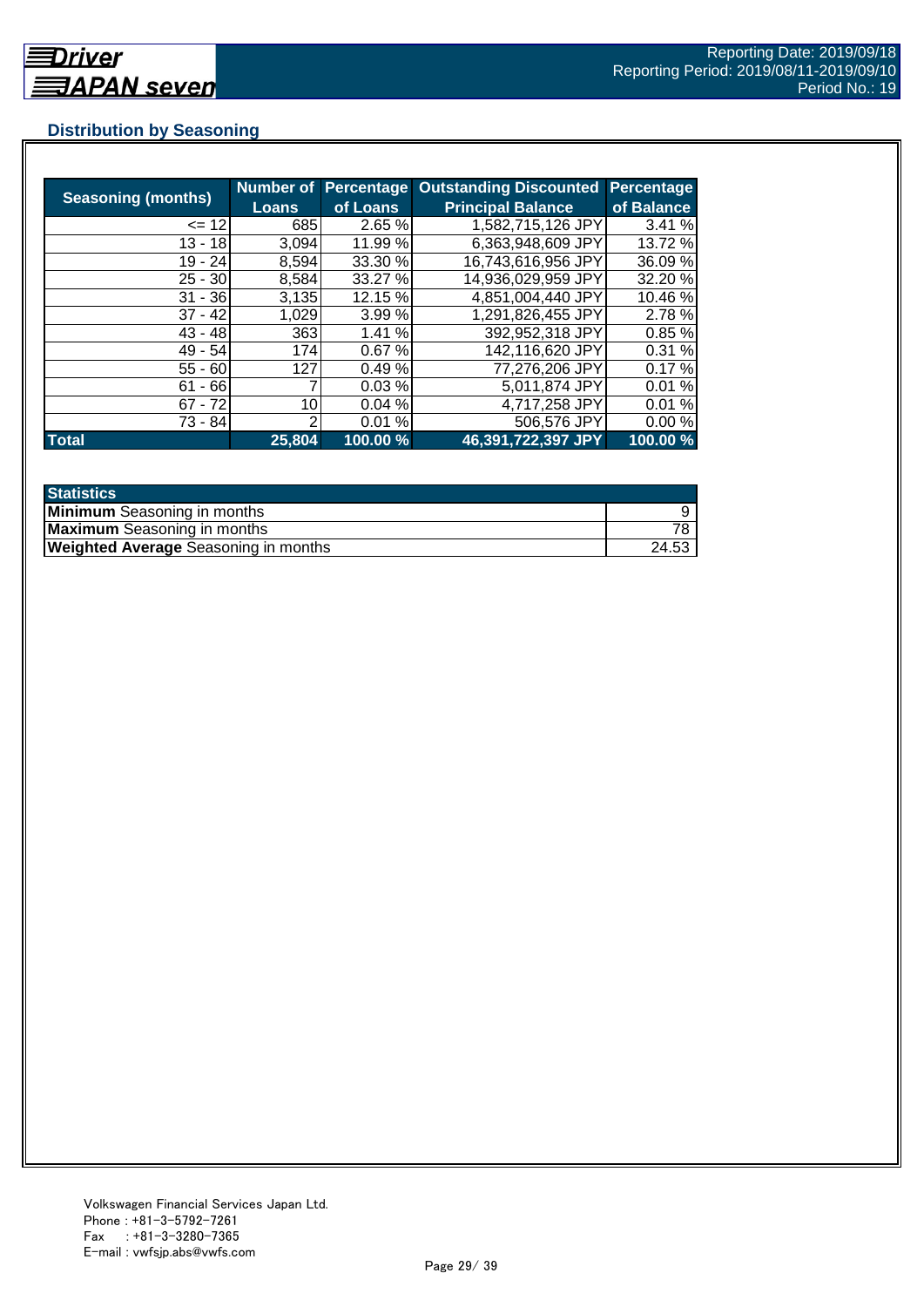## **Distribution by Type of Car**

| <b>Type of Car</b> |  |  |
|--------------------|--|--|
|                    |  |  |

| <b>Type of Car</b> | <b>Loans</b> | of Loans    | Number of Percentage Outstanding Discounted Percentage<br><b>Principal Balance</b> | of Balance |
|--------------------|--------------|-------------|------------------------------------------------------------------------------------|------------|
| <b>New</b>         | 17,130       | 66.39 %     | 36.449.434.099 JPY                                                                 | 78.57 %    |
| Used               | 8.674        | 33.61 %     | 9,942,288,298 JPY                                                                  | 21.43 %    |
| <b>Total</b>       | 25.804       | $100.00 \%$ | 46,391,722,397 JPY                                                                 | 100.00 %   |

#### **Type of Car: Only Balloon Loans**

| <b>Type of Car</b> | <b>Loans</b> | of Loans    | Number of Percentage Outstanding Discounted Percentage<br><b>Principal Balance</b> | of Balance |
|--------------------|--------------|-------------|------------------------------------------------------------------------------------|------------|
| <b>New</b>         | 16,367       | 76.22 %     | 35.399.928.274 JPYI                                                                | 83.09 %    |
| Used               | 5.107        | 23.78 %     | 7.206.770.976 JPYI                                                                 | 16.91 %    |
| <b>Total</b>       | 21,474       | $100.00 \%$ | 42,606,699,250 JPY                                                                 | 100.00%    |

#### **Type of Car: Only Equal Instalment Loans**

| <b>Type of Car</b> |              |             | Number of Percentage Outstanding Discounted Percentage |            |
|--------------------|--------------|-------------|--------------------------------------------------------|------------|
|                    | <b>Loans</b> | of Loans    | <b>Principal Balance</b>                               | of Balance |
| <b>New</b>         | 763I         | 17.62%      | 1,049,505,825 JPY                                      | 27.73 %    |
| Used               | 3.567        | 82.38 %     | 2.735.517.322 JPY                                      | 72.27 %    |
| <b>Total</b>       | 4.330        | $100.00 \%$ | $ 3,785,023,147$ JPY $ $                               | 100.00 %   |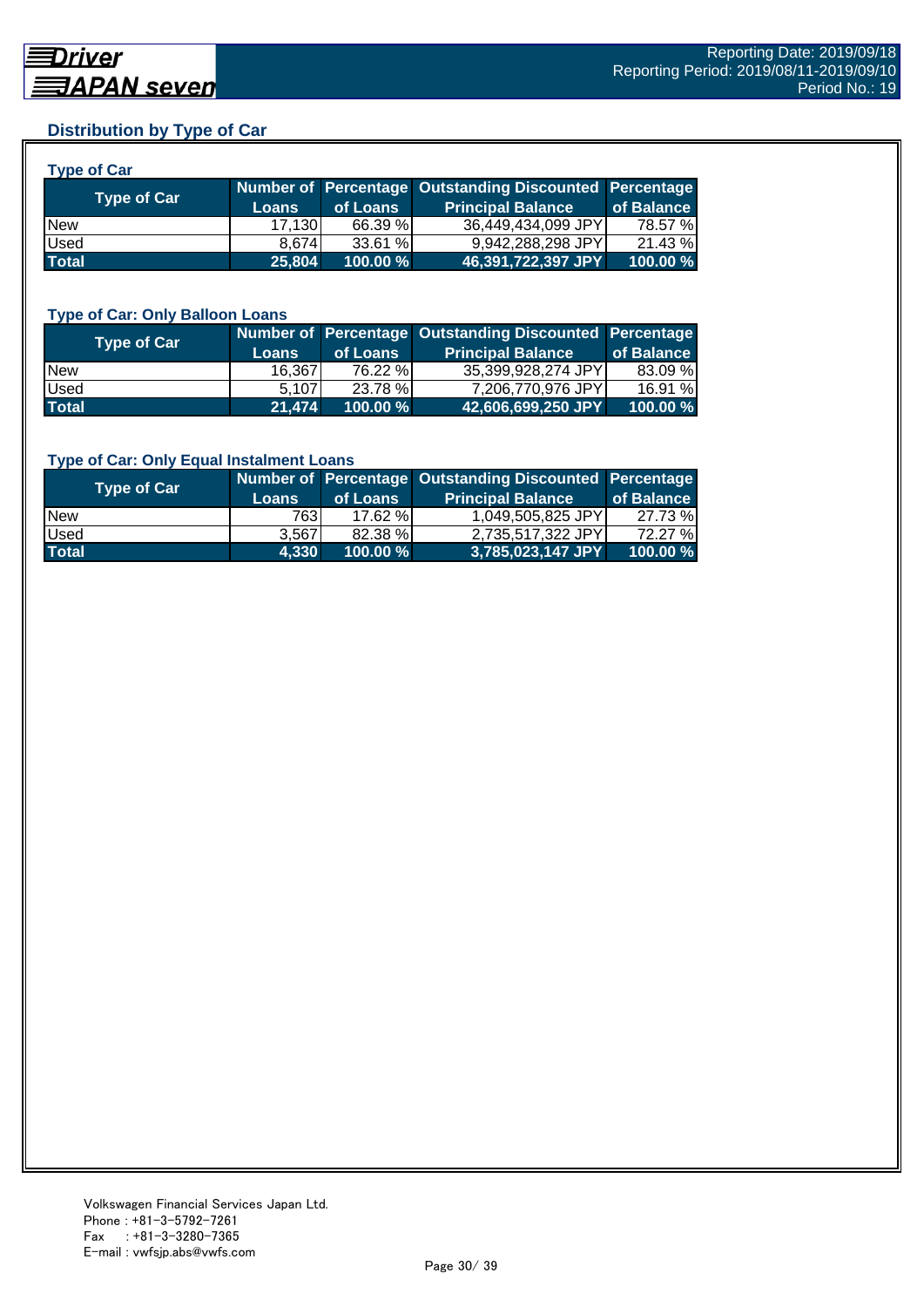#### **Distribution by Brand and Model**

| <b>Make</b>                  | <b>Model</b>                   |                                      |                  | Number of Percentage Outstanding Discounted Percentage |                  |
|------------------------------|--------------------------------|--------------------------------------|------------------|--------------------------------------------------------|------------------|
|                              |                                | <b>Loans</b>                         | of Loans         | <b>Principal Balance</b>                               | of Balance       |
| <b>Audi</b>                  | A1                             | 823                                  | 3.19%            | 1,011,175,385 JPY                                      | 2.18%            |
|                              | A3                             | 2,165                                | 8.39%            | 3,347,900,752 JPY                                      | 7.22 %           |
|                              | A4                             | 1,804                                | 6.99%            | 4,323,163,135 JPY                                      | 9.32 %           |
|                              | A5                             | 587                                  | 2.27%            | 1,597,581,383 JPY                                      | 3.44 %           |
|                              | A6                             | 536                                  | 2.08%            | 1,234,469,812 JPY                                      | 2.66%            |
|                              | A7                             | 188                                  | 0.73%            | 628,277,292 JPY                                        | 1.35 %           |
|                              | A8                             | 64                                   | 0.25%            | 241,892,334 JPY                                        | 0.52%            |
|                              | $\overline{\mathsf{S}^1}$      | 83                                   | 0.32%            | 134,833,159 JPY                                        | 0.29%            |
|                              | $\overline{\mathbb{S}^3}$      | 284                                  | 1.10%            | 649,985,076 JPY                                        | 1.40%            |
|                              | S4                             | 141                                  | 0.55%            | 520,934,595 JPY                                        | 1.12 %           |
|                              | S5                             | 90                                   | 0.35%            | 345,166,180 JPY                                        | 0.74 %           |
|                              | S6                             | 24                                   | 0.09%<br>0.09%   | 78,502,601 JPY                                         | 0.17%            |
|                              | S7                             | 24                                   |                  | 84,378,871 JPY                                         | 0.18%            |
|                              | S8                             | 15<br>29                             | 0.06%            | 69,496,256 JPY                                         | 0.15%            |
|                              | SQ5                            |                                      | 0.11%            | 159,444,375 JPY                                        | 0.34 %           |
|                              | RS3                            | 26                                   | 0.10%            | 105,429,570 JPY                                        | 0.23%            |
|                              | RS4                            | 6                                    | 0.02%            | 21,694,592 JPY                                         | 0.05%<br>0.03%   |
|                              | RS <sub>5</sub>                | 5                                    | 0.02%            | 13,543,818 JPY                                         |                  |
|                              | RS6<br>RS7                     | $\mathbf 5$                          | 0.02%            | 17,929,221 JPY                                         | 0.04%            |
|                              |                                | 6                                    | 0.02%            | 27,348,197 JPY                                         | 0.06%            |
|                              | Q2                             | 507                                  | 1.96%            | 1,158,800,757 JPY                                      | 2.50 %           |
|                              | Q3                             | 665                                  | 2.58%            | 1,217,858,139 JPY                                      | 2.63%            |
|                              | Q5<br>Q7                       | 484                                  | 1.88%            | 1,347,105,870 JPY                                      | 2.90%            |
|                              |                                | 194                                  | 0.75%            | 870,537,600 JPY                                        | 1.88%            |
|                              | RSQ3                           | 12                                   | 0.05%            | 41,380,278 JPY                                         | 0.09%            |
|                              | TT                             | 589                                  | 2.28%            | 1,389,180,265 JPY                                      | 2.99%            |
|                              | R <sub>8</sub>                 | 8                                    | 0.03%            | 47,050,520 JPY                                         | 0.10%            |
|                              | <b>AUDI OTHERS</b>             | 0                                    | 0.00%            | 0 JPY                                                  | 0.00%            |
|                              | Subtotal<br><b>ARNAGE</b>      | 9,364                                | 36.29 %<br>0.00% | 20,685,060,033 JPY<br>0 JPY                            | 44.59 %<br>0.00% |
| <b>Bentley</b>               |                                | 0<br>$\boldsymbol{0}$                |                  | 0 JPY                                                  |                  |
|                              | AZURE<br><b>BENTAYGA</b>       | $\overline{0}$                       | 0.00%<br>0.00%   | 0 JPY                                                  | 0.00%<br>0.00%   |
|                              | CONTINENTAL                    | 10                                   | 0.04%            | 56,079,724 JPY                                         | 0.12%            |
|                              |                                |                                      | 0.01%            |                                                        |                  |
|                              | FLYING SPUR<br><b>MULSANNE</b> | $\boldsymbol{2}$<br>$\boldsymbol{0}$ | 0.00%            | 7,309,555 JPY<br>0 JPY                                 | 0.02%<br>0.00%   |
|                              | <b>BENTLEY</b>                 |                                      |                  |                                                        |                  |
|                              | <b>OTHERS</b>                  | $\pmb{0}$                            | 0.00%            | 0 JPY                                                  | 0.00%            |
|                              | Subtotal                       | 12                                   | 0.05%            | 63,389,279 JPY                                         | 0.14%            |
| Lamborghini                  | <b>AVENTADOR</b>               | 0                                    | 0.00%            | 0 JPY                                                  | 0.00%            |
|                              | <b>DIABLO</b>                  | 0                                    | 0.00%            | 0 JPY                                                  | 0.00%            |
|                              | GALLARDO                       | $\overline{2}$                       | 0.01%            | 11,456,295 JPY                                         | 0.02%            |
|                              | <b>HURACÁN</b>                 | $\overline{\mathbf{4}}$              | 0.02%            | 19.852.971 JPY                                         | 0.04%            |
|                              | <b>MULCIELAGO</b>              | 0                                    | 0.00%            | 0 JPY                                                  | 0.00%            |
|                              | LAMBORGHINI                    |                                      |                  |                                                        |                  |
|                              | <b>OTHERS</b>                  | $\pmb{0}$                            | 0.00%            | 0 JPY                                                  | 0.00%            |
|                              | <b>Subtotal</b>                | 6                                    | 0.02%            | 31,309,266 JPY                                         | 0.07%            |
| <b>VW</b>                    | <b>ARTEON</b>                  | 108                                  | 0.42%            | 388,470,067 JPY                                        | 0.84%            |
|                              | <b>BEETLE</b>                  | 1,612                                | 6.25%            | 2,364,703,357 JPY                                      | 5.10%            |
|                              | <b>BORA</b>                    | 0                                    | 0.00%            | 0 JPY                                                  | 0.00%            |
|                              | EOS                            | 0                                    | 0.00%            | 0 JPY                                                  | $0.00\%$         |
|                              | <b>GOLF</b>                    | 6,462                                | 25.04 %          | 10,430,955,440 JPY                                     | 22.48 %          |
|                              | <b>JETTA</b>                   | 2                                    | 0.01%            | 632,254 JPY                                            | 0.00%            |
|                              | LUPO                           | $\Omega$                             | 0.00%            | 0 JPY                                                  | 0.00%            |
|                              | <b>PASSAT</b>                  | 1,300                                | 5.04 %           | 2,448,580,102 JPY                                      | 5.28%            |
|                              | POLO                           | 2,881                                | 11.16%           | 3,257,968,377 JPY                                      | 7.02 %           |
|                              | <b>SCIROCCO</b>                | 11                                   | 0.04%            | 8,633,935 JPY                                          | 0.02%            |
|                              | <b>SHARAN</b>                  | 442                                  | 1.71%            | 784,380,702 JPY                                        | 1.69%            |
|                              | <b>TIGUAN</b>                  | 1,005                                | 3.89%            | 2,277,508,507 JPY                                      | 4.91%            |
|                              | <b>TOUAREG</b>                 | 61                                   | 0.24%            | 154,679,615 JPY                                        | 0.33%            |
|                              | <b>TOURAN</b>                  | 1,432                                | 5.55 %           | 2,586,348,742 JPY                                      | 5.58 %           |
|                              | UP                             | 1,095                                | 4.24 %           | 896,230,557 JPY                                        | 1.93%            |
|                              | VENTO                          | 0                                    | 0.00%            | 0 JPY                                                  | 0.00%            |
|                              | VW OTHERS                      | 0                                    | 0.00%            | 0 JPY                                                  | 0.00%            |
|                              | Subtotal                       | 16,411                               | 63.18%           | 25,599,091,655 JPY                                     | 54.34 %          |
| <b>Non VW Group Vehicles</b> |                                | 11                                   | 0.04%            | 12,872,164 JPY                                         | 0.03%            |
|                              | Subtotal                       | 11                                   | 0.04%            | 12,872,164 JPY                                         | 0.03%            |
|                              | <b>Total</b>                   | 25,804                               | 100.00%          | 46,391,722,397 JPY                                     | 100.00 %         |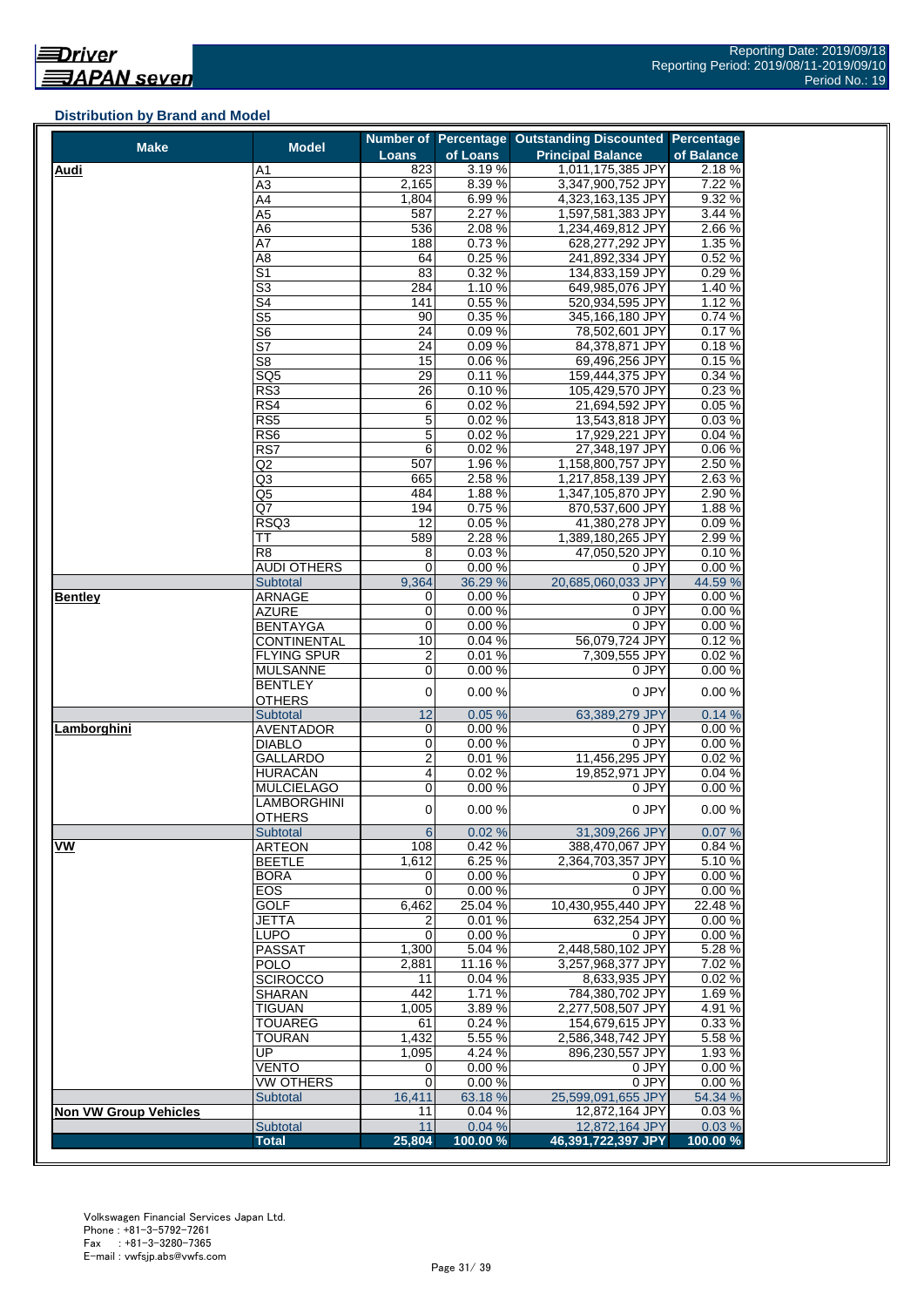## **Geographic Distribution by Prefecture**

|                   |              | <b>Number of Percentage</b> | <b>Outstanding Discounted</b> | <b>Percentage</b>   |
|-------------------|--------------|-----------------------------|-------------------------------|---------------------|
| <b>Prefecture</b> | <b>Loans</b> | of Loans                    | <b>Principal Balance</b>      | of Balance          |
| Tokyo             | 3,902        | 15.12 %                     | 7,983,223,936 JPY             | 17.21 %             |
| Kanagawa          | 2,616        | 10.14 %                     | 4,837,809,259 JPY             | 10.43%              |
| Aichi             | 1,975        | 7.65 %                      | 3,419,825,469 JPY             | $\overline{7.37}$ % |
| Saitama           | 1,708        | 6.62 %                      | 3,094,978,736 JPY             | 6.67%               |
| Osaka             | 1,594        | 6.18%                       | 3,062,642,352 JPY             | 6.60%               |
| Fukuoka           | 1,240        | 4.81 $\sqrt{2}$             | 2,241,160,837 JPY             | 4.83%               |
| Chiba             | 1,103        | 4.27%                       | 1,893,823,835 JPY             | 4.08%               |
| Hokkaido          | 927          | 3.59%                       | 1,807,975,526 JPY             | 3.90 %              |
| Ibaraki           | 817          | 3.17 %                      | 1,429,366,742 JPY             | 3.08%               |
| Hyogo             | 824          | $3.19\%$                    | 1,410,152,500 JPY             | 3.04 %              |
| Shizuoka          | 783          | $3.03\,\sqrt{6}$            | 1,377,331,958 JPY             | $2.97\%$            |
| Tochigi           | 624          | 2.42 %                      | 1,049,791,359 JPY             | 2.26 %              |
| Gunma             | 509          | 1.97 %                      | 860,010,983 JPY               | 1.85 %              |
| Miyagi            | 485          | 1.88%                       | 835,365,898 JPY               | 1.80%               |
| Hiroshima         | 506          | 1.96 %                      | 778,258,097 JPY               | 1.68%               |
| Kyoto             | 412          | 1.60 %                      | 718,422,250 JPY               | 1.55 %              |
| Gifu              | 381          | 1.48 %                      | 658,086,541 JPY               | 1.42 %              |
| Nagano            | 362          | 1.40 %                      | 614,594,634 JPY               | 1.32 %              |
| Mie               | 321          | 1.24 %                      | 553,891,368 JPY               | 1.19%               |
| Fukushima         | 317          | $1.23\%$                    | 520,758,488 JPY               | 1.12%               |
| Oita              | 279          | $1.08\%$                    | 492,337,095 JPY               | 1.06 %              |
| Nara              | 255          | $0.99\sqrt{2}$              | 458,281,789 JPY               | $0.99\%$            |
| Niigata           | 275          | 1.07 %                      | 416,710,806 JPY               | 0.90%               |
| Okayama           | 258          | 1.00 %                      | 405,077,966 JPY               | 0.87%               |
| Kagoshima         | 232          | 0.90%                       | 400,132,447 JPY               | 0.86%               |
| Kumamoto          | 245          | 0.95 %                      | 390,879,646 JPY               | 0.84 %              |
| Shiga             | 230          | 0.89%                       | 388,871,908 JPY               | 0.84 %              |
| Yamaguchi         | 245          | 0.95 %                      | 363,169,116 JPY               | 0.78%               |
| Yamanashi         | 194          | 0.75 %                      | 360,631,374 JPY               | 0.78%               |
| <b>Ishikawa</b>   | 194          | 0.75 %                      | 338,033,753 JPY               | 0.73%               |
| Wakayama          | 172          | 0.67%                       | 301,214,603 JPY               | 0.65%               |
| Yamagata          | 197          | $0.76\sqrt{26}$             | 299,535,338 JPY               | 0.65%               |
| Toyama            | 196          | $0.76\sqrt{26}$             | 286,160,174 JPY               | 0.62%               |
| Fukui             | 147          | $0.57\%$                    | 264,025,598 JPY               | 0.57%               |
| Nagasaki          | 152          | $0.59\%$                    | 257,419,215 JPY               | 0.55%               |
| Iwate             | 152          | 0.59%                       | 254,880,933 JPY               | 0.55 %              |
| <b>Miyazaki</b>   | 138          | 0.53%                       | 246,014,262 JPY               | 0.53%               |
| Ehime             | 139          | 0.54 %                      | 229,066,305 JPY               | 0.49%               |
| Kagawa            | 117          | 0.45%                       | 184,565,207 JPY               | 0.40%               |
| Saga              | 116          | 0.45 %                      | 178,936,056 JPY               | 0.39%               |
| Aomori            | 113          | 0.44%                       | 172,463,726 JPY               | 0.37 %              |
| Tokushima         | 90           | 0.35 %                      | 141,491,079 JPY               | 0.30%               |
| Akita             | 89           | 0.34 %                      | 139,003,797 JPY               | 0.30 %              |
| Okinawa           | 55           | 0.21%                       | 81,680,679 JPY                | 0.18%               |
| Shimane           | 39           | $0.15\,\sqrt{2}$            | 76,279,067 JPY                | 0.16%               |
| Kouchi            | 45           | 0.17%                       | 61,991,809 JPY                | 0.13%               |
| Tottori           | 34           | 0.13%                       | 55,397,881 JPY                | 0.12%               |
| <b>Total</b>      | 25,804       | 100.00 %                    | 46,391,722,397 JPY            | 100.00 %            |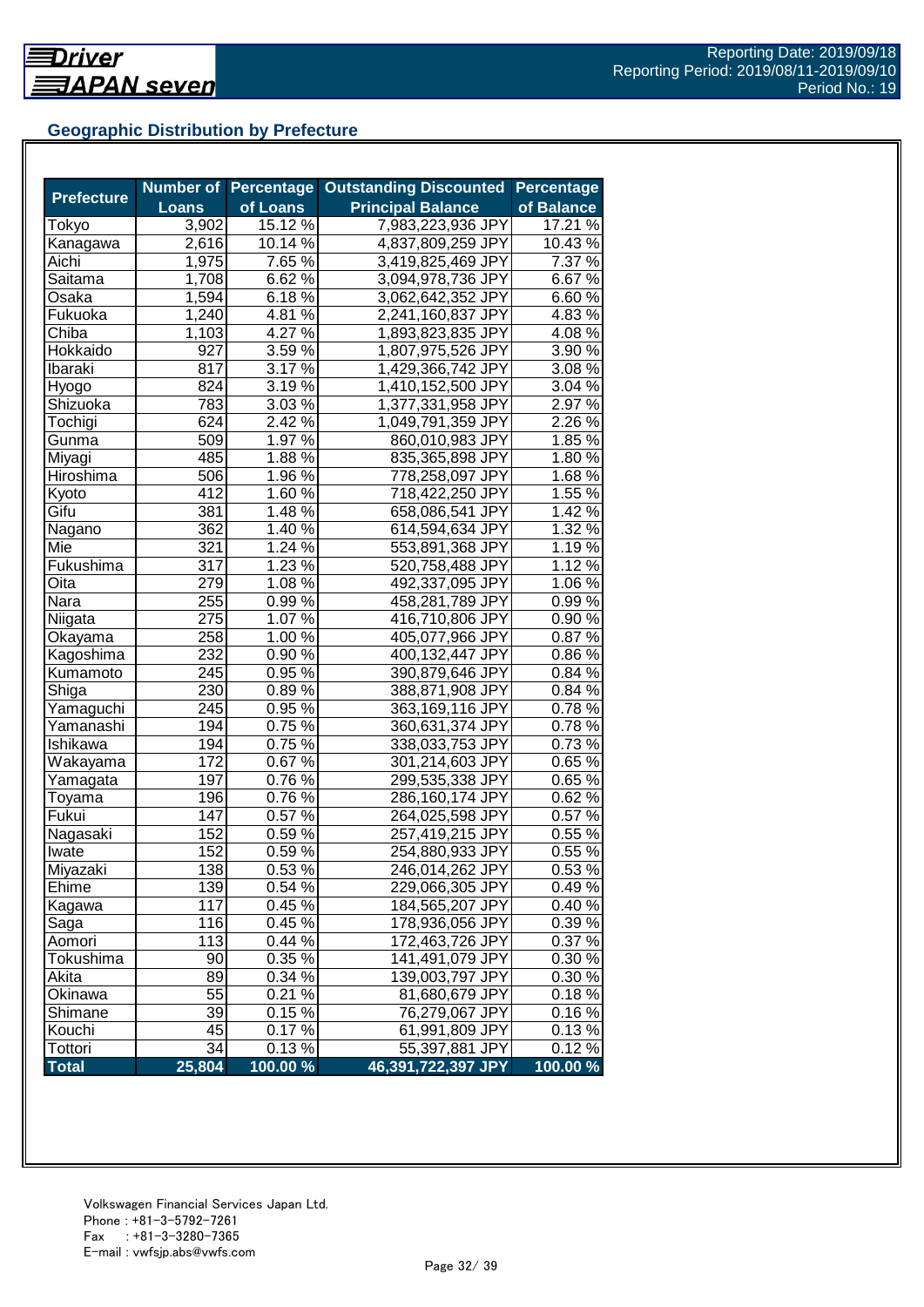## **Distribution by Obligor Concentration**

| Distribution of Loan Contracts and Vehicles per Obligor |           |                  |        |          |                                                        |            |  |
|---------------------------------------------------------|-----------|------------------|--------|----------|--------------------------------------------------------|------------|--|
| <b>Contract</b>                                         | Number of | Percentage of    |        |          | Number of Percentage Outstanding Discounted Percentage |            |  |
| <b>Concentration Customers</b>                          |           | <b>Customers</b> | Loans  | of Loans | <b>Principal Balance</b>                               | of Balance |  |
|                                                         | 24,819    | 96.61 %          | 24,819 | 96.18 %  | 44,278,836,792 JPY                                     | 95.45 %    |  |
|                                                         | 815       | 3.17%            | 914    | 3.54%    | 1,942,791,434 JPY                                      | 4.19%      |  |
| ົ                                                       | 49        | 0.19%            | 62I    | 0.24%    | 152,470,108 JPY                                        | 0.33 %     |  |
|                                                         |           | $0.02 \%$        | 9      | 0.03%    | 17,624,063 JPY                                         | 0.04%      |  |
|                                                         |           | 0.00%            |        | 0.00 %   | 0 JPY                                                  | 0.00%      |  |
| $6 - 10$                                                |           | 0.00%            |        | 0.00 %   | 0 JPY                                                  | 0.00%      |  |
| 11 or more                                              |           | 0.00%            |        | 0.00 %   | 0 JPY                                                  | 0.00%      |  |
| <b>Total</b>                                            | 25,689    | 100.00 %         | 25,804 | 100.00 % | 46,391,722,397 JPY                                     | 100.00 %   |  |

#### **Top 20 Obligor**

| <b>Number</b>      |                  | <b>Number of Outstanding Discounted Percentage</b> |            |
|--------------------|------------------|----------------------------------------------------|------------|
|                    | <b>Contracts</b> | <b>Principal Balance</b>                           | of Balance |
| 1                  | 2                | 12,149,663 JPY                                     | 0.03%      |
| $\overline{c}$     | $\overline{2}$   | 12,131,733 JPY                                     | 0.03%      |
| 3                  | $\overline{2}$   | 11,026,008 JPY                                     | 0.02%      |
| 4                  | 1                | 9,461,188 JPY                                      | 0.02%      |
| 5                  | $\overline{2}$   | 9,327,937 JPY                                      | 0.02%      |
| 6                  | 1                | 8,966,361 JPY                                      | 0.02%      |
| $\overline{7}$     | 1                | 8,913,555 JPY                                      | 0.02%      |
| 8                  | $\overline{2}$   | 8,740,551 JPY                                      | 0.02%      |
| 9                  | 1                | 8,495,798 JPY                                      | 0.02%      |
| 10                 | 1                | 8,477,842 JPY                                      | 0.02%      |
| 11                 | 1                | 8,438,247 JPY                                      | 0.02%      |
| 12                 | 1                | 8,288,920 JPY                                      | 0.02%      |
| 13                 | 1                | 8,252,372 JPY                                      | 0.02%      |
| 14                 | $\overline{2}$   | 8,225,559 JPY                                      | 0.02%      |
| 15                 | $\overline{2}$   | 8,173,215 JPY                                      | 0.02%      |
| 16                 | 1                | 8,160,622 JPY                                      | 0.02%      |
| 17                 | 1                | 8,058,144 JPY                                      | 0.02%      |
| 18                 | 1                | 7,983,692 JPY                                      | 0.02%      |
| 19                 |                  | 7,982,424 JPY                                      | 0.02%      |
| 20                 | 1                | 7,958,477 JPY                                      | 0.02%      |
| <b>Total 1 -20</b> | 27               | 179,212,308 JPY                                    | 0.39%      |

Remarks:

Figures above are calculated based on each of the Sub-Servicers respectively and not across both of the Sub-Servicers.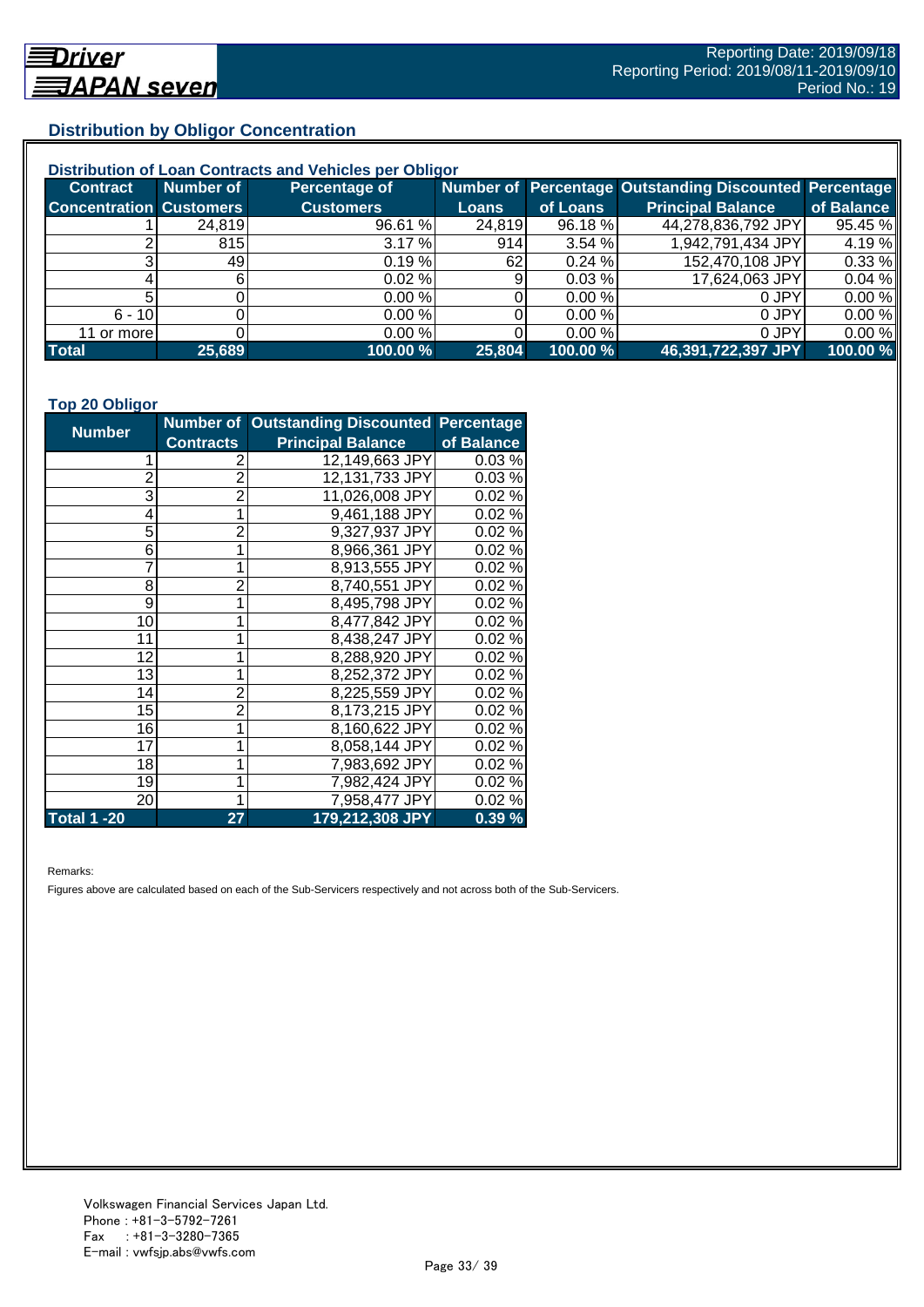## **Distribution by Contract Start Month**

| <b>Origination Month</b> | <b>Number of Loans</b> | <b>Percentage of Loans</b> | Outstanding Discounted Principal Balance Percentage of Balance |                 |
|--------------------------|------------------------|----------------------------|----------------------------------------------------------------|-----------------|
| 02.2013<br>03.2013       | 1                      | 0.00%<br>0.00%             | 265,315 JPY<br>241,261 JPY                                     | 0.00%<br>0.00%  |
| 04.2013                  | 0                      | 0.00%                      | 0 JPY                                                          | 0.00%           |
| 05.2013                  | 0                      | 0.00%                      | 0 JPY                                                          | 0.00%           |
| 06.2013                  | 0                      | 0.00%                      | 0 JPY                                                          | 0.00%           |
| 07.2013                  | 0                      | 0.00%                      | 0 JPY                                                          | 0.00%           |
| 08.2013<br>09.2013       | 1<br>1                 | 0.00 %<br>0.00%            | 449,759 JPY<br>35.313 JPY                                      | 0.00%<br>0.00%  |
| 10.2013                  | $\overline{2}$         | 0.01%                      | 82,894 JPY                                                     | 0.00%           |
| 11.2013                  | 1                      | 0.00%                      | 563,791 JPY                                                    | 0.00%           |
| 12.2013                  | 3                      | 0.01%                      | 3,250,003 JPY                                                  | 0.01%           |
| 01.2014                  | $\overline{2}$         | 0.01%                      | 335,498 JPY                                                    | 0.00%           |
| 02.2014                  | $\overline{2}$         | 0.01%                      | 1,123,022 JPY                                                  | 0.00%           |
| 03.2014<br>04.2014       | $\overline{2}$         | 0.01%<br>0.00 %            | 1,587,933 JPY<br>1,389,290 JPY                                 | 0.00%<br>0.00%  |
| 05.2014                  | 0                      | 0.00%                      | 0 JPY                                                          | 0.00%           |
| 06.2014                  | 2                      | 0.01%                      | 911,629 JPY                                                    | 0.00%           |
| 07.2014                  | 0                      | 0.00%                      | 0 JPY                                                          | 0.00%           |
| 08.2014                  |                        | 0.00%                      | 1,286,333 JPY                                                  | 0.00%           |
| 09.2014                  | 24                     | 0.09%                      | 9,924,740 JPY                                                  | 0.02%           |
| 10.2014<br>11.2014       | 23                     | 0.09%<br>0.08%             | 10,731,460 JPY<br>17,166,625 JPY                               | 0.02%<br>0.04%  |
| 12.2014                  | 20<br>31               | 0.12%                      | 21,837,215 JPY                                                 | 0.05%           |
| 01.2015                  | 28                     | 0.11%                      | 16,329,833 JPY                                                 | 0.04%           |
| 02.2015                  | 30                     | 0.12%                      | 21,907,951 JPY                                                 | 0.05%           |
| 03.2015                  | 45                     | 0.17%                      | 37,025,703 JPY                                                 | 0.08%           |
| 04.2015                  | 18                     | 0.07%                      | 12,144,981 JPY                                                 | 0.03%           |
| 05.2015                  | 25                     | 0.10%                      | 20,321,029 JPY                                                 | 0.04%           |
| 06.2015<br>07.2015       | 25<br>31               | 0.10%<br>0.12%             | 26,091,683 JPY<br>24,625,273 JPY                               | 0.06%<br>0.05%  |
| 08.2015                  | 37                     | 0.14%                      | 29,307,828 JPY                                                 | 0.06%           |
| 09.2015                  | 66                     | 0.26%                      | 61,688,130 JPY                                                 | 0.13%           |
| 10.2015                  | 43                     | 0.17%                      | 44,135,278 JPY                                                 | 0.10%           |
| 11.2015                  | 42                     | 0.16%                      | 46,921,059 JPY                                                 | 0.10%           |
| 12.2015                  | 67                     | 0.26%                      | 77,586,480 JPY                                                 | 0.17%           |
| 01.2016                  | 108                    | 0.42%                      | 133,313,543 JPY                                                | 0.29%           |
| 02.2016<br>03.2016       | 163<br>253             | 0.63%<br>0.98%             | 198,077,681 JPY<br>298,414,559 JPY                             | 0.43%<br>0.64 % |
| 04.2016                  | 107                    | 0.41%                      | 133,397,248 JPY                                                | 0.29%           |
| 05.2016                  | 160                    | 0.62%                      | 205,481,509 JPY                                                | 0.44 %          |
| 06.2016                  | 161                    | 0.62%                      | 211,416,217 JPY                                                | 0.46%           |
| 07.2016                  | 185                    | 0.72%                      | 245,039,241 JPY                                                | 0.53%           |
| 08.2016                  | 242                    | 0.94%                      | 351,989,881 JPY                                                | 0.76%           |
| 09.2016<br>10.2016       | 457                    | 1.77 %<br>1.10%            | 657,568,160 JPY<br>422,723,803 JPY                             | 1.42 %<br>0.91% |
| 11.2016                  | 285<br>405             | 1.57 %                     | 634,613,710 JPY                                                | 1.37 %          |
| 12.2016                  | 891                    | 3.45 %                     | 1,383,386,890 JPY                                              | 2.98%           |
| 01.2017                  | 855                    | 3.31 %                     | 1,400,721,996 JPY                                              | 3.02 %          |
| 02.2017                  | 1,284                  | 4.98 %                     | 2,140,370,425 JPY                                              | 4.61%           |
| 03.2017                  | 2,218                  | 8.60 %                     | 3,742,389,856 JPY                                              | 8.07%           |
| 04.2017                  | 907                    | 3.51 %                     | 1,532,515,116 JPY                                              | 3.30 %          |
| 05.2017<br>06.2017       | 1,286<br>1,707         | 4.98%<br>6.62%             | 2,252,223,211 JPY<br>3,065,264,662 JPY                         | 4.85 %<br>6.61% |
| 07.2017                  | 1,182                  | 4.58 %                     | 2,203,266,689 JPY                                              | 4.75 %          |
| 08.2017                  | 1,421                  | 5.51 %                     | 2,779,697,294 JPY                                              | 5.99%           |
| 09.2017                  | 2,353                  | 9.12%                      | 4,542,369,773 JPY                                              | 9.79%           |
| 10.2017                  | 1,519                  | 5.89%                      | 2,911,662,776 JPY                                              | 6.28%           |
| 11.2017                  | 2,028                  | 7.86%                      | 3,998,574,627 JPY                                              | 8.62%           |
| 12.2017                  | 732                    | 2.84 %                     | 1,458,690,585 JPY                                              | 3.14 %          |
| 01.2018<br>02.2018       | 541<br>609             | $2.10 \%$<br>2.36 %        | 1,052,621,901 JPY<br>1,198,786,902 JPY                         | 2.27 %<br>2.58% |
| 03.2018                  | 946                    | 3.67%                      | 1,928,175,132 JPY                                              | 4.16%           |
| 04.2018                  | 372                    | 1.44 %                     | 788,716,216 JPY                                                | 1.70%           |
| 05.2018                  | 444                    | 1.72%                      | 882,302,455 JPY                                                | 1.90%           |
| 06.2018                  | 473                    | 1.83%                      | 1,013,152,431 JPY                                              | 2.18%           |
| 07.2018                  | 250                    | 0.97%                      | 552,815,473 JPY                                                | 1.19%           |
| 08.2018<br>09.2018       | 223<br>258             | 0.86%<br>1.00%             | 504,926,462 JPY<br>609,194,634 JPY                             | 1.09%<br>1.31 % |
| 10.2018                  | 135                    | 0.52%                      | 329,461,284 JPY                                                | 0.71%           |
| 11.2018                  | 69                     | 0.27%                      | 139,132,746 JPY                                                | 0.30%           |
| 12.2018                  | 0                      | 0.00%                      | 0 JPY                                                          | 0.00%           |
| 01.2019                  | 0                      | 0.00%                      | 0 JPY                                                          | 0.00%           |
| 02.2019                  | $\mathbf 0$            | 0.00%                      | 0 JPY                                                          | 0.00%           |
| 03.2019                  | 0                      | 0.00%                      | 0 JPY<br>0 JPY                                                 | 0.00%           |
| 04.2019<br>05.2019       | $\overline{0}$<br>0    | 0.00%<br>0.00%             | 0 JPY                                                          | 0.00%<br>0.00%  |
| 06.2019                  | $\overline{0}$         | 0.00%                      | 0 JPY                                                          | 0.00%           |
| 07.2019                  | $\mathbf 0$            | 0.00%                      | 0 JPY                                                          | 0.00%           |
| 08.2019                  | $\mathbf 0$            | 0.00%                      | 0 JPY                                                          | 0.00%           |
| <b>Total</b>             | 25,804                 | 100.00%                    | 46,391,722,397 JPY                                             | 100.00%         |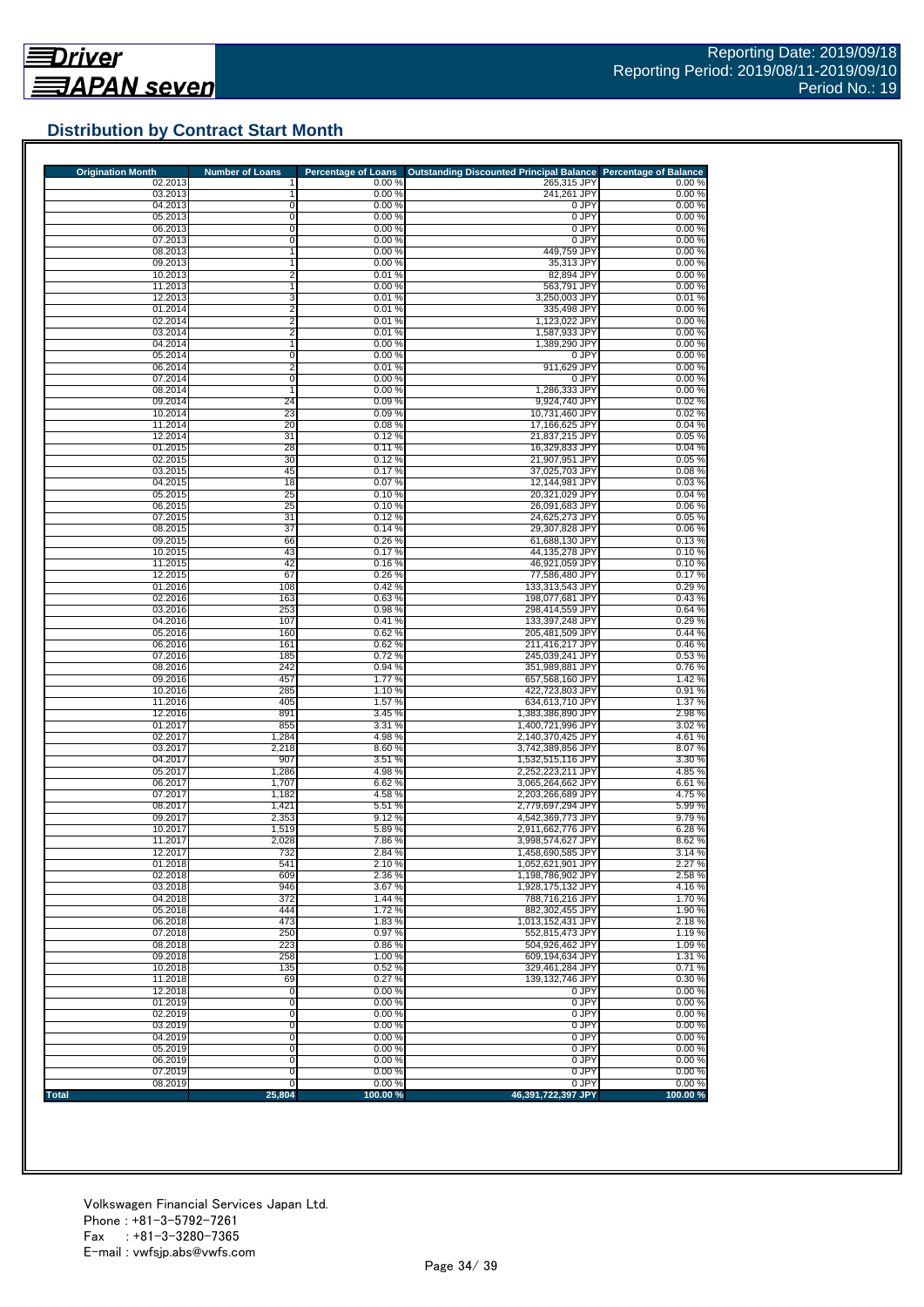## **Distribution by Contract End Month**

| <b>Maturity Month</b> | <b>Number of Loans</b>  | <b>Percentage of Loans</b> | <b>Outstanding Discounted Principal Balance</b> | <b>Percentage of Balance</b> |
|-----------------------|-------------------------|----------------------------|-------------------------------------------------|------------------------------|
| 09.2019               | 318                     | 1.23 %                     | 222,156,096 JPY                                 | 0.48%                        |
| 10.2019               | 237                     | 0.92%                      | 167,732,052 JPY                                 | 0.36%                        |
| 11.2019<br>12.2019    | 303<br>451              | 1.17%<br>1.75 %            | 260,507,450 JPY<br>567,600,155 JPY              | 0.56%<br>1.22 %              |
| 01.2020               | 475                     | 1.84 %                     | 617,132,158 JPY                                 | 1.33 %                       |
| 02.2020               | 649                     | 2.52 %                     | 924,814,642 JPY                                 | 1.99%                        |
| 03.2020               | 1,098                   | 4.26 %                     | 1.578.423.979 JPY                               | 3.40 %                       |
| 04.2020               | 385                     | 1.49 %                     | 561,839,165 JPY                                 | 1.21%                        |
| 05.2020               | 608                     | 2.36 %                     | 931,587,833 JPY                                 | 2.01 %                       |
| 06.2020               | 788                     | 3.05 %                     | 1,284,916,157 JPY                               | 2.77 %                       |
| 07.2020               | 589                     | 2.28 %                     | 982,382,903 JPY                                 | 2.12%                        |
| 08.2020<br>09.2020    | 709<br>1,062            | 2.75 %<br>4.12%            | 1,260,120,078 JPY<br>1,987,614,259 JPY          | 2.72%<br>4.28%               |
| 10.2020               | 685                     | 2.65 %                     | 1,338,453,811 JPY                               | 2.89%                        |
| 11.2020               | 967                     | 3.75 %                     | 1,927,513,615 JPY                               | 4.15%                        |
| 12.2020               | 449                     | 1.74 %                     | 809,272,359 JPY                                 | 1.74 %                       |
| 01.2021               | 371                     | 1.44 %                     | 677,046,625 JPY                                 | 1.46 %                       |
| 02.2021               | 490                     | 1.90 %                     | 800,172,480 JPY                                 | 1.72 %                       |
| 03.2021               | 761                     | 2.95 %                     | 1,346,213,038 JPY                               | 2.90 %                       |
| 04.2021               | 279                     | 1.08%                      | 464,137,302 JPY                                 | 1.00 %                       |
| 05.2021               | 403                     | 1.56 %                     | 656,511,527 JPY                                 | 1.42%                        |
| 06.2021<br>07.2021    | 415<br>323              | 1.61 %<br>1.25 %           | 709,806,237 JPY<br>521,451,678 JPY              | 1.53 %<br>1.12%              |
| 08.2021               | 382                     | 1.48 %                     | 623,628,541 JPY                                 | 1.34 %                       |
| 09.2021               | 526                     | 2.04 %                     | 872,494,054 JPY                                 | 1.88%                        |
| 10.2021               | 313                     | 1.21 %                     | 475,077,704 JPY                                 | 1.02 %                       |
| 11.2021               | 385                     | 1.49%                      | 630.596.874 JPY                                 | 1.36 %                       |
| 12.2021               | 528                     | 2.05 %                     | 849,142,534 JPY                                 | 1.83%                        |
| 01.2022               | 454                     | 1.76 %                     | 797,477,885 JPY                                 | 1.72%                        |
| 02.2022<br>03.2022    | 684<br>1,210            | 2.65 %<br>4.69%            | 1,215,494,737 JPY<br>2,189,677,253 JPY          | 2.62 %<br>4.72%              |
| 04.2022               | 535                     | 2.07 %                     | 961,696,620 JPY                                 | 2.07%                        |
| 05.2022               | 691                     | 2.68%                      | 1,286,395,028 JPY                               | 2.77 %                       |
| 06.2022               | 903                     | 3.50 %                     | 1,718,250,366 JPY                               | 3.70%                        |
| 07.2022               | 587                     | 2.27 %                     | 1,170,682,245 JPY                               | 2.52%                        |
| 08.2022               | 691                     | 2.68 %                     | 1,457,944,668 JPY                               | 3.14 %                       |
| 09.2022               | 1,114                   | 4.32 %                     | 2,403,142,669 JPY                               | 5.18%                        |
| 10.2022               | 678                     | 2.63%                      | 1,463,790,867 JPY                               | 3.16%                        |
| 11.2022               | 840                     | 3.26 %                     | 1,867,571,846 JPY                               | 4.03%                        |
| 12.2022<br>01.2023    | 304<br>224              | 1.18%<br>0.87%             | 701,412,944 JPY<br>472,670,824 JPY              | 1.51 %<br>1.02%              |
| 02.2023               | 264                     | 1.02%                      | 601,966,572 JPY                                 | 1.30 %                       |
| 03.2023               | 369                     | 1.43 %                     | 859,710,681 JPY                                 | 1.85 %                       |
| 04.2023               | 194                     | 0.75%                      | 467,678,386 JPY                                 | 1.01%                        |
| 05.2023               | 213                     | 0.83%                      | 471,162,305 JPY                                 | 1.02 %                       |
| 06.2023               | 223                     | 0.86%                      | 550,114,134 JPY                                 | 1.19%                        |
| 07.2023               | 130                     | 0.50 %                     | 323,867,918 JPY                                 | 0.70%                        |
| 08.2023               | 124<br>139              | 0.48%                      | 293,015,945 JPY                                 | 0.63%                        |
| 09.2023<br>10.2023    | 97                      | 0.54%<br>0.38%             | 361,765,521 JPY<br>255,463,555 JPY              | 0.78%<br>0.55%               |
| 11.2023               | 54                      | 0.21%                      | 120,980,925 JPY                                 | 0.26 %                       |
| 12.2023               | 8                       | 0.03%                      | 21,258,674 JPY                                  | 0.05%                        |
| 01.2024               | 17                      | 0.07%                      | 36,088,241 JPY                                  | 0.08%                        |
| 02.2024               | 8                       | 0.03%                      | 18,872,140 JPY                                  | 0.04%                        |
| 03.2024               | 16                      | 0.06%                      | 28,166,980 JPY                                  | 0.06%                        |
| 04.2024               | 5                       | 0.02%                      | 10,610,091 JPY                                  | 0.02%                        |
| 05.2024<br>06.2024    | 6<br>16                 | 0.02%<br>0.06%             | 12,465,889 JPY<br>36,888,420 JPY                | 0.03%<br>0.08%               |
| 07.2024               | 8                       | 0.03%                      | 21.998.801 JPY                                  | 0.05 %                       |
| 08.2024               | 8                       | 0.03%                      | 23,228,735 JPY                                  | 0.05%                        |
| 09.2024               | 14                      | 0.05%                      | 39,791,664 JPY                                  | 0.09%                        |
| 10.2024               | 6                       | 0.02%                      | 17,591,419 JPY                                  | 0.04%                        |
| 11.2024               | 7                       | 0.03%                      | 25,684,617 JPY                                  | 0.06%                        |
| 12.2024               | $\overline{\mathbf{c}}$ | 0.01%                      | 5,567,606 JPY                                   | 0.01%                        |
| 01.2025               | $\overline{2}$          | 0.01%                      | 4,540,519 JPY                                   | 0.01%                        |
| 02.2025               | $\overline{\mathbf{c}}$ | 0.01%                      | 5,833,795 JPY                                   | 0.01%                        |
| 03.2025<br>04.2025    | $\mathbf 0$<br>0        | 0.00%<br>0.00%             | 0 JPY<br>0 JPY                                  | 0.00%<br>0.00%               |
| 05.2025               | 2                       | 0.01%                      | 5,909,639 JPY                                   | 0.01%                        |
| 06.2025               | 3                       | 0.01%                      | 7,349,953 JPY                                   | 0.02%                        |
| 07.2025               |                         | 0.00%                      | 3,606,284 JPY                                   | 0.01%                        |
| 08.2025               |                         | 0.00%                      | 2,925,696 JPY                                   | 0.01%                        |
| 09.2025               | 0                       | 0.00%                      | 0 JPY                                           | 0.00%                        |
| 10.2025               |                         | 0.00%                      | 3,064,034 JPY                                   | 0.01%                        |
| Total                 | 25,804                  | 100.00%                    | 46,391,722,397 JPY                              | 100.00 %                     |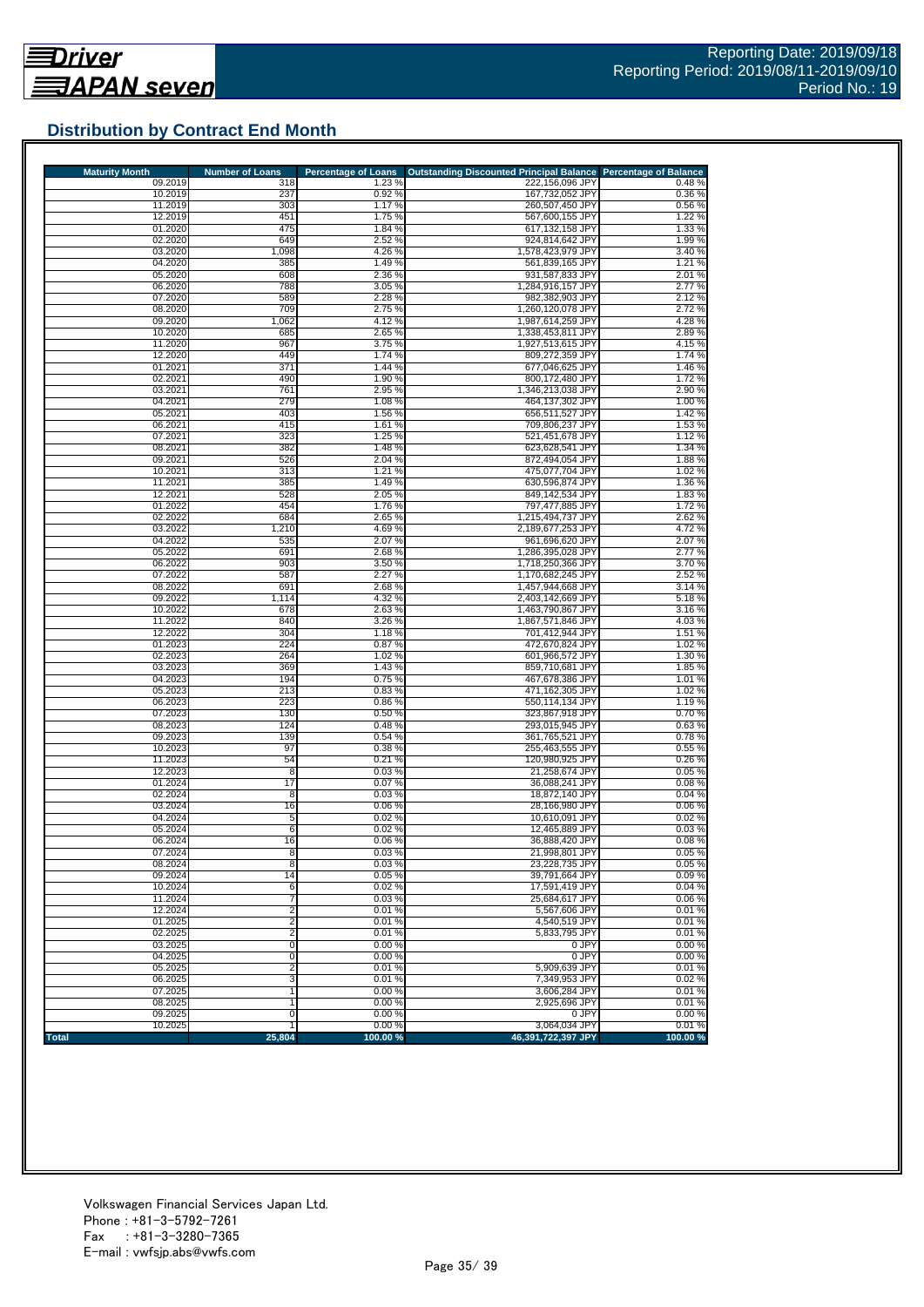## **Distribution by Monthly Payment**

|                            | <b>Number of</b> | Percentage | <b>Outstanding Discounted</b> | Percentage |
|----------------------------|------------------|------------|-------------------------------|------------|
| <b>Monthly Payment</b>     | <b>Loans</b>     | of Loans   | <b>Principal Balance</b>      | of Balance |
| 10,000 JPY<br><=           | 1,323            | 5.13%      | 1,533,118,722 JPY             | 3.30 %     |
| 20,000 JPY<br>10.001 JPY   | 4,707            | 18.24 %    | 5,697,662,722 JPY             | 12.28 %    |
| 30,000 JPY<br>20.001 JPY   | 6,602            | 25.59 %    | 9,525,068,044 JPY             | 20.53 %    |
| 30,001 JPY<br>40,000 JPY   | 5,212            | 20.20 %    | 9,034,225,717 JPY             | 19.47 %    |
| 40.001 JPY<br>50,000 JPY   | 2,988            | 11.58 %    | 6,156,037,353 JPY             | 13.27 %    |
| 50,001 JPY<br>60,000 JPY   | 1,778            | 6.89%      | 4,166,018,517 JPY             | 8.98 %     |
| 70,000 JPY<br>60,001 JPY   | 1,014            | 3.93 %     | 2,650,793,687 JPY             | 5.71 %     |
| 70,001 JPY<br>80,000 JPY   | 589              | 2.28 %     | 1,692,405,862 JPY             | 3.65 %     |
| 80,001 JPY<br>90,000 JPY   | 4041             | 1.57 %     | 1,229,806,329 JPY             | 2.65 %     |
| 100,000 JPY<br>90,001 JPY  | 361              | 1.40 %     | 1,234,581,915 JPY             | 2.66%      |
| 100,001 JPY<br>110,000 JPY | 205              | 0.79%      | 724,258,409 JPY               | 1.56 %     |
| 120,000 JPY<br>110,001 JPY | 142              | 0.55%      | 596,476,655 JPY               | 1.29%      |
| 130,000 JPY<br>120,001 JPY | 126              | 0.49%      | 533,115,487 JPY               | 1.15%      |
| 130,001 JPY<br>140,000 JPY | 99               | 0.38 %     | 438,400,994 JPY               | 0.94 %     |
| 140,001 JPY<br>150,000 JPY | 75               | 0.29%      | 356,666,318 JPY               | 0.77%      |
| 150,001 JPY<br>$>=$        | 179              | 0.69%      | 823,085,666 JPY               | 1.77%      |
| <b>Total</b>               | 25,804           | 100.00 %   | 46,391,722,397 JPY            | 100.00%    |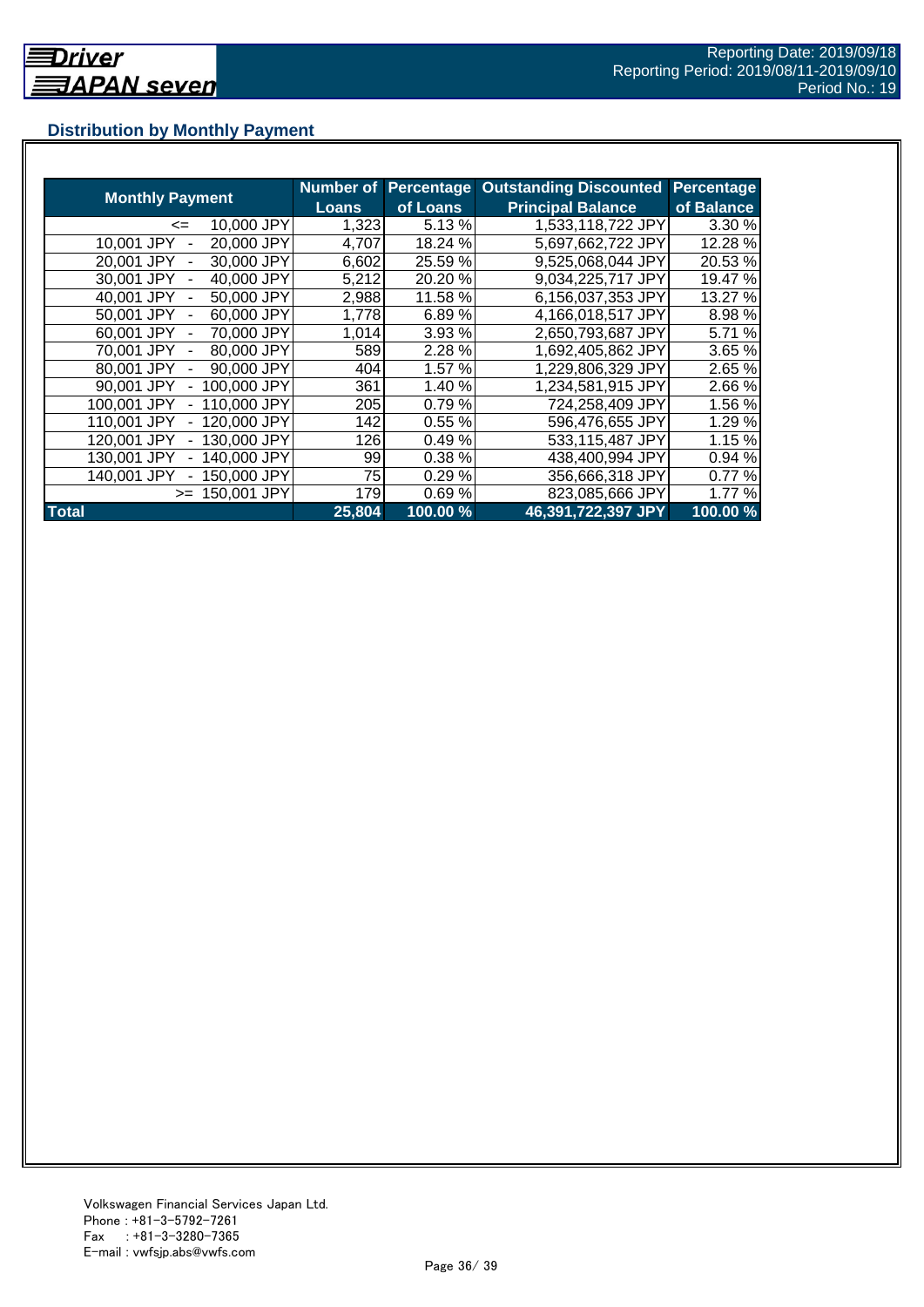## **Distribution by Bonus Payment**

| <b>Bonus Payment</b>       |              |          | Number of Percentage Outstanding Discounted | Percentage |
|----------------------------|--------------|----------|---------------------------------------------|------------|
|                            | <b>Loans</b> | of Loans | <b>Principal Balance</b>                    | of Balance |
| No Bonus Payment           | 15,683       | 60.78%   | 27,810,825,979 JPY                          | 59.95 %    |
| 25,000 JPY<br>1 JPY -      | 208          | 0.81%    | 292,046,336 JPY                             | 0.63%      |
| 25,001 JPY -<br>50,000 JPY | 2,500        | 9.69%    | 3,671,942,500 JPY                           | 7.92 %     |
| 50,001 JPY - 75,000 JPY    | 830          | 3.22 %   | 1,333,485,023 JPY                           | 2.87 %     |
| 75,001 JPY - 100,000 JPY   | 3,462        | 13.42 %  | 6,181,712,200 JPY                           | 13.33 %    |
| 100,001 JPY - 125,000 JPY  | 470          | 1.82 %   | 912,897,410 JPY                             | 1.97 %     |
| 125,001 JPY - 150,000 JPY  | 1,377        | 5.34 %   | 2,972,123,903 JPY                           | 6.41%      |
| 150,001 JPY - 175,000 JPY  | 144          | 0.56%    | 301,544,982 JPY                             | 0.65%      |
| 175,001 JPY - 200,000 JPY  | 711          | 2.76%    | 1,704,067,159 JPY                           | 3.67 %     |
| 200,001 JPY - 225,000 JPY  | 39           | 0.15%    | 97,231,573 JPY                              | 0.21%      |
| 225,001 JPY - 250,000 JPY  | 162          | 0.63%    | 460,837,220 JPY                             | 0.99%      |
| 250,001 JPY - 275,000 JPY  | 12           | 0.05%    | 30,716,583 JPY                              | 0.07%      |
| 275,001 JPY - 300,000 JPY  | 126          | 0.49%    | 364,060,295 JPY                             | 0.78%      |
| 300,001 JPY - 325,000 JPY  | 6            | 0.02%    | 17,359,541 JPY                              | 0.04%      |
| 325,001 JPY - 350,000 JPY  | 36           | 0.14%    | 116,104,918 JPY                             | 0.25%      |
| 350,001 JPY - 375,000 JPY  | 2            | 0.01%    | 3,814,582 JPY                               | 0.01%      |
| 375,001 JPY - 400,000 JPY  | 16           | 0.06%    | 55,498,370 JPY                              | 0.12%      |
| 400,001 JPY - 425,000 JPY  |              | 0.00%    | 5,295,421 JPY                               | 0.01%      |
| 425,001 JPY - 450,000 JPY  |              | 0.02%    | 11,691,675 JPY                              | 0.03%      |
| 450,001 JPY - 475,000 JPY  | 0            | 0.00%    | 0 JPY                                       | 0.00%      |
| 475,001 JPY - 500,000 JPY  | 12           | 0.05%    | 43,139,032 JPY                              | 0.09%      |
| 500,001 JPY or more        | 3            | 0.01%    | 5,327,695 JPY                               | 0.01%      |
| <b>Total</b>               | 25,804       | 100.00 % | 46,391,722,397 JPY                          | 100.00 %   |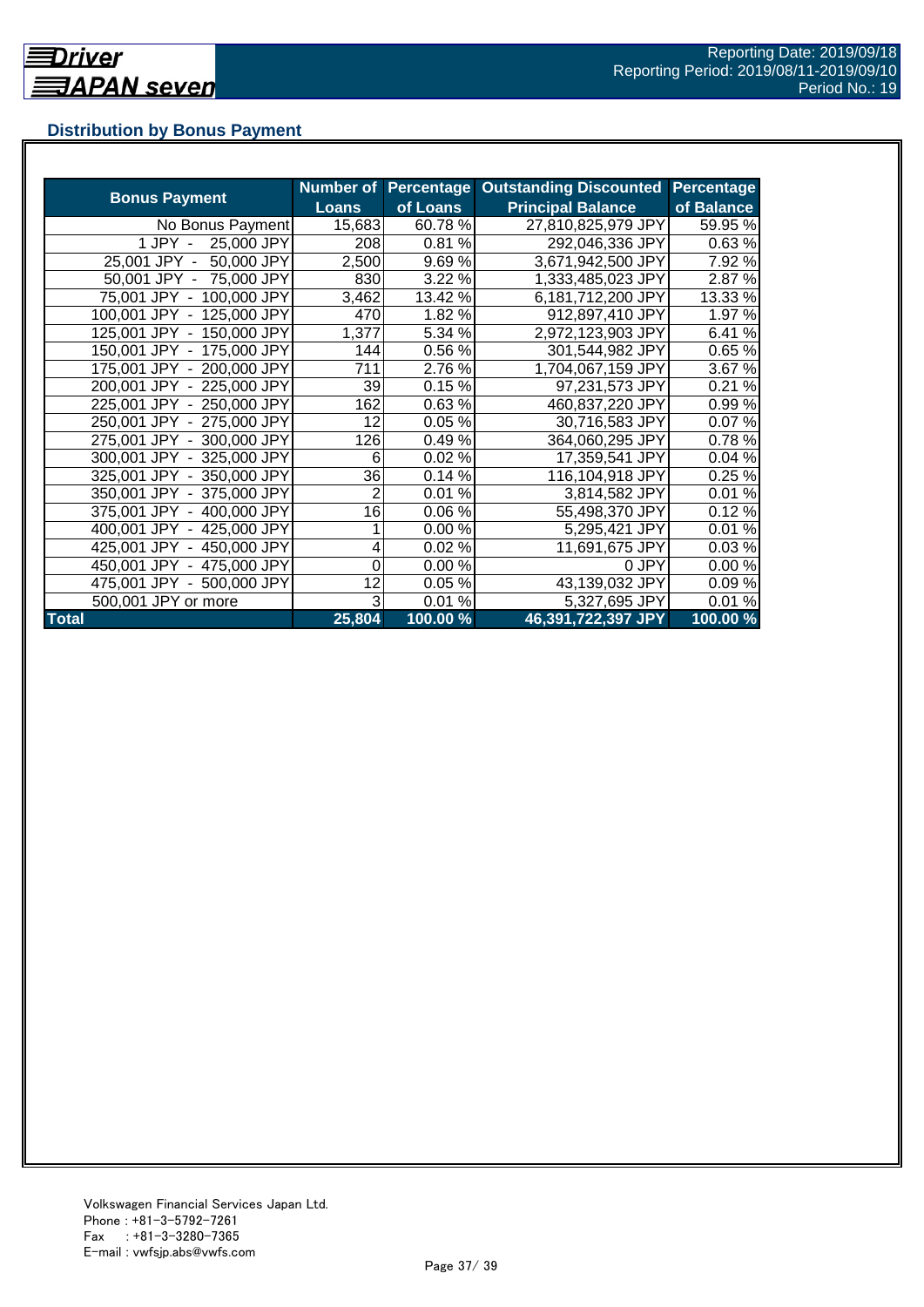## **Distribution by Motor Type**

| <b>Motor Type</b> | <b>Loans</b> | of Loans    | Number of Percentage Outstanding Discounted Percentage<br>Principal Balance <sup>'</sup> | of Balance |
|-------------------|--------------|-------------|------------------------------------------------------------------------------------------|------------|
| EA 189            |              | $0.00 \%$   | 0 JPY                                                                                    | $0.00 \%$  |
| Other             | 25.804       | $100.00\%$  | 46,391,722,397 JPY                                                                       | 100.00 %   |
| <b>Total</b>      | 25,804       | $100.00 \%$ | 46,391,722,397 JPY                                                                       | 100.00%    |